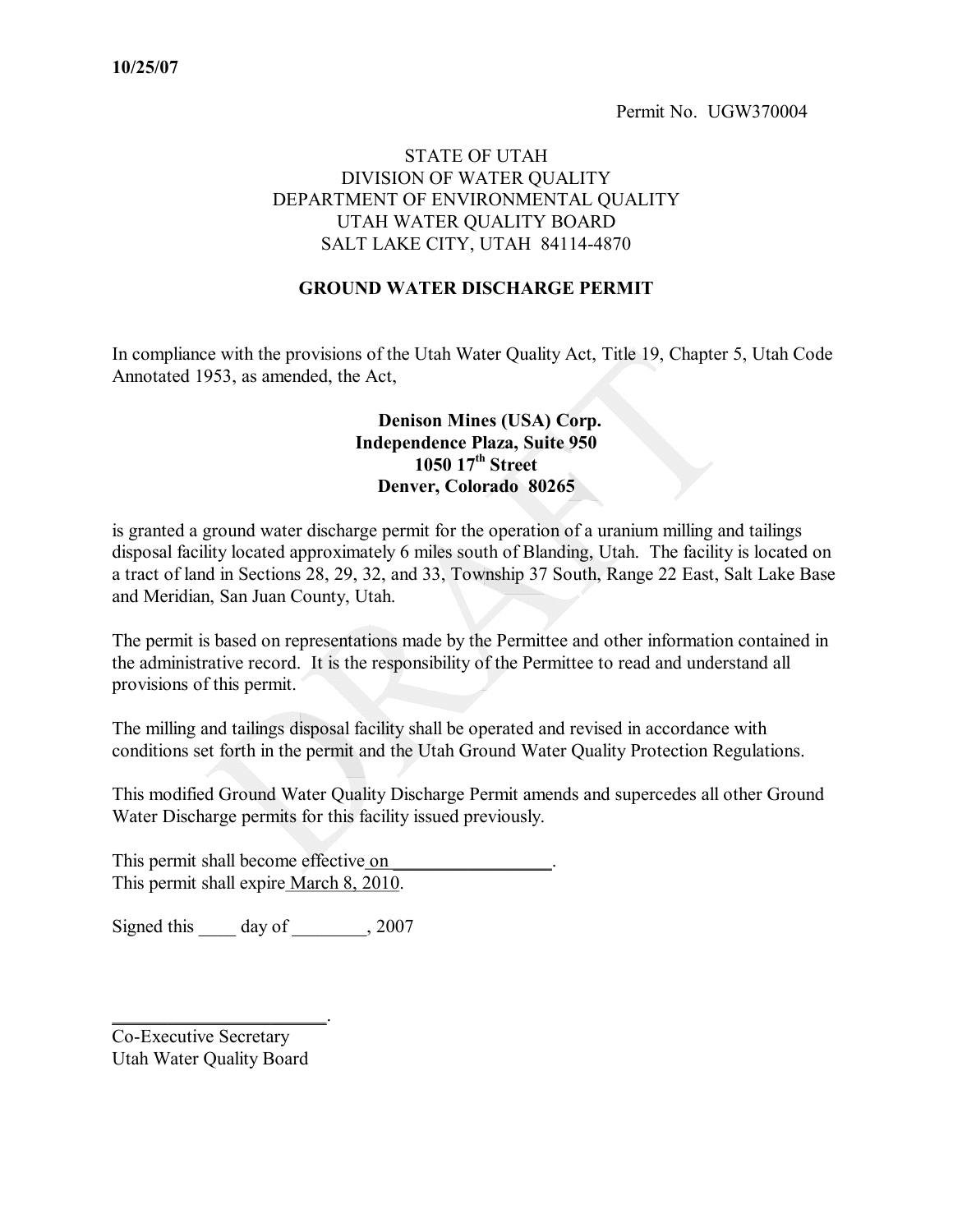| <b>Table of Contents</b>                                                                 |  |
|------------------------------------------------------------------------------------------|--|
| PART I.                                                                                  |  |
| A.                                                                                       |  |
| <b>B.</b>                                                                                |  |
| $\mathcal{C}$ .                                                                          |  |
| 1.                                                                                       |  |
| 2.                                                                                       |  |
| 3 <sub>1</sub>                                                                           |  |
| D.                                                                                       |  |
| 1.                                                                                       |  |
| 2.                                                                                       |  |
| 3 <sub>1</sub>                                                                           |  |
| 4.                                                                                       |  |
| 5.                                                                                       |  |
| 6.                                                                                       |  |
| 7.                                                                                       |  |
| 8.                                                                                       |  |
| 9.                                                                                       |  |
| 10.                                                                                      |  |
| DMT Requirements for Feedstock Material Stored Outside the Feedstock Storage Area<br>11. |  |
| 17                                                                                       |  |
| GROUND WATER COMPLIANCE AND TECHNOLOGY PERFORMANCE MONITORING 17<br>E.                   |  |
| 1.                                                                                       |  |
| Groundwater Monitoring: Monitoring Wells MW-20 and MW-22  18<br>2.                       |  |
| 3.                                                                                       |  |
| Groundwater Monitoring Well Design and Construction Criteria  18<br>4.                   |  |
| 6.                                                                                       |  |
| 5.                                                                                       |  |
| 7.                                                                                       |  |
| 9.                                                                                       |  |
| 9.                                                                                       |  |
| 10.                                                                                      |  |
| 11.                                                                                      |  |
| $F_{\cdot}$                                                                              |  |
| 1.                                                                                       |  |
| Routine DMT and BAT Performance Standard Monitoring Reports 22<br>2.                     |  |
| 3.                                                                                       |  |
| 4.                                                                                       |  |
| 5.                                                                                       |  |
| 6.                                                                                       |  |
| 7.                                                                                       |  |
| 8.                                                                                       |  |
| 9.                                                                                       |  |
| 10.                                                                                      |  |
| 11.                                                                                      |  |
| G.                                                                                       |  |
| 1.                                                                                       |  |
| 2.                                                                                       |  |
| 3.                                                                                       |  |
| 4.                                                                                       |  |
|                                                                                          |  |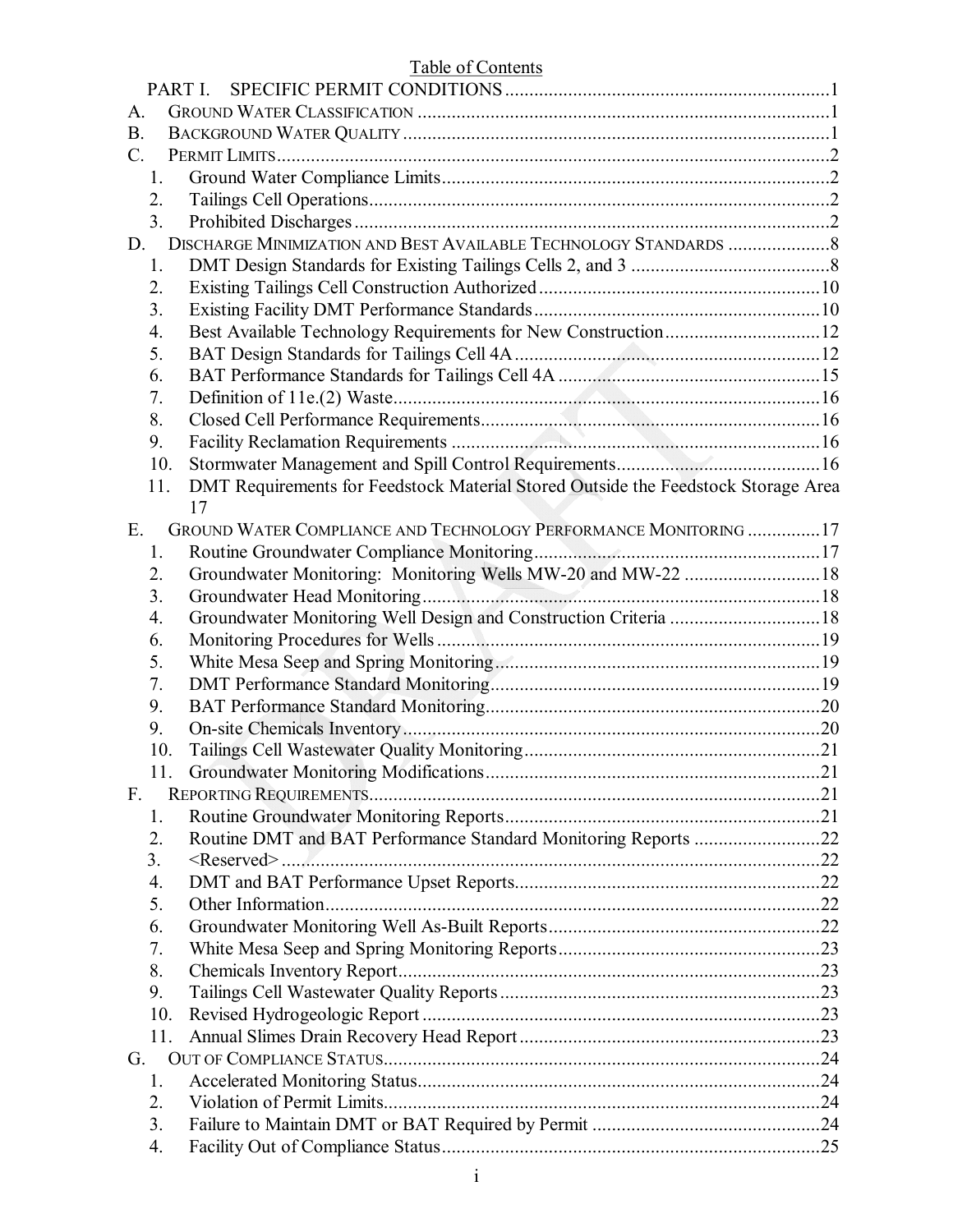| 5.              |                                                                                  |    |
|-----------------|----------------------------------------------------------------------------------|----|
| $H_{\cdot}$     |                                                                                  |    |
| 1.              |                                                                                  |    |
| 2.              |                                                                                  |    |
| 3 <sub>1</sub>  |                                                                                  |    |
| 4.              |                                                                                  |    |
| 5.              |                                                                                  |    |
| 6.              |                                                                                  |    |
| 7.              | Monitoring Well MW-3 Verification, Retrofit, or Reconstruction Report29          |    |
| 8.              |                                                                                  |    |
| 9.              |                                                                                  |    |
|                 | Infiltration and Contaminant Transport Modeling Work Plan and Report 30<br>10.   |    |
|                 | 11.                                                                              |    |
| 12              |                                                                                  |    |
| 13              |                                                                                  |    |
|                 | 14.                                                                              |    |
|                 | 15.                                                                              |    |
|                 | 16.                                                                              |    |
| 17              |                                                                                  |    |
|                 | 18.                                                                              |    |
| 19              | BAT Monitoring, BAT Monitoring, Operations and Maintenance Plan 33               |    |
| 20              |                                                                                  |    |
|                 | 21.                                                                              |    |
|                 | Feedstock Material Stored Outside the Feedstock Storage Area Management Plan  33 |    |
| $A_{\cdot}$     |                                                                                  |    |
| <b>B.</b>       |                                                                                  |    |
|                 |                                                                                  |    |
| $C$ .           |                                                                                  |    |
| D.              |                                                                                  |    |
| Ε.              |                                                                                  |    |
| $F_{\cdot}$     |                                                                                  |    |
| G.              |                                                                                  |    |
| H.              | <b>RETENTION OF RECORDS</b>                                                      | 34 |
| L.              |                                                                                  |    |
| J.              |                                                                                  |    |
| $K_{\cdot}$     |                                                                                  |    |
|                 |                                                                                  |    |
| A.              |                                                                                  |    |
| <b>B.</b>       |                                                                                  |    |
| $C_{\cdot}$     |                                                                                  |    |
| D.              |                                                                                  |    |
| E.              |                                                                                  |    |
|                 |                                                                                  |    |
| A.              |                                                                                  |    |
| <b>B.</b>       |                                                                                  |    |
| $\mathcal{C}$ . |                                                                                  |    |
| D.              |                                                                                  |    |
| E.              |                                                                                  |    |
| $F_{\cdot}$     |                                                                                  |    |
| G.              |                                                                                  |    |
| H.              |                                                                                  |    |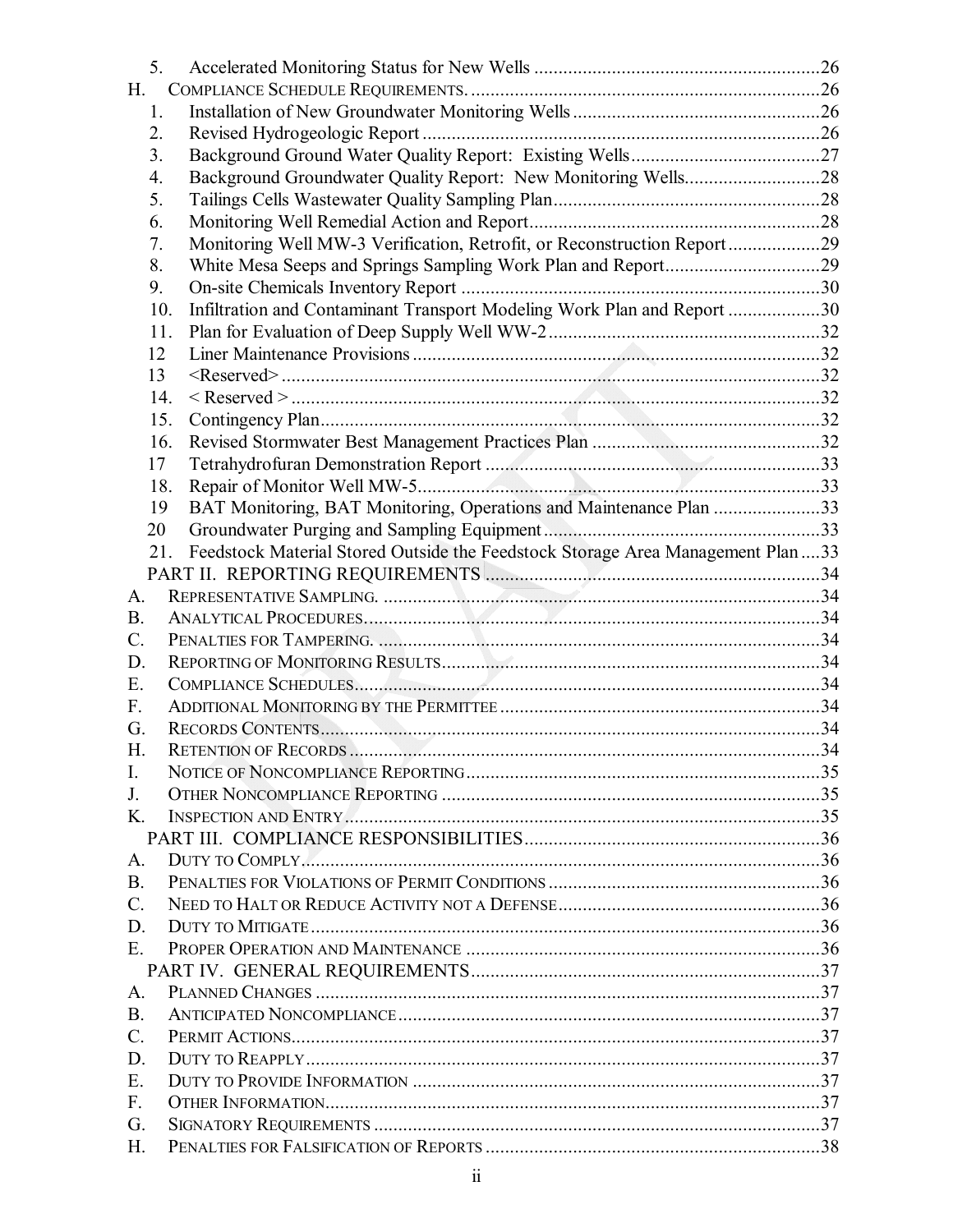| List of Tables                      |          |
|-------------------------------------|----------|
| Table 1 Ground Water Classification | $\sim$ 1 |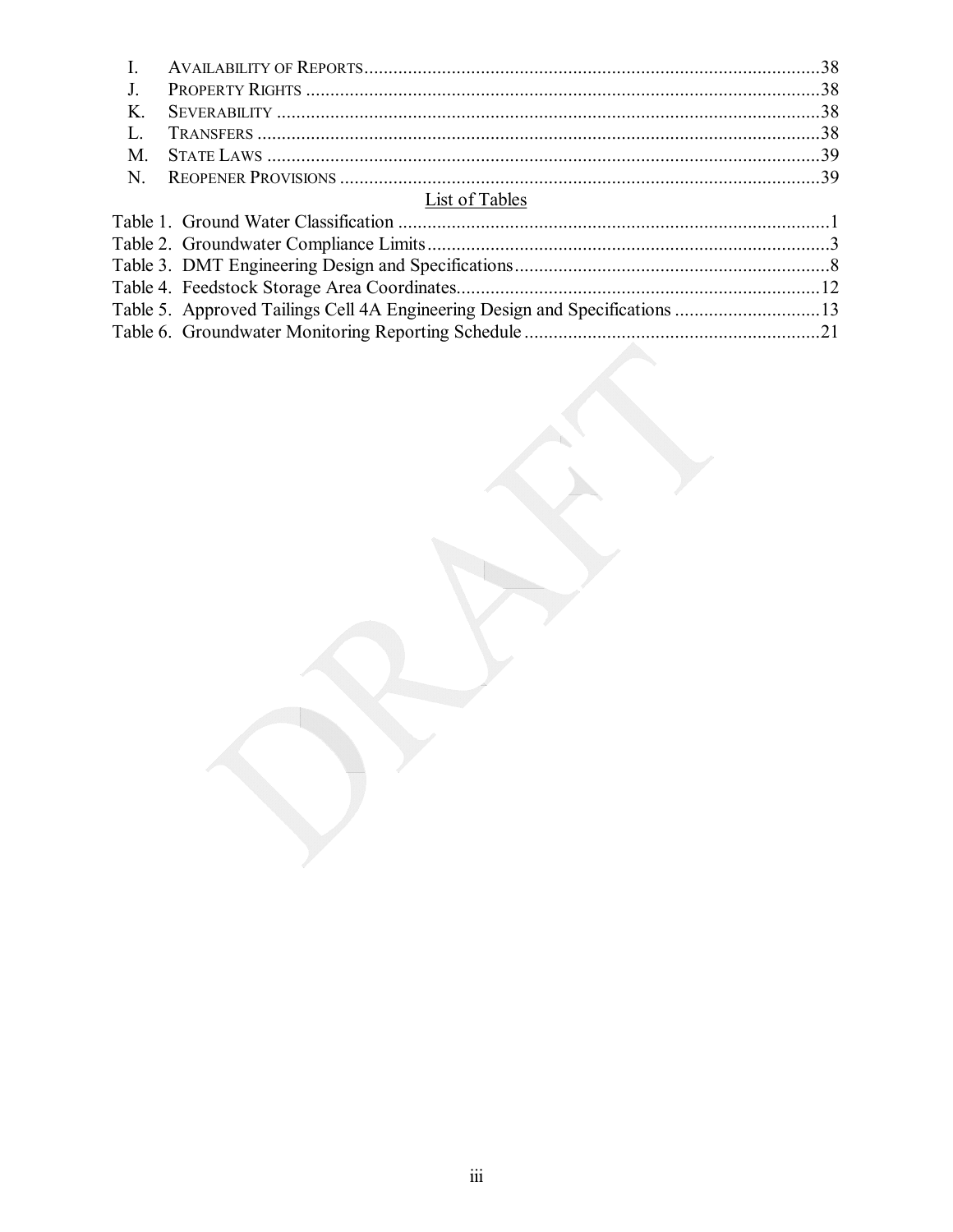#### **Draft** Part I **10/25/07** Permit No. UGW370004 PART I. SPECIFIC PERMIT CONDITIONS

<span id="page-4-0"></span>A. GROUND WATER CLASSIFICATION - the ground water classification of the shallow aquifer under the tailings facility has been determined on a well-by-well basis, as defined in Table 1, below:

<span id="page-4-3"></span>

|                                  |                                | <b>Class II Groundwater</b> |                      |                     |  |                | <b>Class III Groundwater</b> |                     |                              |                     |  |  |  |  |
|----------------------------------|--------------------------------|-----------------------------|----------------------|---------------------|--|----------------|------------------------------|---------------------|------------------------------|---------------------|--|--|--|--|
| Well ID                          |                                |                             | Average TDS $(mg/l)$ |                     |  |                |                              | Average TDS (mg/l)  |                              |                     |  |  |  |  |
|                                  | Permittee                      |                             | <b>DRC</b> Data      |                     |  |                | Permittee                    |                     | DRC Data $\overline{^{(2)}}$ |                     |  |  |  |  |
|                                  | Data                           |                             |                      |                     |  |                | Data                         |                     |                              |                     |  |  |  |  |
|                                  | Avg.                           | No. of                      | Avg.                 | No. of              |  |                | Avg.                         | No. of              | Avg.                         | No. of              |  |  |  |  |
|                                  | Conc. $^{(1)}$                 | Data <sup>(3)</sup>         | Conc. <sup>(2)</sup> | Data <sup>(3)</sup> |  | Well ID        | Conc. <sup>(1)</sup>         | Data <sup>(3)</sup> | Conc. $^{(2)}$               | Data <sup>(3)</sup> |  |  |  |  |
| <b>Historic Monitoring Wells</b> |                                |                             |                      |                     |  |                |                              |                     |                              |                     |  |  |  |  |
| $MW-1$                           | 1,276                          | 68                          | 1,268                | $\overline{4}$      |  | $MW-2$         | 3,031                        | 67                  | 3,103                        | $\overline{4}$      |  |  |  |  |
| $MW-5$                           | 2,081                          | 69                          | 2,068                | 4                   |  | $MW-3$         | 5,200                        | 67                  | 5,289                        | $\overline{4}$      |  |  |  |  |
| $MW-11$                          | 1,834                          | 50                          | 2,039                | $\overline{4}$      |  | $MW-12$        | 3,939                        | 50                  | 3,756                        | $\overline{4}$      |  |  |  |  |
| $MW-18$                          | 2,545                          | 9                           | 2,611                | $\overline{4}$      |  | $MW-14$        | 3,582                        | 30                  | 3,589                        | $\overline{4}$      |  |  |  |  |
| $MW-19^{(4)}$                    | 2,697                          | 9                           | 3,120                | 4                   |  | $MW-15$        | 3,855                        | 30                  | 3,847                        | $\overline{4}$      |  |  |  |  |
| $MW-20^{(5)}$                    | 2,977                          |                             | n/a                  | $\theta$            |  | $MW-17$        | 4,538                        | 11 <sup>4</sup>     | 4,542                        | $\overline{4}$      |  |  |  |  |
|                                  |                                |                             |                      |                     |  | $MW-22^{(5)}$  | 5,105                        |                     | n/a                          | $\boldsymbol{0}$    |  |  |  |  |
|                                  | <b>Recent Monitoring Wells</b> |                             |                      |                     |  |                |                              |                     |                              |                     |  |  |  |  |
|                                  |                                |                             |                      |                     |  | $MW-26^{(6)}$  | 3,120                        | $\mathbf{1}$        | 3,206                        | 1                   |  |  |  |  |
|                                  |                                |                             |                      |                     |  | $TW4-16^{(7)}$ | 2,930                        |                     | 3,430                        |                     |  |  |  |  |
|                                  |                                |                             |                      |                     |  | $MW-32^{(8)}$  | 3,190                        |                     | 3,650                        |                     |  |  |  |  |

<span id="page-4-1"></span>Table 1. Ground Water Classification

Footnotes:

1) Based on historic total dissolved solids (TDS) data provided by Permittee for period between October, 1979 and May, 1999. Average concentrations calculated by Utah Division of Radiation Control (DRC) staff in a November 29, 1999 memorandum.

2) Based on average of DRC split samples collected from the White Mesa facility between May, 1999 and September, 2002.

3) Number of IUC or DRC samples used in the evaluation of average TDS concentrations.

4) Classification of well MW19 based on the conservatively lower IUC data.

5) Wells MW20 and MW22 are not point of compliance monitoring wells, but instead are groundwater head monitoring wells as per Part I.E.2.

6) Well MW26 was originally named TW415 and was installed as a part of a recent chloroform contaminant investigation at the facility. Under this Permit, MW26 is defined as a Point of Compliance (POC) well for the tailings cells (see Part I.E.1) .

7) Well TW416 was installed as a part of a recent chloroform investigation at the facility, and has been included in the Permit as groundwater head monitoring well (Part I.E.2). Groundwater classification provided here based on average of both the IUC and DRC data (2 samples).

<span id="page-4-2"></span>8) Well MW32 was originally named TW417 and was installed as a part of a recent chloroform contaminant investigation at the facility. Under this Permit it is included as a POC well for the tailings cells in Part I.E.1.

B. BACKGROUND WATER QUALITY - background groundwater quality will be determined on a well-by-well basis, as defined by the mean plus second standard deviation concentration. After Executive Secretary approval of the Background Groundwater Quality Reports required by Part I.H.3 and 4, this permit will be re-opened and Table 2 revised to define background concentrations and groundwater compliance limits for all required contaminants.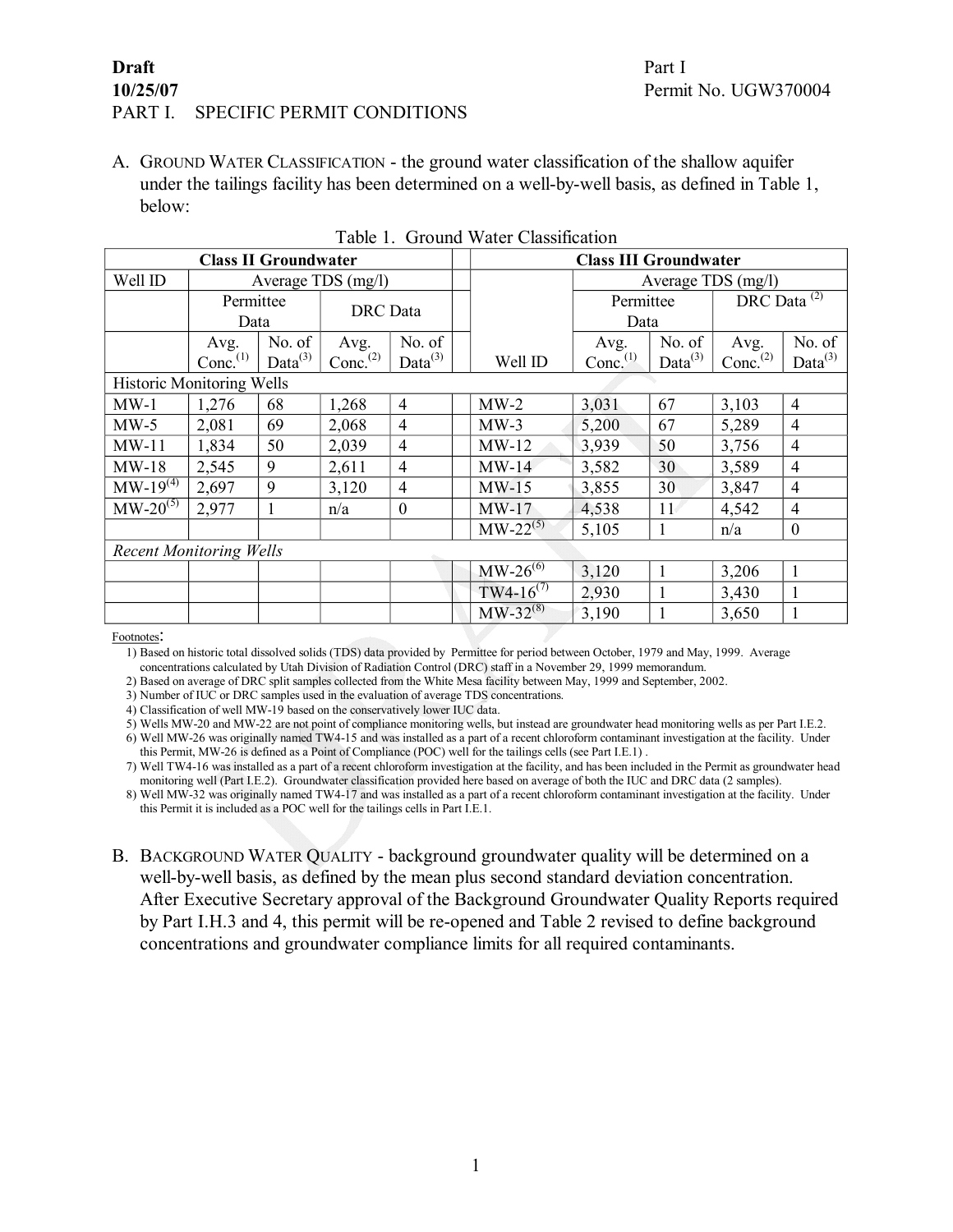- <span id="page-5-3"></span><span id="page-5-2"></span><span id="page-5-1"></span><span id="page-5-0"></span>C. PERMIT LIMITS - the Permittee shall comply with the following permit limits:
	- 1. Ground Water Compliance Limits contaminant concentrations measured in each monitoring well shall not exceed the Ground Water Compliance Limits (GWCL) defined in Table 2, below. Ground water quality at the site must at all times meet all the applicable GWQS and ad hoc GWQS defined in R317-6 even though this permit does not require monitoring for each specific contaminant.
	- 2. Tailings Cell Operations only  $11.e.(2)$  by-product material authorized by Utah Radioactive Materials License No. UT-2300478 (hereafter License) shall be discharged to or disposed of in the tailings ponds.
	- 3. Prohibited Discharges discharge of other compounds such as paints, used oil, antifreeze, pesticides, or any other contaminant not defined as 11e.(2) material is prohibited.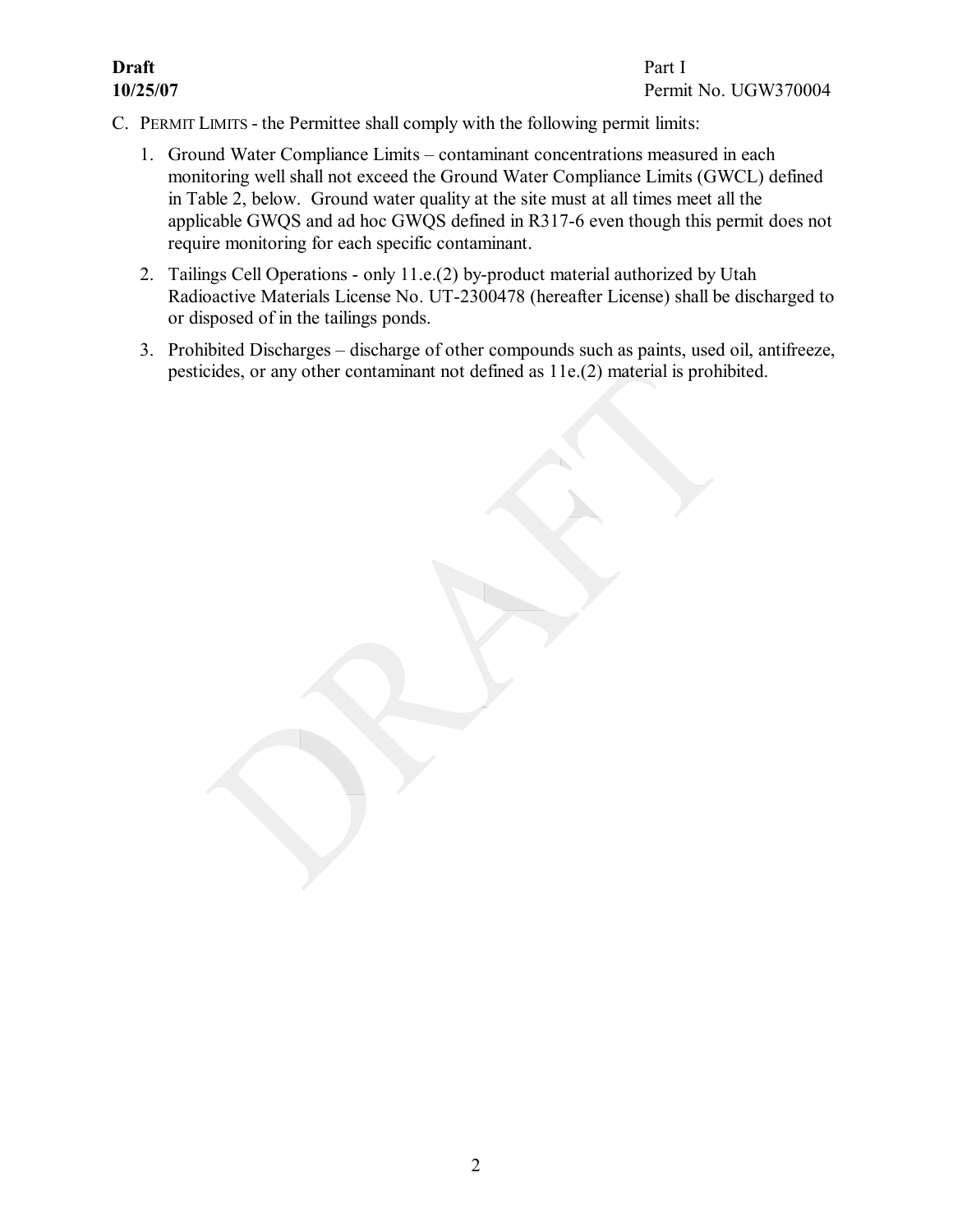## <span id="page-6-0"></span>Table 2. Groundwater Compliance Limits (GWCL)

|                                   |                     |               | <b>Upgradient Wells</b> |                       |      |                    |             |      |                    | Down or Lateral Gradient Wells |      |                  |                 |      |                  |                 |      |                 |             |
|-----------------------------------|---------------------|---------------|-------------------------|-----------------------|------|--------------------|-------------|------|--------------------|--------------------------------|------|------------------|-----------------|------|------------------|-----------------|------|-----------------|-------------|
|                                   |                     |               | $MW-1$ (Class II)       |                       |      | $MW-18$ (Class II) |             |      | $MW-19$ (Class II) |                                |      | MW-2 (Class III) |                 |      | MW-3 (Class III) |                 |      | MW-5 (Class II) |             |
| Contaminant                       | GWOS <sup>(1)</sup> | Mean $^{(6)}$ | SD <sup>(6)</sup>       | $GWCL$ <sup>(7)</sup> | Mean | <b>SD</b>          | <b>GWCI</b> | Mean | <b>SD</b>          | <b>GWCL</b>                    | Mean | <b>SD</b>        | <b>GWCL</b>     | Mean | <b>SD</b>        | <b>GWCL</b>     | Mean | <b>SD</b>       | <b>GWCI</b> |
| Nutrients (mg/l)                  |                     |               |                         |                       |      |                    |             |      |                    |                                |      |                  |                 |      |                  |                 |      |                 |             |
| Ammonia (as N)                    | $25^{(2)}$          |               |                         | 6.25                  |      |                    | 6.25        |      |                    | 6.25                           |      |                  | 12.5            |      |                  | 12.5            |      |                 | 6.25        |
| Nitrate + Nitrite (as $N$ )       | 10                  |               |                         | 2.5                   |      |                    | 2.5         |      |                    | 2.5                            |      |                  | $\overline{5}$  |      |                  | 5               |      |                 | 2.5         |
| Heavy Metals (ug/l)               |                     |               |                         |                       |      |                    |             |      |                    |                                |      |                  |                 |      |                  |                 |      |                 |             |
| Arsenic                           | 50                  |               |                         | 12.5                  |      |                    | 12.5        |      |                    | 12.5                           |      |                  | 25              |      |                  | 25              |      |                 | 12.5        |
| Beryllium                         | $\overline{4}$      |               |                         | 1.0                   |      |                    | 1.0         |      |                    | 1.0                            |      |                  | 2.0             |      |                  | 2.0             |      |                 | 1.0         |
| Cadmium                           | $\overline{5}$      |               |                         | 1.25                  |      |                    | 1.25        |      |                    | 1.25                           |      |                  | 2.5             |      |                  | 2.5             |      |                 | 1.25        |
| Chromium                          | 100                 |               |                         | 25                    |      |                    | 25          |      |                    | 25                             |      |                  | 50              |      |                  | 50              |      |                 | 25          |
| Cobalt                            | $730^{(5)}$         |               |                         | 182.5                 |      |                    | 182.5       |      |                    | 182.5                          |      |                  | 365             |      |                  | 365             |      |                 | 182.5       |
| Copper                            | 1,300               |               |                         | 325                   |      |                    | 325         |      |                    | 325                            |      |                  | 650             |      |                  | 650             |      |                 | 325         |
| Iron                              | $11,000^{(5)}$      |               |                         | 2,750                 |      |                    | 2,750       |      |                    | 2,750                          |      |                  | 5,500           |      |                  | 5,500           |      |                 | 2,750       |
| Lead                              | 15                  |               |                         | 3.75                  |      |                    | 3.75        |      |                    | 3.75                           |      |                  | 7.5             |      |                  | 7.5             |      |                 | 3.75        |
| Manganese                         | $800^{(4)}$         |               |                         | 200                   |      |                    | 200         |      |                    | 200                            |      |                  | 400             |      |                  | 400             |      |                 | 200         |
| Mercury                           | 2                   |               |                         | 0.5                   |      |                    | 0.5         |      |                    | 0.5                            |      |                  |                 |      |                  |                 |      |                 | 0.5         |
| Molybdenum                        | $40^{(2)}$          |               |                         | 10                    |      |                    | 10          |      |                    | 10                             |      |                  | 20              |      |                  | 20              |      |                 | 10          |
| Nickel                            | $100^{(3)}$         |               |                         | 25                    |      |                    | 25          |      |                    | 25                             |      |                  | 50              |      |                  | 50              |      |                 | 25          |
| Selenium                          | 50                  |               |                         | 12.5                  |      |                    | 12.5        |      |                    | 12.5                           |      |                  | $\overline{25}$ |      |                  | $\overline{25}$ |      |                 | 12.5        |
| Silver                            | 100                 |               |                         | 25                    |      |                    | 25          |      |                    | 25                             |      |                  | 50              |      |                  | 50              |      |                 | 25          |
| Thallium                          | $\overline{2}$      |               |                         | 0.5                   |      |                    | 0.5         |      |                    | 0.5                            |      |                  | 1.0             |      |                  | 1.0             |      |                 | 0.5         |
| Tin                               | $17,000^{(10)}$     |               |                         | 4,250                 |      |                    | 4,250       |      |                    | 4,250                          |      |                  | 8,500           |      |                  | 8,500           |      |                 |             |
| Uranium                           | $30^{(3)}$          |               |                         | 7.5                   |      |                    | 7.5         |      |                    | 7.5                            |      |                  | 15              |      |                  | 15              |      |                 | 7.5         |
| Vanadium                          | $60^{(4)}$          |               |                         | 15                    |      |                    | 15          |      |                    | 15                             |      |                  | 30              |      |                  | $\overline{30}$ |      |                 | 15          |
| Zinc                              | 5,000               |               |                         | 1,250                 |      |                    | 1,250       |      |                    | 1,250                          |      |                  | 2,500           |      |                  | 2,500           |      |                 | 1,250       |
| Radiologics (pCi/l)               |                     |               |                         |                       |      |                    |             |      |                    |                                |      |                  |                 |      |                  |                 |      |                 |             |
| Gross Alpha                       | 15                  |               |                         | 3.75                  |      |                    | 3.75        |      |                    | 3.75                           |      |                  | 7.5             |      |                  | 7.5             |      |                 | 3.75        |
| Volatile Organic Compounds (ug/l) |                     |               |                         |                       |      |                    |             |      |                    |                                |      |                  |                 |      |                  |                 |      |                 |             |
| Acetone                           | $700^{(4)}$         |               |                         | 175                   |      |                    | 175         |      |                    | 175                            |      |                  | 350             |      |                  | 350             |      |                 | 175         |
| Benzene                           |                     |               |                         | 1.25                  |      |                    | 1.25        |      |                    | 1.25                           |      |                  | 2.5             |      |                  | 2.5             |      |                 | 1.25        |
| 2-Butanone (MEK)                  | 4,000 $^{(2)}$      |               |                         | 1000                  |      |                    | 1000        |      |                    | 1000                           |      |                  | 2000            |      |                  | 2000            |      |                 | 1000        |
| Carbon Tetrachloride              | 5                   |               |                         | 1.25                  |      |                    | 1.25        |      |                    | 1.25                           |      |                  | 2.5             |      |                  | 2.5             |      |                 | 1.25        |
| Chloroform                        | $70^{(4)}$          |               |                         | 17.5                  |      |                    | 17.5        |      |                    | 17.5                           |      |                  | 35              |      |                  | 35              |      |                 | 17.5        |
| Chloromethane                     | $30^{(2)}$          |               |                         | 7.5                   |      |                    | 7.5         |      |                    | 7.5                            |      |                  | 15              |      |                  | 15              |      |                 | 7.5         |
| Dichloromethane                   | $5^{(3)}$           |               |                         | 1.25                  |      |                    | 1.25        |      |                    | 1.25                           |      |                  | 2.5             |      |                  | 2.5             |      |                 | 1.25        |
| Naphthalene                       | $100^{(2)}$         |               |                         | 25                    |      |                    | 25          |      |                    | 25                             |      |                  | 50              |      |                  | 50              |      |                 | 25          |
| Tetrahydrofuran                   | $46^{(4)}$          |               |                         | 11.5                  |      |                    | 11.5        |      |                    | 11.5                           |      |                  | 23              |      |                  | $\overline{23}$ |      |                 | 11.5        |
| Toluene                           | 1,000               |               |                         | 250                   |      |                    | 250         |      |                    | 250                            |      |                  | 500             |      |                  | 500             |      |                 | 250         |
| Xylenes (total)                   | 10,000              |               |                         | 2,500                 |      |                    | 2,500       |      |                    | 2,500                          |      |                  | 5,000           |      |                  | 5,000           |      |                 | 2,500       |
| <b>Others</b>                     |                     |               |                         |                       |      |                    |             |      |                    |                                |      |                  |                 |      |                  |                 |      |                 |             |
| Field pH (S.U.)                   | $6.5 - 8.5$         |               |                         | TBD <sup>(9)</sup>    |      |                    | <b>TBD</b>  |      |                    | <b>TBD</b>                     |      |                  | <b>TBD</b>      |      |                  | <b>TBD</b>      |      |                 | <b>TBD</b>  |
| Fluoride (mg/l)                   | 4.0                 |               |                         | 1.0                   |      |                    | 1.0         |      |                    | 1.0                            |      |                  | 2.0             |      |                  | 2.0             |      |                 | 1.0         |
| Chloride (mg/l)                   |                     |               |                         | TBD                   |      |                    | TBD         |      |                    | TBD                            |      |                  | TBD             |      |                  | <b>TBD</b>      |      |                 | <b>TBD</b>  |
| Sulfate (mg/l)                    |                     |               |                         | TBD                   |      |                    | TBD         |      |                    | TBD                            |      |                  | <b>TBD</b>      |      |                  | <b>TBD</b>      |      |                 | <b>TBD</b>  |
| $TDS$ (mg/l)                      |                     |               |                         | TBD                   |      |                    | TBD         |      |                    | TBD                            |      |                  | TBD             |      |                  | TBD             |      |                 | TBD         |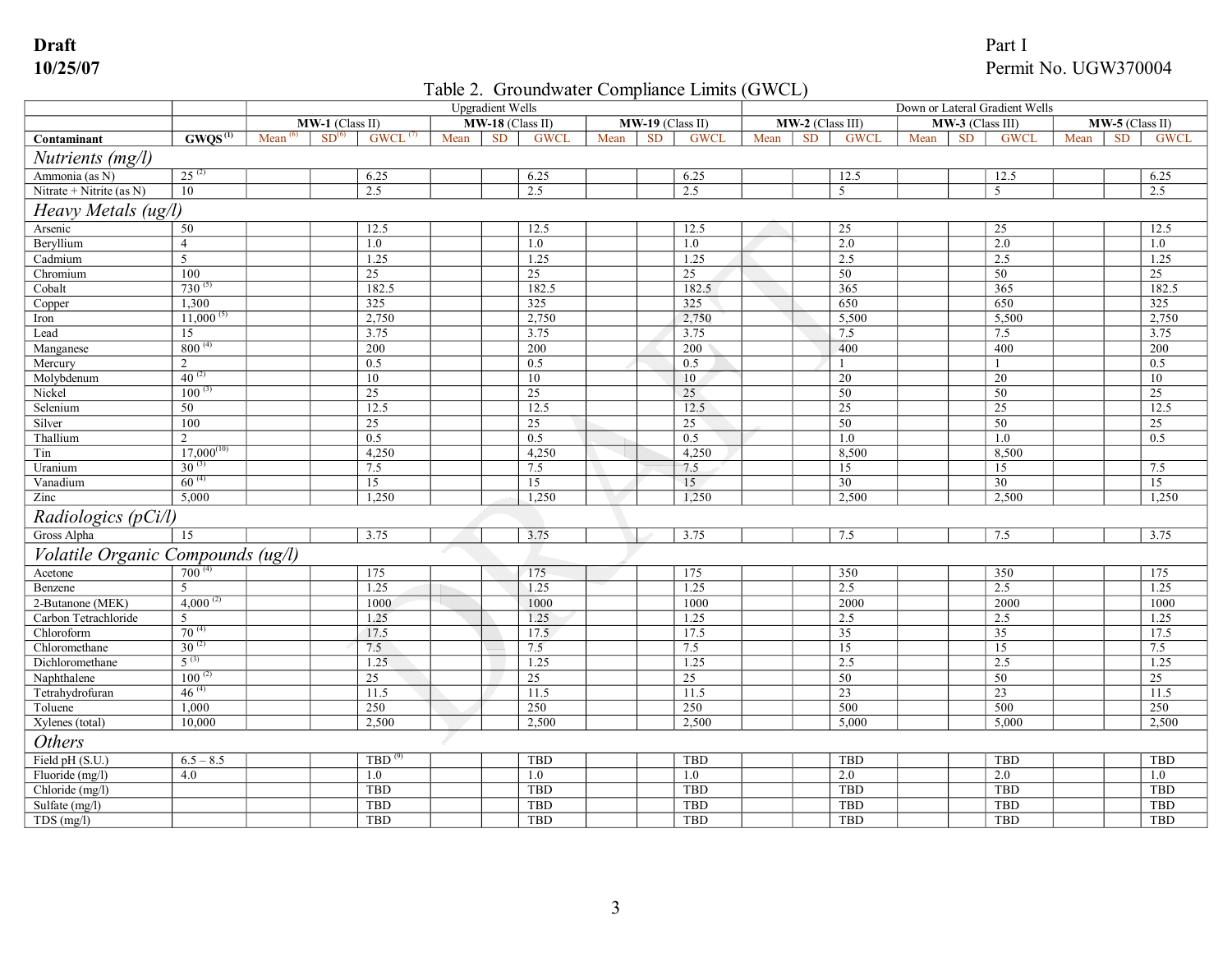## Table 2 Continued. Groundwater Quality Compliance Limits (GWCL)

|                                   |                     |               | Down or Lateral Gradient Wells |                       |      |                   |             |      |                   |                |      |                   |             |      |                  |                |      |                  |                 |
|-----------------------------------|---------------------|---------------|--------------------------------|-----------------------|------|-------------------|-------------|------|-------------------|----------------|------|-------------------|-------------|------|------------------|----------------|------|------------------|-----------------|
|                                   |                     |               | MW-11 (Class II)               |                       |      | MW-12 (Class III) |             |      | MW-14 (Class III) |                |      | MW-15 (Class III) |             |      | MW-17 Class III) |                |      | MW-26(Class III) |                 |
| Contaminant                       | GWOS <sup>(1)</sup> | Mean $^{(6)}$ | SD <sup>(6)</sup>              | $GWCL$ <sup>(7)</sup> | Mean | <b>SD</b>         | <b>GWCL</b> | Mean | <b>SD</b>         | <b>GWCL</b>    | Mean | <b>SD</b>         | <b>GWCL</b> | Mean | <b>SD</b>        | <b>GWCL</b>    | Mean | <b>SD</b>        | <b>GWCL</b>     |
| Nutrients (mg/l)                  |                     |               |                                |                       |      |                   |             |      |                   |                |      |                   |             |      |                  |                |      |                  |                 |
| Ammonia (as N)                    | $25^{(2)}$          |               |                                | 6.25                  |      |                   | 12.5        |      |                   | 12.5           |      |                   | 12.5        |      |                  | 12.5           |      |                  | 12.5            |
| Nitrate + Nitrite (as N)          | 10                  |               | 2.5                            |                       |      |                   | .5          |      |                   | 5              |      |                   | 5           |      |                  | $\overline{5}$ |      |                  | 5               |
| Heavy Metals (ug/l)               |                     |               |                                |                       |      |                   |             |      |                   |                |      |                   |             |      |                  |                |      |                  |                 |
| Arsenic                           | 50                  |               |                                | 12.5                  |      |                   | 25          |      |                   | 25             |      |                   | 25          |      |                  | 25             |      |                  | 25              |
| Beryllium                         | 4.0                 |               | 1.0                            |                       |      |                   | 2.0         |      |                   | 2.0            |      |                   | 2.0         |      |                  | 2.0            |      |                  | 2.0             |
| Cadmium                           | 5                   |               |                                | 1.25                  |      |                   | 2.5         |      |                   | 2.5            |      |                   | 2.5         |      |                  | 2.5            |      |                  | 2.5             |
| Chromium                          | 100                 |               | 25                             |                       |      |                   | 50          |      |                   | 50             |      |                   | 50          |      |                  | 50             |      |                  | 50              |
| Cobalt                            | $730^{(5)}$         |               |                                | 182.5                 |      |                   | 365         |      |                   | 365            |      |                   | 365         |      |                  | 365            |      |                  | 365             |
| Copper                            | 1.300               |               | 325                            |                       |      |                   | 650         |      |                   | 650            |      |                   | 650         |      |                  | 650            |      |                  | 650             |
| Iron                              | $11,000^{(5)}$      |               |                                | 2,750                 |      |                   | 5,500       |      |                   | 5,500          |      |                   | 5,500       |      |                  | 5,500          |      |                  | 5,500           |
| Lead                              | 15                  |               |                                | 3.75                  |      |                   | 7.5         |      |                   | 7.5            |      |                   | 7.5         |      |                  | 7.5            |      |                  | 7.5             |
| Manganese                         | $800^{(4)}$         |               | 200                            |                       |      |                   | 400         |      |                   | 400            |      |                   | 400         |      |                  | 400            |      |                  | 400             |
| Mercury                           | 2                   |               | 0.5                            |                       |      |                   |             |      |                   | $\overline{1}$ |      |                   |             |      |                  |                |      |                  |                 |
| Molybdenum                        | $40^{(2)}$          |               | 10                             |                       |      |                   | 20          |      |                   | 20             |      |                   | 20          |      |                  | 20             |      |                  | 20              |
| Nickel                            | $100^{(3)}$         |               | 25                             |                       |      |                   | 50          |      |                   | 50             |      |                   | 50          |      |                  | 50             |      |                  | 50              |
| Selenium                          | 50                  |               |                                | 12.5                  |      |                   | 25          |      |                   | 25             |      |                   | 25          |      |                  | 25             |      |                  | 25              |
| Silver                            | 100                 |               | 25                             |                       |      |                   | 50          |      |                   | 50             |      |                   | 50          |      |                  | 50             |      |                  | 50              |
| Thallium                          | $\overline{2}$      |               | 0.5                            |                       |      |                   | 1.0         |      |                   | 1.0            |      |                   | 1.0         |      |                  | 1.0            |      |                  | 1.0             |
| Tin                               | $17,000^{(10)}$     |               |                                | 4,250                 |      |                   | 8,500       |      |                   | 8,500          |      |                   | 8,500       |      |                  | 8,500          |      |                  | 8,500           |
| Uranium                           | $30^{(3)}$          |               | 7.5                            |                       |      |                   | 15          |      |                   | 15             |      |                   | 15          |      |                  | 15             |      |                  | 15              |
| Vanadium                          | $60^{(4)}$          |               | 15                             |                       |      |                   | 30          |      |                   | 30             |      |                   | 30          |      |                  | 30             |      |                  | $\overline{30}$ |
| Zinc                              | 5,000               |               |                                | 1,250                 |      |                   | 2,500       |      |                   | 2,500          |      |                   | 2,500       |      |                  | 2,500          |      |                  | 2,500           |
| Radiologics (pCi/l)               |                     |               |                                |                       |      |                   |             |      |                   |                |      |                   |             |      |                  |                |      |                  |                 |
| Gross Alpha                       | 15                  |               |                                | 3.75                  |      |                   | 7.5         |      |                   | 7.5            |      |                   | 7.5         |      |                  | 7.5            |      |                  | 7.5             |
| Volatile Organic Compounds (ug/l) |                     |               |                                |                       |      |                   |             |      |                   |                |      |                   |             |      |                  |                |      |                  |                 |
| Acetone                           | $700^{(4)}$         |               | 175                            |                       |      |                   | 350         |      |                   | 350            |      |                   | 350         |      |                  | 350            |      |                  | 350             |
| Benzene                           | .5                  |               |                                | 1.25                  |      |                   | 2.5         |      |                   | 2.5            |      |                   | 2.5         |      |                  | 2.5            |      |                  | 2.5             |
| 2-Butanone (MEK)                  | 4,000 $^{(2)}$      |               |                                | 1000                  |      |                   | 2000        |      |                   | 2000           |      |                   | 2000        |      |                  | 2000           |      |                  | 2000            |
| Carbon Tetrachloride              | 5                   |               |                                | 1.25                  |      |                   | 2.5         |      |                   | 2.5            |      |                   | 2.5         |      |                  | 2.5            |      |                  | 2.5             |
| Chloroform                        | $70^{(4)}$          |               |                                | 17.5                  |      |                   | 35          |      |                   | 35             |      |                   | 35          |      |                  | 35             |      |                  | 35              |
| Chloromethane                     | $30^{(2)}$          |               | 7.5                            |                       |      |                   | 15          |      |                   | 15             |      |                   | 15          |      |                  | 15             |      |                  | 15              |
| Dichloromethane                   | $5^{(3)}$           |               |                                | 1.25                  |      |                   | 2.5         |      |                   | 2.5            |      |                   | 2.5         |      |                  | 2.5            |      |                  | 2.5             |
| Naphthalene                       | $100^{(2)}$         |               | 25                             |                       |      |                   | 50          |      |                   | 50             |      |                   | 50          |      |                  | 50             |      |                  | 50              |
| Tetrahydrofuran                   | $46^{(4)}$          |               |                                | 11.5                  |      |                   | 23          |      |                   | 23             |      |                   | 23          |      |                  | 23             |      |                  | 23              |
| Toluene                           | 1,000               |               | 250                            |                       |      |                   | 500         |      |                   | 500            |      |                   | 500         |      |                  | 500            |      |                  | 500             |
| Xylenes (total)                   | 10,000              |               |                                | 2,500                 |      |                   | 5,000       |      |                   | 5,000          |      |                   | 5,000       |      |                  | 5,000          |      |                  | 5,000           |
| <b>Others</b>                     |                     |               |                                |                       |      |                   |             |      |                   |                |      |                   |             |      |                  |                |      |                  |                 |
| Field pH (S.U.)                   | $6.5 - 8.5$         |               |                                | <b>TBD</b>            |      |                   | TBD         |      |                   | TBD            |      |                   | TBD         |      |                  | <b>TBD</b>     |      |                  | <b>TBD</b>      |
| Fluoride (mg/l)                   | 4.0                 |               | 1.0                            |                       |      |                   | 2.0         |      |                   | 2.0            |      |                   | 2.0         |      |                  | 2.0            |      |                  | 2.0             |
| Chloride (mg/l)                   |                     |               |                                | <b>TBD</b>            |      |                   | <b>TBD</b>  |      |                   | TBD            |      |                   | <b>TBD</b>  |      |                  | TBD            |      |                  | <b>TBD</b>      |
| Sulfate (mg/l)                    |                     |               |                                | TBD                   |      |                   | <b>TBD</b>  |      |                   | <b>TBD</b>     |      |                   | <b>TBD</b>  |      |                  | TBD            |      |                  | <b>TBD</b>      |
| TDS(mg/l)                         |                     |               |                                | TBD                   |      |                   | <b>TBD</b>  |      |                   | TBD            |      |                   | <b>TBD</b>  |      |                  | <b>TBD</b>     |      |                  | <b>TBD</b>      |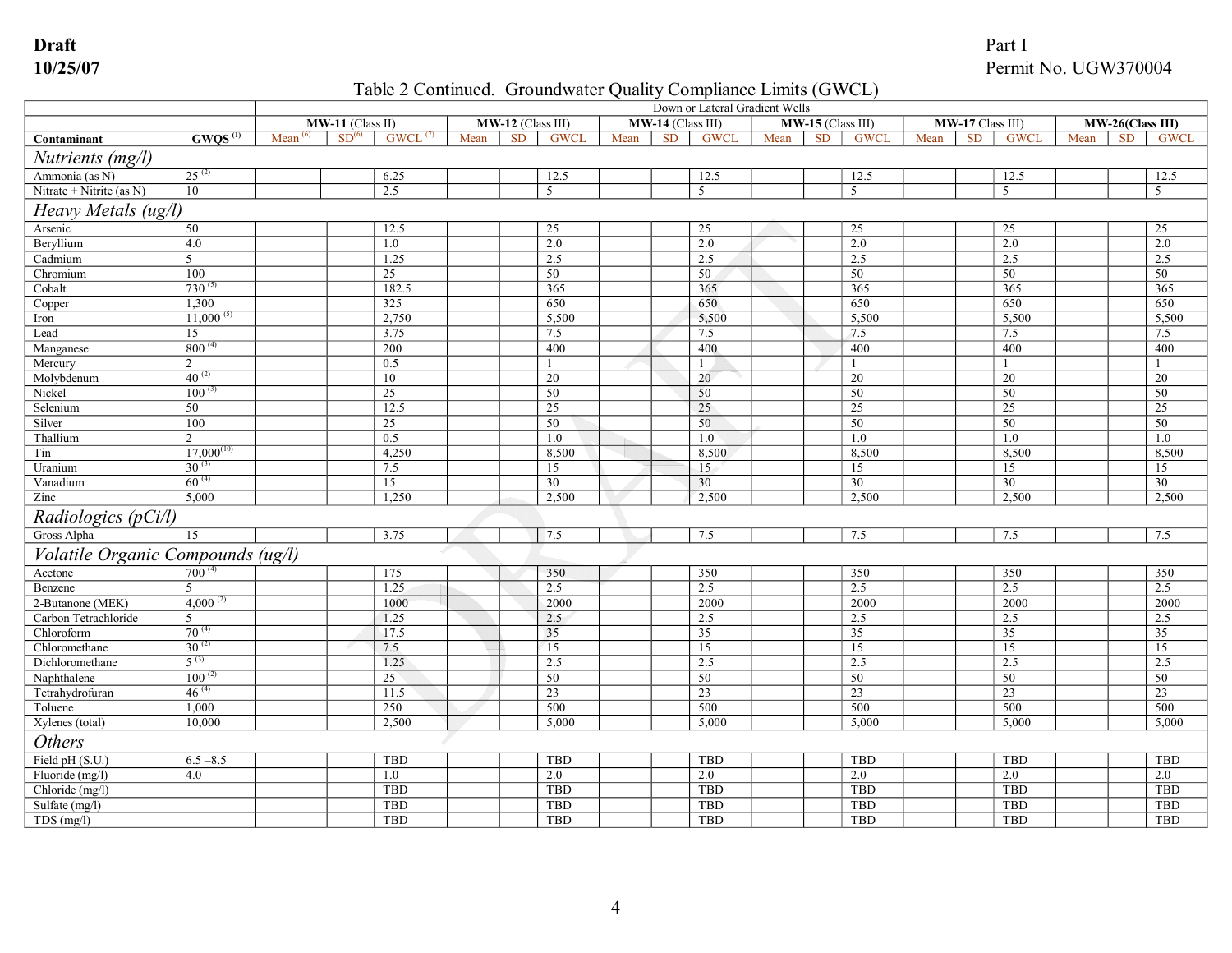## Table 2 Continued. Groundwater Quality Compliance Limits (GWCL)

|                                   |                     |      | Down or Lateral Gradient Wells |                       |           |                          |           | <b>Future Wells To Be Installed</b> |             |      |           |             |           |           |             |                         |           |             |
|-----------------------------------|---------------------|------|--------------------------------|-----------------------|-----------|--------------------------|-----------|-------------------------------------|-------------|------|-----------|-------------|-----------|-----------|-------------|-------------------------|-----------|-------------|
|                                   |                     |      | MW-32(Class III)               |                       | <b>MW</b> | 23 (Class<br><b>TRD</b>  | <b>MV</b> |                                     | is TBD      |      |           |             | <b>MW</b> | 27 (Cl    | <b>TBD</b>  | <b>MW</b><br><b>TBD</b> |           |             |
| Contaminant                       | GWOS <sup>(1)</sup> | Mean | SD <sup>(6)</sup>              | $GWCL$ <sup>(t)</sup> | Mean      | <b>SD</b><br><b>GWCL</b> | Mean      | <b>SD</b>                           | <b>GWCI</b> | Mean | <b>SD</b> | <b>GWCL</b> | Mean      | <b>SD</b> | <b>GWCL</b> | Mean                    | <b>SD</b> | <b>GWCL</b> |
| Nutrients (mg/l)                  |                     |      |                                |                       |           |                          |           |                                     |             |      |           |             |           |           |             |                         |           |             |
| Ammonia (as N)                    | $25^{(2)}$          |      |                                | 12.5                  |           | <b>TBD</b>               |           |                                     | TBD         |      |           | <b>TBD</b>  |           |           | TBD         |                         |           | TBD         |
| Nitrate + Nitrite (as $N$ )       | 10                  |      |                                | 5                     |           | <b>TBD</b>               |           |                                     | TBD         |      |           | TBD         |           |           | TBD         |                         |           | TBD         |
| Heavy Metals (ug/l)               |                     |      |                                |                       |           |                          |           |                                     |             |      |           |             |           |           |             |                         |           |             |
| Arsenic                           | 50                  |      |                                | 25                    |           | <b>TBD</b>               |           |                                     | TBD         |      |           | TBD         |           |           | <b>TBD</b>  |                         |           | <b>TBD</b>  |
| Beryllium                         | 4.0                 |      |                                | 2.0                   |           | <b>TBD</b>               |           |                                     | <b>TBD</b>  |      |           | TBD         |           |           | <b>TBD</b>  |                         |           | <b>TBD</b>  |
| Cadmium                           | 5                   |      |                                | 2.5                   |           | <b>TBD</b>               |           |                                     | <b>TBD</b>  |      |           | <b>TBD</b>  |           |           | TBD         |                         |           | TBD         |
| Chromium                          | 100                 |      |                                | $\overline{50}$       |           | <b>TBD</b>               |           |                                     | <b>TBD</b>  |      |           | <b>TBD</b>  |           |           | <b>TBD</b>  |                         |           | <b>TBD</b>  |
| Cobalt                            | $730^{(5)}$         |      |                                | 365                   |           | <b>TBD</b>               |           |                                     | <b>TBD</b>  |      |           | <b>TBD</b>  |           |           | <b>TBD</b>  |                         |           | <b>TBD</b>  |
| Copper                            | 1.300               |      |                                | 650                   |           | <b>TBD</b>               |           |                                     | <b>TBD</b>  |      |           | <b>TBD</b>  |           |           | <b>TBD</b>  |                         |           | <b>TBD</b>  |
| Iron                              | $11,000^{(5)}$      |      |                                | 5,500                 |           | <b>TBD</b>               |           |                                     | TBD         |      |           | TBD         |           |           | TBD         |                         |           | TBD         |
| Lead                              | 15                  |      |                                | 7.5                   |           | <b>TBD</b>               |           |                                     | TBD         |      |           | TBD         |           |           | TBD         |                         |           | TBD         |
| Manganese                         | $800^{(4)}$         |      |                                | 400                   |           | <b>TBD</b>               |           |                                     | TBD         |      |           | TBD         |           |           | TBD         |                         |           | TBD         |
| Mercury                           | 2                   |      |                                |                       |           | TBD                      |           |                                     | TBD         |      |           | <b>TBD</b>  |           |           | <b>TBD</b>  |                         |           | TBD         |
| Molybdenum                        | $40^{(2)}$          |      |                                | 20                    |           | TBD                      |           |                                     | TBD         |      |           | TBD         |           |           | <b>TBD</b>  |                         |           | <b>TBD</b>  |
| Nickel                            | $100^{(3)}$         |      |                                | 50                    |           | TBD                      |           |                                     | TBD         |      |           | TBD         |           |           | TBD         |                         |           | TBD         |
| Selenium                          | 50                  |      |                                | 25                    |           | <b>TBD</b>               |           |                                     | TBD         |      |           | TBD         |           |           | <b>TBD</b>  |                         |           | <b>TBD</b>  |
| Silver                            | 100                 |      |                                | 50                    |           | <b>TBD</b>               |           |                                     | TBD         |      |           | <b>TBD</b>  |           |           | TBD         |                         |           | TBD         |
| Thallium                          | 2                   |      |                                | $1.0\,$               |           | TBD                      |           |                                     | <b>TBD</b>  |      |           | <b>TBD</b>  |           |           | <b>TBD</b>  |                         |           | TBD         |
| Tim <sup>6</sup>                  | $17,000^{(10)}$     |      |                                | 8,500                 |           | <b>TBD</b>               |           |                                     | TBD         |      |           | <b>TBD</b>  |           |           | TBD         |                         |           | TBD         |
| Uranium                           | $30^{(3)}$          |      |                                | 15                    |           | <b>TBD</b>               |           |                                     | TBD         |      |           | TBD         |           |           | TBD         |                         |           | TBD         |
| Vanadium                          | $60^{(4)}$          |      |                                | 30                    |           | TBD                      |           |                                     | TBD         |      |           | <b>TBD</b>  |           |           | <b>TBD</b>  |                         |           | TBD         |
| Zinc                              | 5,000               |      |                                | 2,500                 |           | TBD                      |           |                                     | TBD         |      |           | <b>TBD</b>  |           |           | <b>TBD</b>  |                         |           | <b>TBD</b>  |
| Radiologics (pCi/l)               |                     |      |                                |                       |           |                          |           |                                     |             |      |           |             |           |           |             |                         |           |             |
| Gross Alpha                       | 15                  |      |                                | 7.5                   |           | <b>TBD</b>               |           |                                     | <b>TBD</b>  |      |           | TBD         |           |           | TBD         |                         |           | <b>TBD</b>  |
| Volatile Organic Compounds (ug/l) |                     |      |                                |                       |           |                          |           |                                     |             |      |           |             |           |           |             |                         |           |             |
| Acetone                           | 700                 |      |                                | 350                   |           | <b>TBD</b>               |           |                                     | <b>TBD</b>  |      |           | TBD         |           |           | <b>TBD</b>  |                         |           | <b>TBD</b>  |
| Benzene                           | 5                   |      |                                | 2.5                   |           | <b>TBD</b>               |           |                                     | <b>TBD</b>  |      |           | TBD         |           |           | TBD         |                         |           | <b>TBD</b>  |
| 2-Butanone (MEK)                  | $4,000^{(2)}$       |      |                                | 2000                  |           | <b>TBD</b>               |           |                                     | TBD         |      |           | TBD         |           |           | TBD         |                         |           | <b>TBD</b>  |
| Carbon Tetrachloride              | 5                   |      |                                | 2.5                   |           | TBD                      |           |                                     | <b>TBD</b>  |      |           | TBD         |           |           | TBD         |                         |           | <b>TBD</b>  |
| Chloroform                        | $70^{(4)}$          |      |                                | $\overline{35}$       |           | <b>TBD</b>               |           |                                     | TBD         |      |           | TBD         |           |           | TBD         |                         |           | <b>TBD</b>  |
| Chloromethane                     | $30^{(2)}$          |      |                                | 15                    |           | <b>TBD</b>               |           |                                     | <b>TBD</b>  |      |           | TBD         |           |           | TBD         |                         |           | <b>TBD</b>  |
| Dichloromethane                   | $5^{(3)}$           |      |                                | 2.5                   |           | TBD                      |           |                                     | TBD         |      |           | TBD         |           |           | TBD         |                         |           | <b>TBD</b>  |
| Naphthalene                       | $100^{(2)}$         |      |                                | 50                    |           | <b>TBD</b>               |           |                                     | TBD         |      |           | TBD         |           |           | TBD         |                         |           | <b>TBD</b>  |
| Tetrahydrofuran                   | $46^{(4)}$          |      |                                | $\overline{23}$       |           | <b>TBD</b>               |           |                                     | TBD         |      |           | TBD         |           |           | TBD         |                         |           | TBD         |
| Toluene                           | 1,000               |      |                                | 500                   |           | <b>TBD</b>               |           |                                     | TBD         |      |           | TBD         |           |           | TBD         |                         |           | <b>TBD</b>  |
| Xylenes (total)                   | 10,000              |      |                                | 5,000                 |           | TBD                      |           |                                     | TBD         |      |           | TBD         |           |           | <b>TBD</b>  |                         |           | <b>TBD</b>  |
| <b>Others</b>                     |                     |      |                                |                       |           |                          |           |                                     |             |      |           |             |           |           |             |                         |           |             |
| Field pH (S.U.)                   | $6.5 - 8.5$         |      |                                | TBD                   |           | TBD                      |           |                                     | TBD         |      |           | <b>TBD</b>  |           |           | <b>TBD</b>  |                         |           | TBD         |
| Fluoride (mg/l)                   | 4.0                 |      |                                | 2.0                   |           | <b>TBD</b>               |           |                                     | <b>TBD</b>  |      |           | TBD         |           |           | <b>TBD</b>  |                         |           | <b>TBD</b>  |
| Chloride (mg/l)                   |                     |      |                                | <b>TBD</b>            |           | <b>TBD</b>               |           |                                     | TBD         |      |           | TBD         |           |           | <b>TBD</b>  |                         |           | <b>TBD</b>  |
| Sulfate (mg/l)                    |                     |      |                                | TBD                   |           | <b>TBD</b>               |           |                                     | <b>TBD</b>  |      |           | TBD         |           |           | <b>TBD</b>  |                         |           | TBD         |
| TDS(mg/l)                         |                     |      |                                | <b>TBD</b>            |           | <b>TBD</b>               |           |                                     | <b>TBD</b>  |      |           | <b>TBD</b>  |           |           | <b>TBD</b>  |                         |           | <b>TBD</b>  |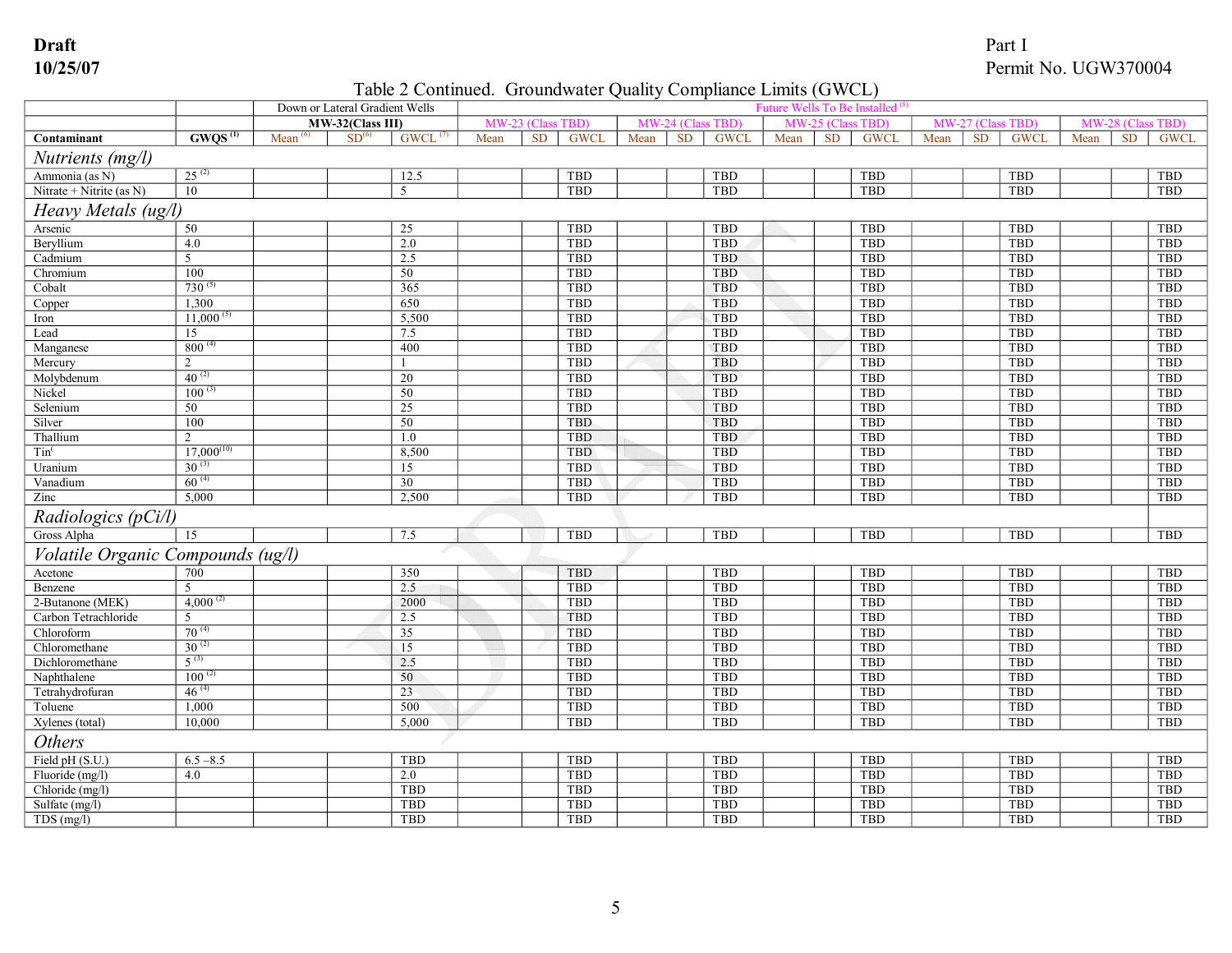## Table 2 Continued. Groundwater Quality Compliance Limits (CL)

|                                                                              |                     | Future Wells To Be Installed <sup>(8)</sup> |           |                   |      |           |                   |      |           |                   |
|------------------------------------------------------------------------------|---------------------|---------------------------------------------|-----------|-------------------|------|-----------|-------------------|------|-----------|-------------------|
|                                                                              |                     |                                             |           | MW-29 (Class TBD) |      |           | MW-30 (Class TBD) |      |           | MW-31 (Class TBD) |
| Contaminant                                                                  | GWOS <sup>(1)</sup> | Mean                                        | <b>SD</b> | <b>GWCL</b>       | Mean | <b>SD</b> | <b>GWCL</b>       | Mean | <b>SD</b> | <b>GWCL</b>       |
| Nutrients (mg/l)                                                             |                     |                                             |           |                   |      |           |                   |      |           |                   |
| Ammonia (as N)                                                               | $25^{(2)}$          |                                             |           | <b>TBD</b>        |      |           | <b>TBD</b>        |      |           | TBD               |
| Nitrate + Nitrite (as $N$ )                                                  | 10                  |                                             |           | <b>TBD</b>        |      |           | TBD               |      |           | <b>TBD</b>        |
| Heavy Metals (ug/l)                                                          |                     |                                             |           |                   |      |           |                   |      |           |                   |
| Arsenic                                                                      | 50                  |                                             |           | <b>TBD</b>        |      |           | <b>TBD</b>        |      |           | <b>TBD</b>        |
| Beryllium                                                                    | 4.0                 |                                             |           | TBD               |      |           | TBD               |      |           | <b>TBD</b>        |
| Cadmium                                                                      | 5                   |                                             |           | <b>TBD</b>        |      |           | TBD               |      |           | <b>TBD</b>        |
| Chromium                                                                     | 100                 |                                             |           | TBD               |      |           | TBD               |      |           | <b>TBD</b>        |
| Cobalt                                                                       | $730^{(5)}$         |                                             |           | <b>TBD</b>        |      |           | <b>TBD</b>        |      |           | <b>TBD</b>        |
| Copper                                                                       | 1.300               |                                             |           | <b>TBD</b>        |      |           | <b>TBD</b>        |      |           | TBD               |
| Iron                                                                         | $11,000^{(5)}$      |                                             |           | <b>TBD</b>        |      |           | <b>TBD</b>        |      |           | <b>TBD</b>        |
| Lead                                                                         | 15                  |                                             |           | <b>TBD</b>        |      |           | <b>TBD</b>        |      |           | <b>TBD</b>        |
| Manganese                                                                    | $800^{(4)}$         |                                             |           | TBD               |      |           | TBD               |      |           | TBD               |
| Mercury                                                                      | $\overline{2}$      |                                             |           | <b>TBD</b>        |      |           | <b>TBD</b>        |      |           | <b>TBD</b>        |
| Molybdenum                                                                   | $40^{(2)}$          |                                             |           | TBD               |      |           | <b>TBD</b>        |      |           | <b>TBD</b>        |
| Nickel                                                                       | $100^{(3)}$         |                                             |           | <b>TBD</b>        |      |           | <b>TBD</b>        |      |           | TBD               |
| Selenium                                                                     | 50                  |                                             |           | <b>TBD</b>        |      |           | <b>TBD</b>        |      |           | <b>TBD</b>        |
| Silver                                                                       | 100                 |                                             |           | TBD               |      |           | TBD               |      |           | TBD               |
| Thallium                                                                     | 2.0                 |                                             |           | TBD               |      |           | TBD               |      |           | <b>TBD</b>        |
| Tin                                                                          | $17,000^{(10)}$     |                                             |           | <b>TBD</b>        |      |           | <b>TBD</b>        |      |           | <b>TBD</b>        |
| Uranium                                                                      | $30^{(3)}$          |                                             |           | <b>TBD</b>        |      |           | <b>TBD</b>        |      |           | TBD               |
| Vanadium                                                                     | $60^{(4)}$          |                                             |           | TBD               |      |           | TBD               |      |           | TBD               |
| Zinc                                                                         | 5,000               |                                             |           | <b>TBD</b>        |      |           | <b>TBD</b>        |      |           | <b>TBD</b>        |
| Radiologics (pCi/l)                                                          |                     |                                             |           |                   |      |           |                   |      |           |                   |
| Gross Alpha                                                                  | $\overline{15}$     |                                             |           | TBD               |      |           | <b>TBD</b>        |      |           | <b>TBD</b>        |
| Volatile Organic Compounds $(ug/l)$<br>Acetone $\frac{700^{(4)}}{200^{(4)}}$ |                     |                                             |           |                   |      |           |                   |      |           |                   |
|                                                                              |                     |                                             |           | <b>TBD</b>        |      |           | TBD               |      |           |                   |
| Benzene                                                                      | 5                   |                                             |           | <b>TBD</b>        |      |           | TBD               |      |           |                   |
| 2-Butanone (MEK)                                                             | $4,000^{(2)}$       |                                             |           | TBD               |      |           | TBD               |      |           |                   |
| Carbon Tetrachloride                                                         | 5                   |                                             |           | TBD               |      |           | TBD               |      |           |                   |
| Chloroform                                                                   | $70^{(4)}$          |                                             |           | <b>TBD</b>        |      |           | TBD               |      |           |                   |
| Chloromethane                                                                | $30^{(2)}$          |                                             |           | TBD               |      |           | TBD               |      |           |                   |
| Dichloromethane                                                              | $5^{(3)}$           |                                             |           | <b>TBD</b>        |      |           | <b>TBD</b>        |      |           |                   |
| Naphthalene                                                                  | $100^{(2)}$         |                                             |           | TBD               |      |           | TBD               |      |           |                   |
| Tetrahydrofuran                                                              | $46^{(4)}$          |                                             |           | TBD               |      |           | <b>TBD</b>        |      |           |                   |
| Toluene                                                                      | 1,000               |                                             |           | TBD               |      |           | TBD               |      |           |                   |
| Xylenes (total)                                                              | 10,000              |                                             |           | TBD               |      |           | TBD               |      |           |                   |
| <b>Others</b>                                                                |                     |                                             |           |                   |      |           |                   |      |           |                   |
| Field pH (S.U.)                                                              | $6.5 - 8.5$         |                                             |           | <b>TBD</b>        |      |           | <b>TBD</b>        |      |           | <b>TBD</b>        |
| Fluoride (mg/l)                                                              | 4.0                 |                                             |           | TBD               |      |           | TBD               |      |           | <b>TBD</b>        |
| Chloride (mg/l)                                                              |                     |                                             |           | <b>TBD</b>        |      |           | TBD               |      |           | <b>TBD</b>        |
| Sulfate (mg/l)                                                               |                     |                                             |           | TBD               |      |           | <b>TBD</b>        |      |           | <b>TBD</b>        |
| TDS(mg/l)                                                                    |                     |                                             |           | TBD               |      |           | <b>TBD</b>        |      |           | <b>TBD</b>        |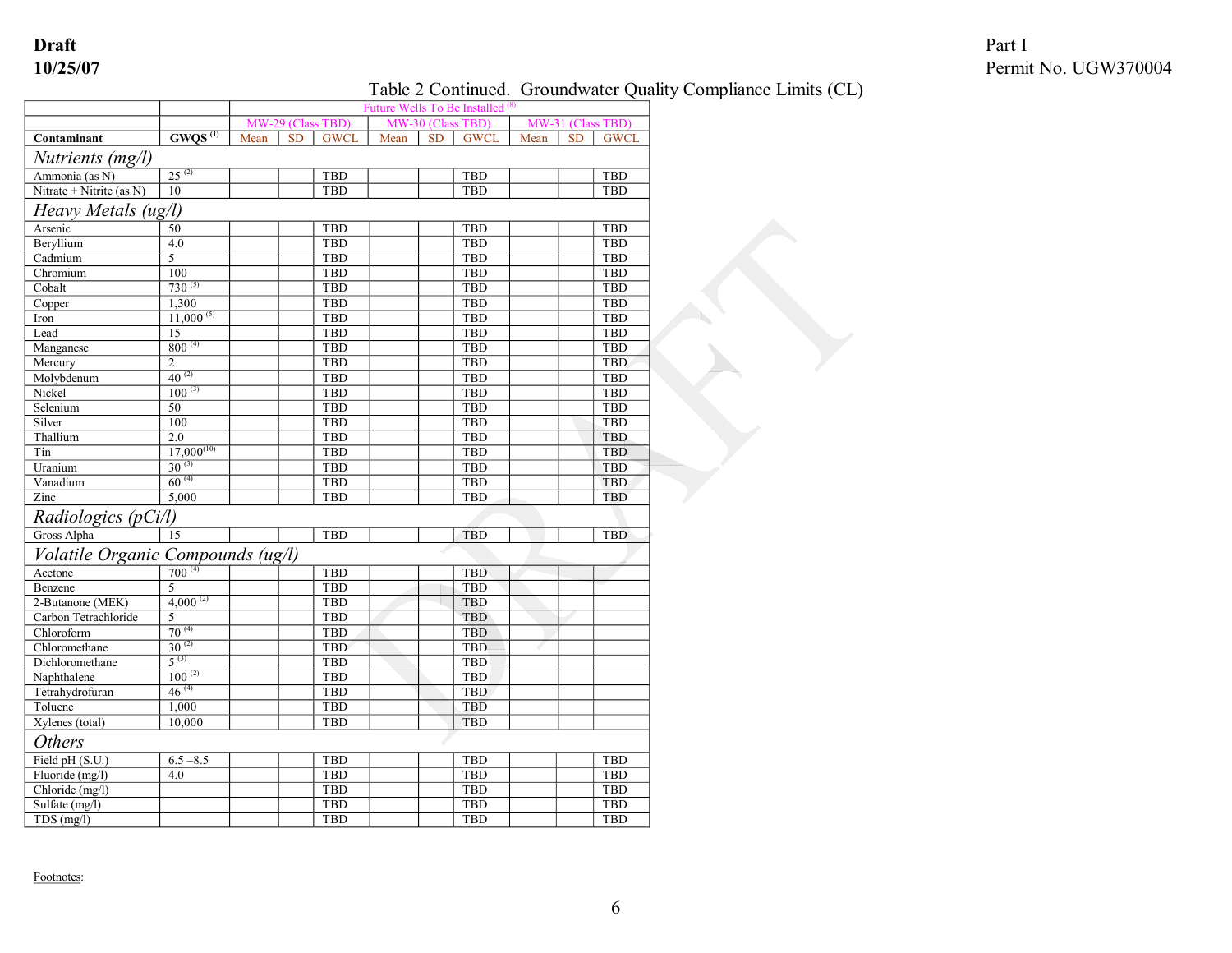- 1) Utah Ground Water Quality Standards (GWQS) as defined in UAC R317-6, Table 2. Ad hoc GWQS also provided herein, as noted, and as allowed by UAC R317-6-2.2.
- 2) Ad hoc GWQS for ammonia (as N), molybdenum, 2-Butanone (MEK), chloromethane, and naphthalene based on EPA drinking water lifetime health advisories.
- 3) Ad hoc GWQS for nickel, uranium, and dichloromethane (methylene chloride, CAS No. 75092) based on final EPA drinking water maximum concentration limits (MCL).
- 4) Ad hoc GWQS for manganese, vanadium, acetone, chloroform (CAS No. 67-66-3), and tetrahydrofuran based on drinking water ad hoc lifetime health advisories prepared by or in collaboration with EPA Region 8 staff.<br>5) Ad ho
- 5) Ad hoc GWQS for cobalt and iron based on EPA Region 3 Risk Based Concentration limits for tap water.
- 6) Mean concentration and standard deviation (S.D.) to be determined on a well-by-well and individual parameter basis at some future date.
- 7) Ground Water Compliance Limits (GWCL) based on one of the following formulas: for Class II Groundwater, GWCL = 0.25 \* GWQS, for Class III Groundwater, GWCL = 0.5 \* GWQS. After submittal and approval of the Background Groundwater Quality Reports, required by Part I.H. 3 and 4 of this Permit, the Executive Secretary will re-open and modify the Ground Water Compliance Limit (GWCL) to be equal to the mean concentration plus two standard deviations  $(X+2\sigma)$  for each well and contaminant.
- 8) Future monitoring wells to be installed in accordance with Part I.H.1 of this Permit.
- 9) TBD = to be determined after Executive Secretary approval of the Background Groundwater Quality Reports for existing and new monitoring wells required by Part I.H.3 and I.H.4, respectively
- 10) Ad hoc GWQS for tin of 17,000 ug/l based on an ad-hoc drinking water lifetime health advisory prepared by EPA Region 8 staff (see 10/27/05 EPA Region 8 memorandum by Robert Benson to Dean Henderson).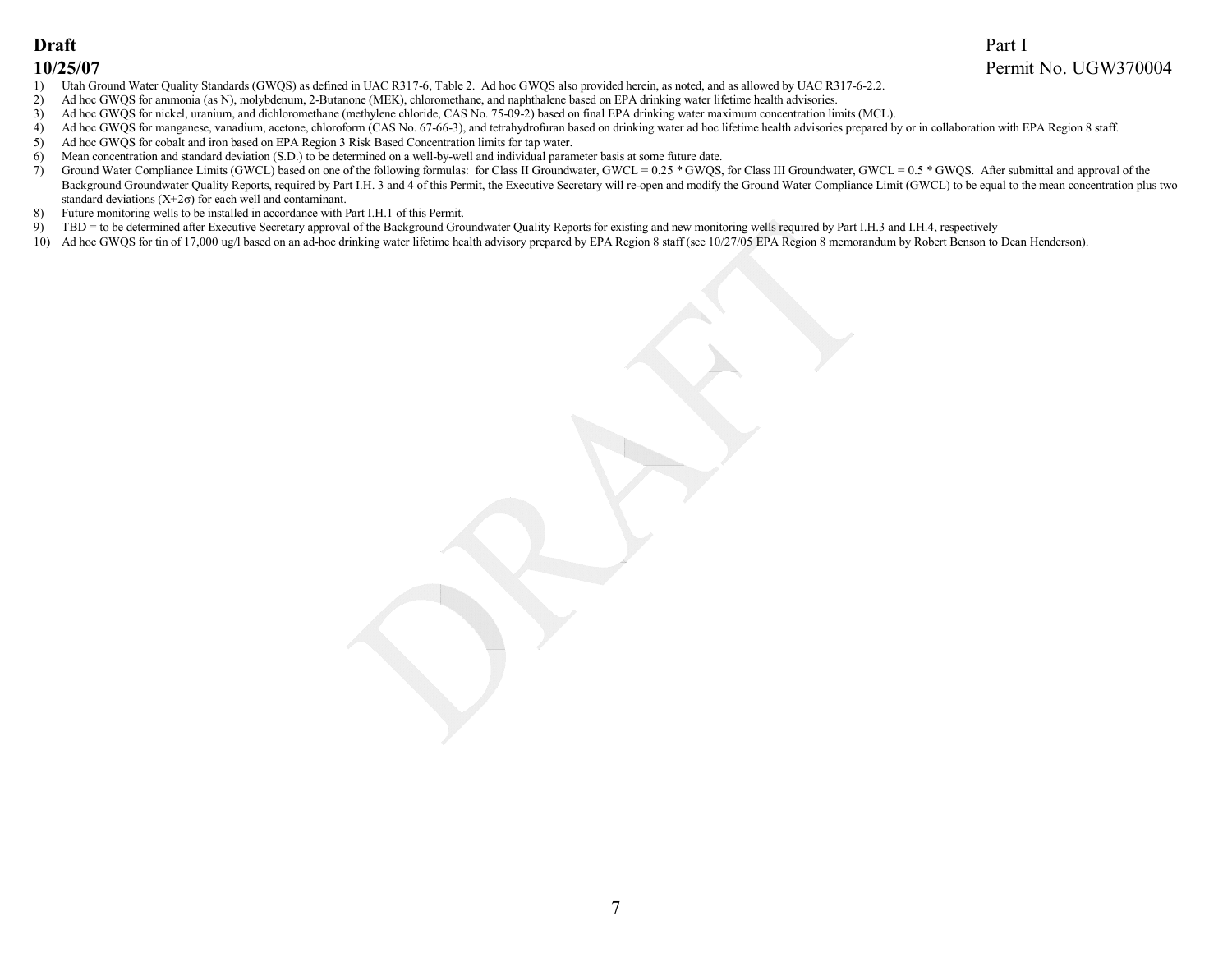## **Draft** Part I

- D. DISCHARGE MINIMIZATION AND BEST AVAILABLE TECHNOLOGY STANDARDS the tailings disposal facility must be built, operated, and maintained according to the following Discharge Minimization Technology (DMT) and Best Available Technology (BAT) standards:
	- 1. DMT Design Standards for Existing Tailings Cells 1, 2, and 3 shall be based on existing construction as described by design and construction information provided by the Permittee, as summarized in Table 3 below for Tailings Cells 1, 2, and 3:

<span id="page-11-2"></span>

| Tailings | Report   |                                          |                             | Construction   |
|----------|----------|------------------------------------------|-----------------------------|----------------|
| Cell     | Type     | <b>Engineering Report</b>                | Design Figures              | Specifications |
| Cell 1   | Design   | June, 1979 D'Appolonia                   | Appendix A, Sheets 2, 4, 8, | Appendix B     |
|          |          | Consulting Engineers, Inc $^{(1)}$       | $9, 12-15$                  |                |
| Cell 2   | Design   | June, 1979 D'Appolonia                   | Appendix A, Sheets 2, 4, 7- | Appendix B     |
|          |          | Consulting Engineers, Inc $^{(1)}$       | $10, 12 - 15$               |                |
|          | As-Built | February, 1982 D'Appolonia               | Figures 1, 2, and $11$      | N/A            |
|          |          | Consulting Engineers, Inc $^{(2)}$       |                             |                |
| Cell 3   | Design   | May, 1981 D'Appolonia                    | Sheets 2-5                  | Appendix B     |
|          |          | Consulting Engineers, Inc <sup>(3)</sup> |                             |                |
|          | As-Built | March, 1983 Energy Fuels                 | Figures 1-4                 | N/A            |
|          |          | Nuclear, Inc. $(4)$                      |                             |                |

<span id="page-11-1"></span><span id="page-11-0"></span>

|  |  |  |  | Table 3. DMT Engineering Design and Specifications |  |
|--|--|--|--|----------------------------------------------------|--|
|--|--|--|--|----------------------------------------------------|--|

Footnote

1) D'Appolonia Consulting Engineers, Inc., June, 1979, "Engineers Report Tailings Management System White Mesa Uranium Project Blanding, Utah Energy Fuels Nuclear, Inc. Denver, Colorado", unpublished consultants report, approximately 50 pp., 2 figures, 16 sheets, 2 appendices.

2) D'Appolonia Consulting Engineers, Inc., February, 1982, "Construction Report Initial Phase Tailings Management System White Mesa Uranium Project Blanding, Utah Energy Fuels Nuclear, Inc. Denver, Colorado", unpublished consultants report, approximately 7 pp., 6 tables, 13 figures, 4 appendices.

3) D'Appolonia Consulting Engineers, Inc., May, 1981, "Engineer's Report Second Phase Design Cell 3 Tailings Management System White Mesa Uranium Project Blanding, Utah Energy Fuels Nuclear, Inc. Denver, Colorado", unpublished consultants report, approximately 20 pp., 1 figure, 5 sheets, and 3 appendices.

4) Energy Fuels Nuclear, Inc., March, 1983, "Construction Report Second Phase Tailings Management System White Mesa Uranium Project Energy Fuels Nuclear, Inc.", unpublished company report, 18 pp., 3 tables, 4 figures, 5 appendices.

- a) Tailings Cell 1 consisting of the following major design elements:
	- 1) Cross-valley Dike and East Dike constructed on the south side of the pond of native granular materials with a  $3:1$  slope, a  $20$ -foot crest width, and a crest elevation of about 5,620 ft above mean sea level (amsl). A dike of similar design was constructed on the east margin of the pond, which forms a continuous earthen structure with the south dike. The remaining interior slopes are cut-slopes at 3:1 grade.
	- 2) Liner System including a single 30 mil PVC flexible membrane liner (FML) constructed of solvent welded seams on a prepared sub-base. Top elevation of the FML liner was 5,618.5 ft amsl on both the south dike and the north cut-slope. A protective soil cover layer was constructed immediately over the FML with a thickness of 12-inches on the cell floor and 18-inches on the interior sideslope.
	- 3) Crushed Sandstone Underlay immediately below the FML a nominal 6-inch thick layer of crushed sandstone was prepared and rolled smooth as a FML sub-base layer. Beneath this underlay, native sandstone and other foundation materials were graded to drain to a single low point near the upstream toe of the south cross valley dike. Inside this layer, an east-west oriented pipe was installed to gather fluids at the upstream toe of the cross-valley dike.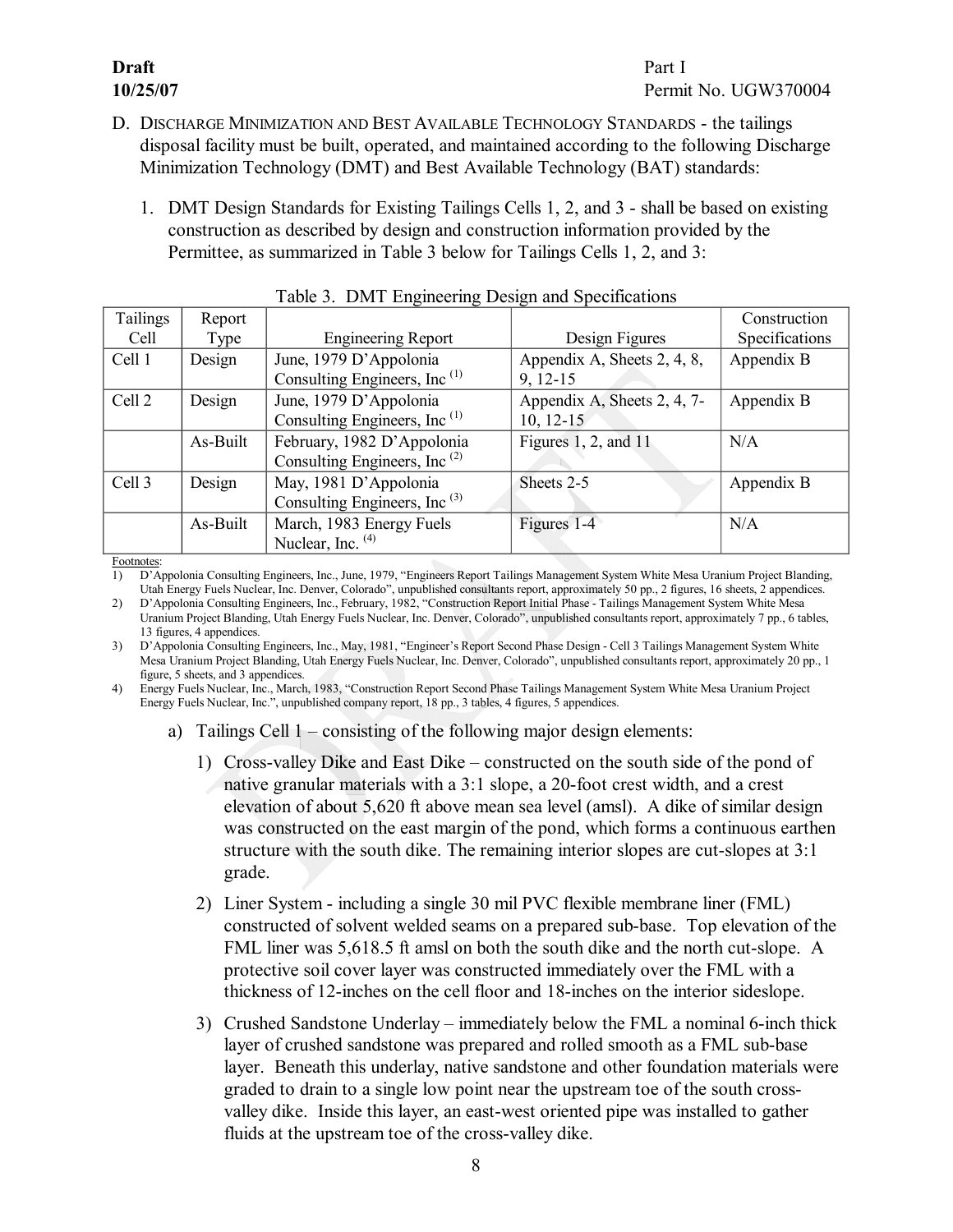- b) Tailings Cell 2 which consists of the following major design elements:
	- 1) Cross-valley Dike  $-$  constructed at the south margin of Cell 2 of native granular materials with a 3:1 slope, a 20-foot crest width, and crest elevation of about 5,615 ft amsl. The east and west interior slopes consist of cut-slopes with a  $3:1$ grade. The Cell 1 south dike forms the north margin of Cell 2, with a crest elevation of 5,620 ft amsl.
	- 2) Liner System includes a single 30 mil PVC FML liner constructed of solvent welded seams on a prepared sub-base, and overlain by a slimes drain collection system. Top elevation of the FML liner in Cell 2 is 5,615.0 ft and 5,613.5 ft amsl on the north and south dikes, respectively. Said Cell 2 FML liner is independent of all other disposal cell FML liners. Immediately above the FML, a nominal 12-inch (cell floor) to 18-inch (inside sideslope) soil protective blanket was constructed of native sands from on-site excavated soils.
	- 3) Crushed Sandstone Underlay immediately below the FML a nominal 6-inch thick layer of crushed sandstone was prepared and rolled smooth as a FML sub-base layer. Beneath this underlay, native sandstone and other foundation materials were graded to drain to a single low point near the upstream toe of the south cross valley dike. Inside this layer, an east-west oriented pipe was installed to gather fluids at the upstream toe of the cross-valley dike.
	- 4) Slimes Drain Collection System immediately above the FML a nominal 12-inch thick protective blanket layer was constructed of native silty-sandy soil. On top of this protective blanket, a network of 1.5-inch PVC perforated pipe laterals was installed on a grid spacing interval of about 50-feet. These pipe laterals gravity drain to a 3-inch diameter perforated PVC collector pipe which also drains toward the south dike and is accessed from the ground surface via a 24-inch diameter, vertical non-perforated HDPE access pipe. Each run of lateral drainpipe and collector piping was covered with a  $12$  to  $18$ -inch thick berm of native granular filter material. At cell closure, leachate head inside the pipe network will be removed via a submersible pump installed inside the 24-inch diameter HDPE access pipe.
- c) Tailings Cell 3 consisting of the following major design elements:
	- 1) Cross-valley Dike constructed at the south margin of Cell 3 of native granular materials with a 3:1 slope, a 20-foot crest width, and a crest elevation of  $5,610$  ft amsl. The east and west interior slopes consist of cut-slopes with a 3:1 grade. The Cell 2 south dike forms the north margin of Cell 3, with a crest elevation of 5,615 ft amsl.
	- 2) Liner System includes a single 30 mil PVC FML liner constructed of solvent welded seams on a prepared sub-base, and overlain by a slimes drain collection system. Top elevation of the FML liner in Cell 3 is 5,613.5 ft and 5,608.5 ft amsl on the north and south dikes, respectively. Said Cell 3 FML liner is independent of all other disposal cell FML liners.
	- 3) Crushed Sandstone Underlay immediately below the FML a nominal 6-inch thick layer of crushed sandstone was prepared and rolled smooth as a FML sub-base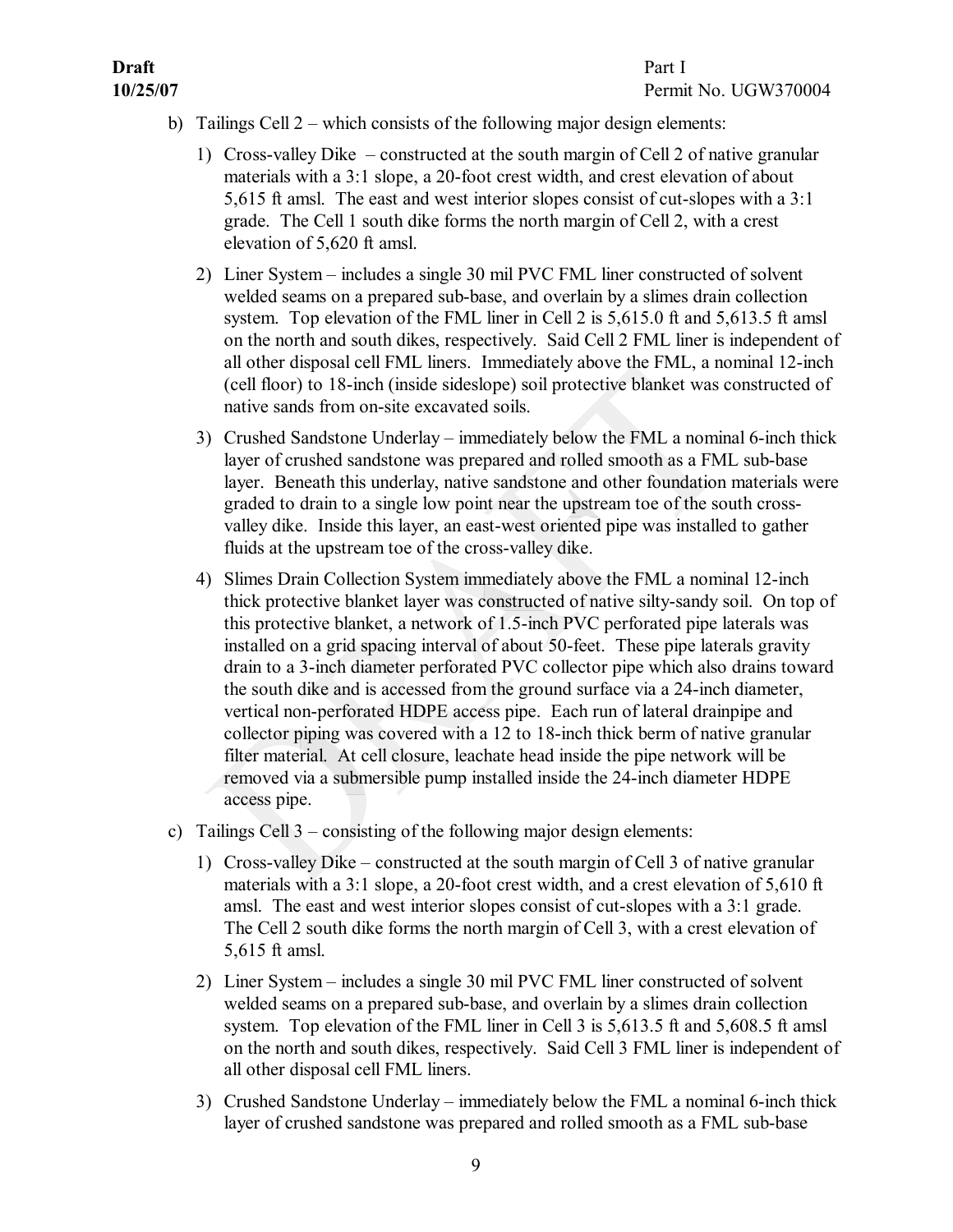## **10/25/07** Permit No. UGW370004

layer. Beneath this underlay, native sandstone and other foundation materials were graded to drain to a single low point near the upstream toe of the south cross valley dike. Inside this layer, an east-west oriented pipe was installed to gather fluids at the upstream toe of the cross-valley dike.

- 4) Slimes Drain Collection Layer and System immediately above the FML, a nominal 12-inch (cell floor) to 18-inch (inside sideslope) soil protective blanket was constructed of native sands from on-site excavated soils (70%) and dewatered and cyclone separated tailings sands from the mill (30%). On top of this protective blanket, a network of 3-inch PVC perforated pipe laterals was installed on approximately 50-foot centers. This pipe network gravity drains to a 3-inch perforated PVC collector pipe which also drains toward the south dike, where it is accessed from the ground surface by a 12-inch diameter, inclined HDPE access pipe. Each run of the 3-inch lateral drainpipe and collector pipe was covered with a 12 to 18-inch thick berm of native granular filter media. At cell closure, leachate head inside the pipe network will be removed via a submersible pump installed inside the 12-inch diameter inclined access pipe.
- <span id="page-13-0"></span>2. Existing Tailings Cell Construction Authorized – tailings disposal in existing Tailings Cells 1, 2, and 3 is authorized by this permit as defined in Table 3 and Part I.D.1, above. Authorized operation and maximum disposal capacity in each of the existing tailings cells shall not exceed the levels authorized by the License. Under no circumstances shall the freeboard be less than three (3) feet, as measured from the top of the FML. Any modification by the Permittee to any approved engineering design parameter at these existing tailings cells shall require prior Executive Secretary approval, modification of this Permit, and issuance of a construction permit.
- <span id="page-13-1"></span>3. Existing Facility DMT Performance Standards - the Permittee shall operate and maintain certain mill site facilities and the existing tailings disposal cells to minimize the potential for wastewater release to groundwater and the environment, including, but not limited to the following additional DMT compliance measures:
	- a) DMT Monitoring Wells at Tailings Cell 1 –at all times the Permittee shall operate and maintain Tailings Cell 1 to prevent groundwater quality conditions in any nearby monitoring well from exceeding any Ground Water Compliance Limit established in Table 2 of this Permit.
	- b) Tailings Cells  $\overline{2}$  and  $\overline{3}$  including the following performance criteria:

1) Slimes Drain Maximum Allowable Head – the Permittee shall at all times maintain the average wastewater head in the slimes drain access pipe to be as low as reasonably achievable (ALARA) in each tailings disposal cell, in accordance with the currently approved DMT Monitoring Plan. Compliance shall be achieved when the average annual wastewater recovery elevation in the slimes drain access pipe, determined pursuant to the currently approved DMT Monitoring Plan, meets conditions in Equation 1, below:

Equation 1:

$$
\left[\sum E_y + \sum E_{y-1} + \sum E_{y-2}\right] / \left[N_y + N_{y-1} + N_{y-2}\right] < \left[\sum E_{y-1} + \sum E_{y-2} + \sum E_{y-3}\right] / \left[N_{y-1} + N_{y-2} + N_{y-3}\right]
$$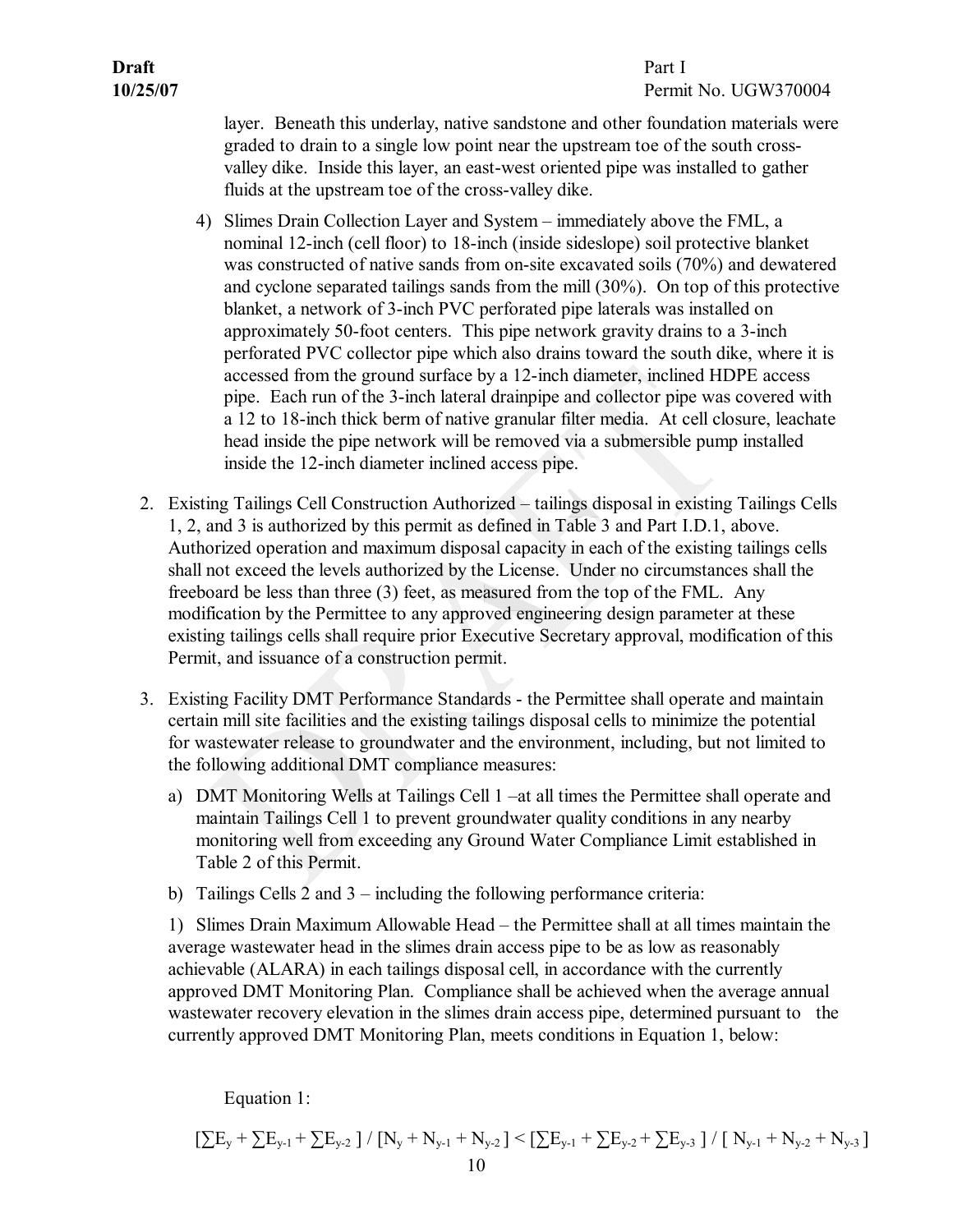## **10/25/07** Permit No. UGW370004

#### Where:

 $\Sigma E_y$  = Sum of all slimes drain tailings fluid elevation measurements made at the end of each 90hour recovery test collected during the calendar year of interest. Hereafter, these water level measurements are referred to as slimes drain recovery elevations (SDRE). Pursuant to the approved DMT Monitoring Plan, these recovery tests are to be conducted monthly and the SDRE values reported in units of feet above mean sea level (amsl).

 $\sum E_{y-1}$  = Sum of all SDRE measurements made in the year previous to the calendar year of interest.

 $\sum E_{y-2}$  = Sum of all SDRE measurements made in the second year previous to the calendar year of interest.

 $\Sigma_{\text{Eq3}}$  = Sum of all SDRE measurements made in the third year previous to the calendar year of interest.

 $N_v$  = Total number of slimes drain 90-hour recovery tests conducted during the calendar year of interest.

 $N_{v-1}$  = Total number of slimes drain 90-hour recovery tests conducted in the year previous to the calendar year of interest.

 $N_{y-2}$  Total number of slimes drain 90-hour recovery tests conducted in the second year previous to the calendar year of interest.

 $N_{y-3}$  = Total number of slimes drain 90-hour recovery tests conducted in the third year previous to the calendar year of interest.

Prior to January 1, 2011, the following values for E and N values in Equation No. 1shall be based on SDRE data from the following calendar years.

| Report for       |           | Source of Data By Calendar Year for Equation 1 Variables (right side) |           |           |           |           |  |  |  |  |  |  |
|------------------|-----------|-----------------------------------------------------------------------|-----------|-----------|-----------|-----------|--|--|--|--|--|--|
| Calendar<br>Year | $E_{v-1}$ | $E_{v-2}$                                                             | $E_{v-3}$ | $N_{v-1}$ | $N_{v-2}$ | $N_{y-3}$ |  |  |  |  |  |  |
| 2008             | 2007      | 2007                                                                  | 2007      | 2007      | 2007      | 2007      |  |  |  |  |  |  |
| 2009             | 2008      | 2007                                                                  | 2007      | 2008      | 2007      | 2007      |  |  |  |  |  |  |
| 2010             | 2009      | 2008                                                                  | 2007      | 2009      | 2008      | 2007      |  |  |  |  |  |  |

Failure to satisfy conditions in Equation 1 shall constitute DMT failure and non compliance with this Permit. For Cell 3, this requirement shall apply after initiation of dewatering operations.

- 1) Maximum Tailings Waste Solids Elevation upon closure of any tailings cell, the Permittee shall ensure that the maximum elevation of the tailings waste solids does not exceed the top of the FML liner.
- 2) DMT Monitoring Wells at all times the Permittee shall operate and maintain Tailings Cells 2 and 3 to prevent groundwater quality conditions in any nearby monitoring well from exceeding any Ground Water Compliance Limit established in Table 2 of this Permit.
- c) Roberts Pond –the Permittee shall operate this wastewater pond so as to provide a minimum 2-foot freeboard at all times. Under no circumstances shall the water level in the pond exceed an elevation of 5,624 feet amsl. In the event that the wastewater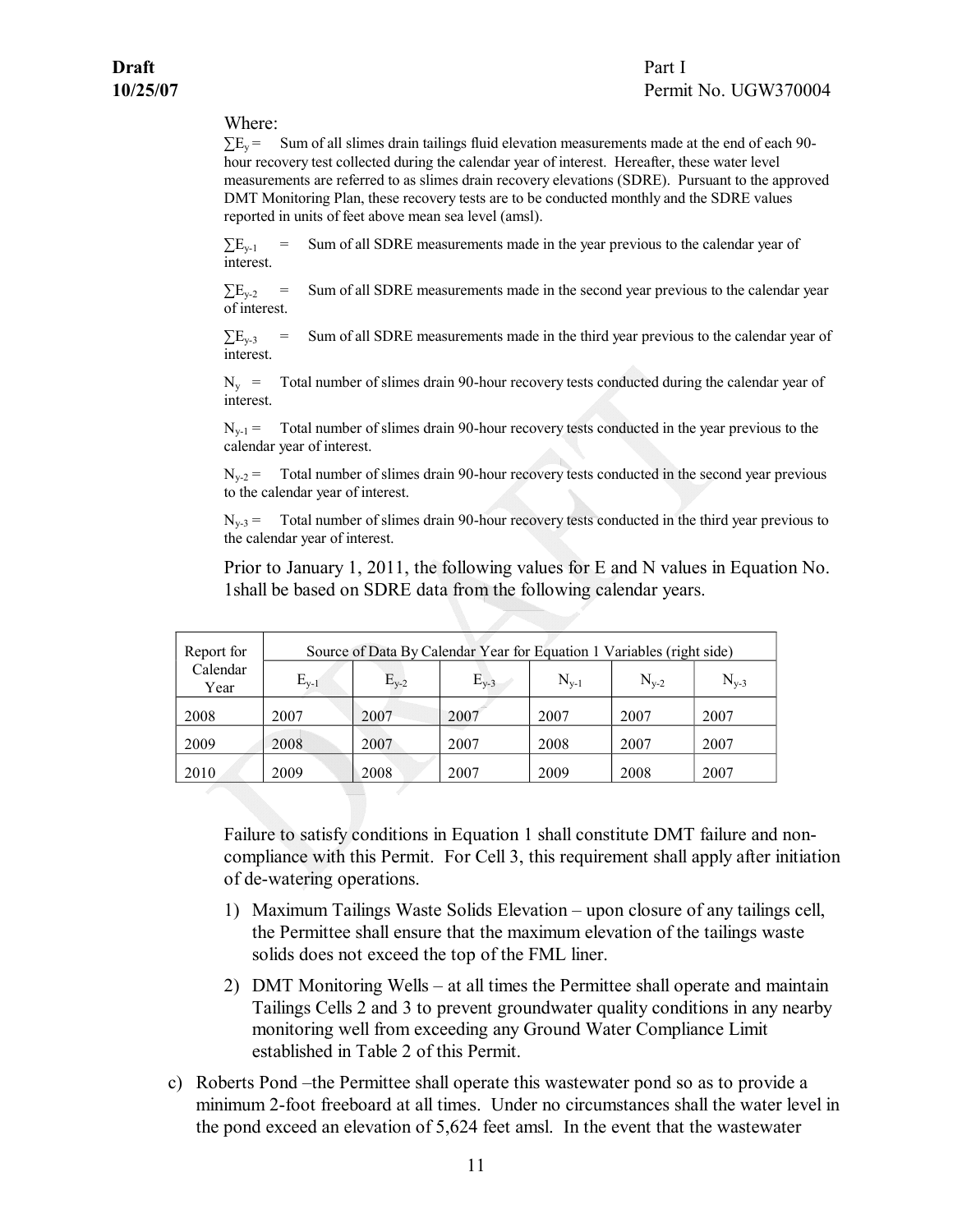elevation exceeds this maximum level, the Permittee shall remove the excess wastewater and place it into containment in Tailings Cell 1 within 72 hours of discovery. At the time of mill site closure, the Permittee shall reclaim and decommission the Roberts Pond in compliance the final Reclamation Plan approved under the License (hereafter Reclamation Plan).

d) Feedstock Storage Area –open-air or bulk storage of all feedstock materials at the facility awaiting mill processing shall be limited to the eastern portion of the mill site area described in Table 4, below. Storage of feedstock materials at the facility outside this area, shall meet the requirements in Part I.D.11. At the time of mill site closure, the Permittee shall reclaim and decommission the Feedstock Storage Area in compliance with an approved Reclamation Plan.

<span id="page-15-2"></span>

| Corner    | Northing (ft) | Easting (ft) |  |
|-----------|---------------|--------------|--|
| Northeast | 323,595       | 2,580,925    |  |
| Southeast | 322,140       | 2,580,920    |  |
| Southwest | 322,140       | 2,580,420    |  |
| West 1    | 322,815       | 2,580,410    |  |
| West 2    | 323,040       | 2,580,085    |  |
| West 3    | 323,120       | 2,580,085    |  |
| West 4    | 323,315       | 2,580,285    |  |
| West 5    | 323,415       | 2,579,990    |  |
| Northwest | 323,600       | 2,579,990    |  |

|  | Table 4. Feedstock Storage Area Coordinates <sup>(1)</sup> |  |
|--|------------------------------------------------------------|--|
|--|------------------------------------------------------------|--|

Footnote: 1) Approximate State Plane Coordinates beginning from the extreme northeast corner and progressing clockwise around the feedstock area (from 6/22/01 IUC Response, Attachment K, Site Topographic Map, Revised June, 2001.)

- e) Mill Site Chemical Reagent Storage for all chemical reagents stored at existing storage facilities and held for use in the milling process, the Permittee shall provide secondary containment to capture and contain all volumes of reagent(s) that might be released at any individual storage area. Response to spills, cleanup thereof, and required reporting shall comply with the provisions of an approved Emergency Response Plan as found in an approved Stormwater Best Management Practices Plan, stipulated by Parts I.D.8 and I.H.16 of this Permit. For any new construction of reagent storage facilities, said secondary containment and control shall prevent any contact of the spilled or otherwise released reagent or product with the ground surface.
- <span id="page-15-0"></span>4. Best Available Technology Requirements for New Construction – any construction, modification, or operation of new waste or wastewater disposal, treatment, or storage facilities shall require submittal of engineering design plans and specifications, and prior Executive Secretary review and approval. All engineering plans or specifications submitted shall demonstrate compliance with all Best Available Technology (BAT) requirements stipulated by the Utah Ground Water Quality Protection Regulations (UAC R317-6). Upon Executive Secretary approval this Permit may be re-opened and modified to include any necessary requirements.
- <span id="page-15-1"></span>5. BAT Design Standards for Tailings Cell 4A the BAT design standard for Tailings Cell 4A shall be defined by and construction conform to the requirements of the June 25, 2007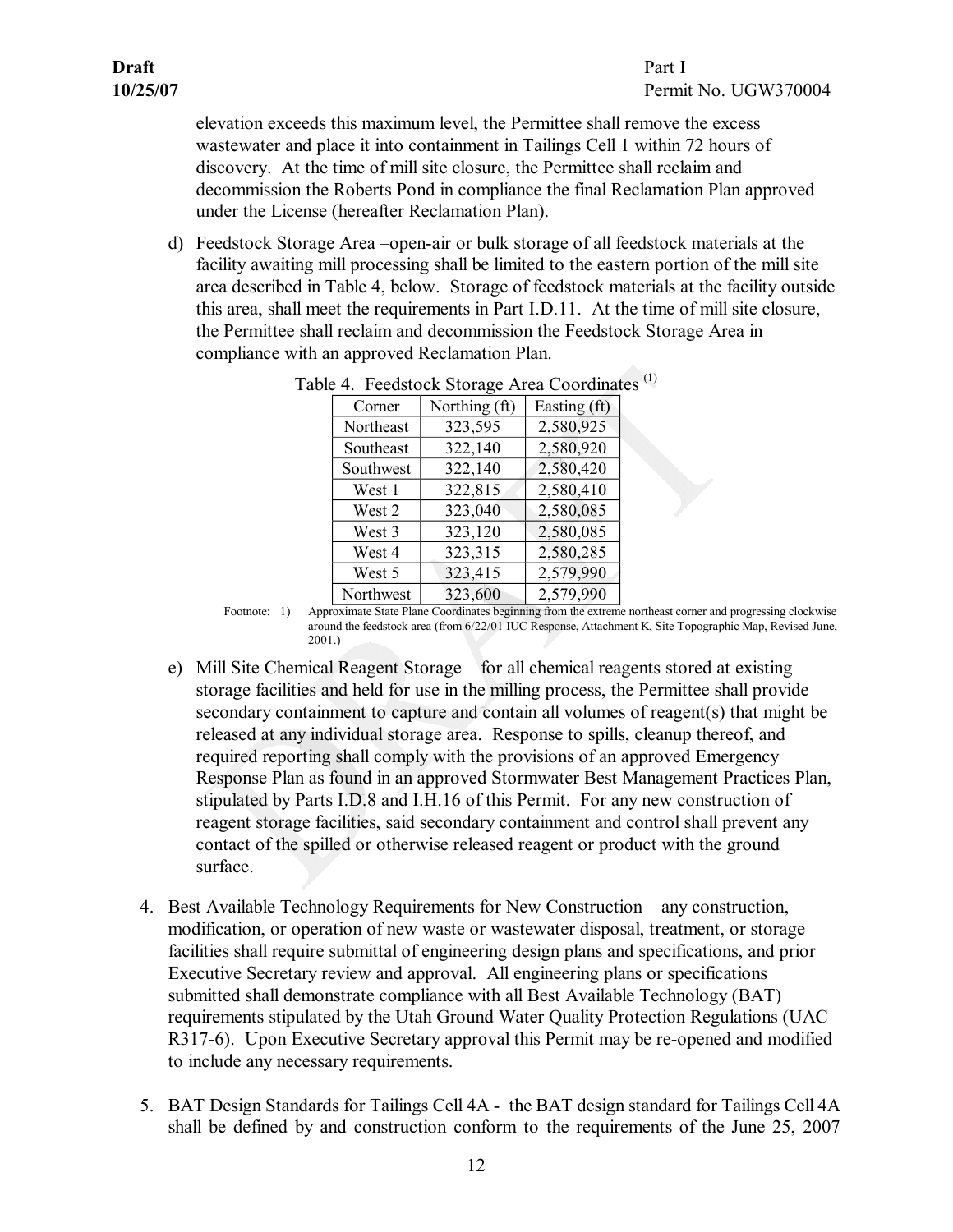## **Draft** Part I

## **10/25/07** Permit No. UGW370004

Executive Secretary design approval letter for the relining of former existing Tailings Cell No. 4A, and as summarized by the engineering drawings, specifications, and description in Table 5, below:

|                        |               |                                                            |                                            | <b>Engineering Drawings</b>       |                              |  |
|------------------------|---------------|------------------------------------------------------------|--------------------------------------------|-----------------------------------|------------------------------|--|
| Name                   |               | Date                                                       | Revision                                   |                                   | Title                        |  |
|                        |               |                                                            | No.                                        |                                   |                              |  |
| Sheet 1 of 7           | June, 2007    |                                                            |                                            | <b>Title Sheet</b>                |                              |  |
| Sheet 2 of 7           |               | June 15, 2007                                              | Rev. 1                                     | Site Plan                         |                              |  |
| Sheet 3 of 7           |               | June 15, 2007                                              | Rev. 1                                     | <b>Base Grading Plan</b>          |                              |  |
| Sheet 4 of 7           |               | June 15, 2007                                              | Rev. 1                                     | Pipe Layout Plan                  |                              |  |
| Sheet 5 of 7           |               | June 15, 2007                                              | Rev. 1                                     | Lining System Details I           |                              |  |
| Sheet 6 of 7           | June 15, 2007 |                                                            | Rev. 1                                     | Lining System Details II          |                              |  |
| Sheet 7 of 7           | June 15, 2007 |                                                            | Rev. 1                                     | Lining System Details III         |                              |  |
|                        |               |                                                            |                                            | <b>Engineering Specifications</b> |                              |  |
| Date                   |               |                                                            | Document Title                             |                                   | Prepared by                  |  |
| June, 2007             |               | Revised Technical Specifications for the                   |                                            | <b>Geosyntec Consultants</b>      |                              |  |
|                        |               | Construction of Cell 4A Lining System                      |                                            |                                   |                              |  |
| June, 2007             |               | Revised Construction Quality Assurance Plan                |                                            |                                   | Geosyntec Consultants        |  |
|                        |               | for the Construction of Cell 4A Lining System              |                                            |                                   |                              |  |
| March 27, 2007         |               | Revised Geosynthetic Clay Liner Hydration                  |                                            |                                   | Geosyntec Consultants        |  |
|                        |               | Demonstration Work Plan <sup>(1)</sup>                     |                                            |                                   |                              |  |
| November 27, 2006      |               | Cell Seismic Study <sup>(2)</sup>                          |                                            |                                   | <b>MFG Consulting</b>        |  |
|                        |               |                                                            |                                            | Scientists and Engineers          |                              |  |
| October 6, 2006        |               | Calculation of Action Leakage Rate Through                 |                                            | <b>Geosyntec Consultants</b>      |                              |  |
|                        |               | the Leakage Detection System Underlying a                  |                                            |                                   |                              |  |
|                        |               |                                                            | Geomembrane Liner                          |                                   |                              |  |
| June 22, 2006          |               |                                                            | Slope Stability Analysis Cell 4A - Interim |                                   | Geosyntec Consultants        |  |
|                        |               | Conditions                                                 |                                            |                                   |                              |  |
| June 23, 2006          |               | Settlement Evaluation of Berms <sup><math>(2)</math></sup> |                                            | Geosyntec Consultants             |                              |  |
| <b>August 22, 2006</b> |               |                                                            | <b>Pipe Strength Calculations</b>          |                                   | <b>Geosyntec Consultants</b> |  |
| September 27, 2007     |               |                                                            | DMC Cell 4A - GCL Hydration                |                                   | <b>Geosyntec Consultants</b> |  |

|  |  |  |  |  |  | Table 5. Approved Tailings Cell 4A Engineering Design and Specifications |  |
|--|--|--|--|--|--|--------------------------------------------------------------------------|--|
|--|--|--|--|--|--|--------------------------------------------------------------------------|--|

Footnotes:

1) As qualified by conditions found in May 2, 2007 Division of Radiation Control letter.

2) As clarified by February 8, 2007 Division of Radiation Control Round 6 Interrogatory.

Tailings Cell 4A Design and Construction – approved by the Executive Secretary will consist of the following major elements:

- a) Dikes consisting of existing earthen embankments of compacted soil, constructed bythe Permittee between 1989-1990, and composed of four dikes, each including a 15-foot wide road at the top (minimum). On the north, east, and south margins these dikes have slopes of 3H to 1V. The west dike has a interior slope of 2H to 1V. Width of these dikes varies, Each has a minimum crest width of at least 15 feet to support an access road. Base width also varies from 89-feet on the east dike (with no exterior embankment), to 211-feet at the west dike.
- b) Foundation including existing subgrade soils over bedrock materials. Foundation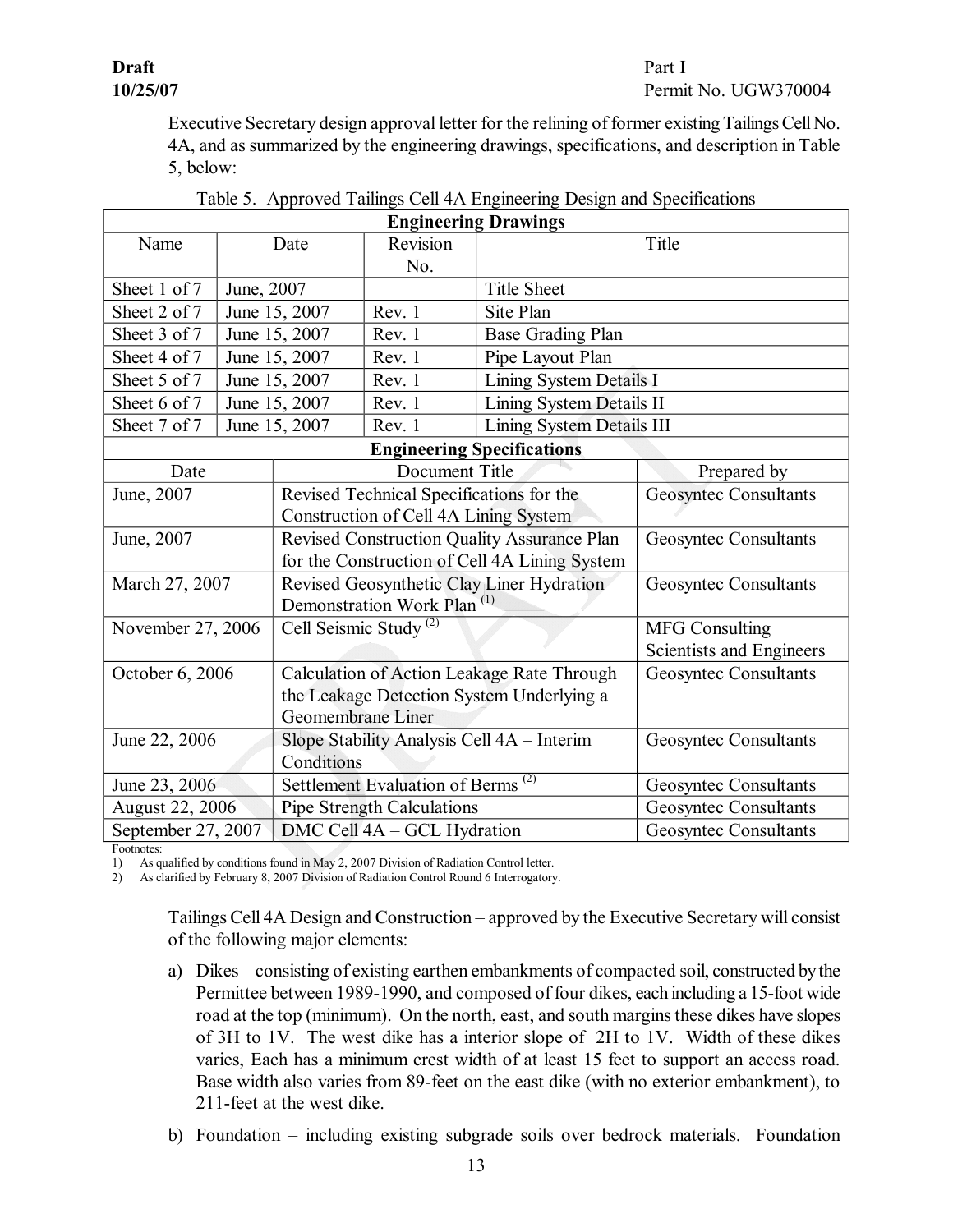preparation included excavation and removal of contaminated soils, compaction of imported soils to a maximum dry density of 90%. Floor of Cell 4A has an average slope of 1% that grades from the northeast to the southwest corners.

- c) Tailings Capacity the floor and inside slopes of Cell 4A encompass about 40 acres and have a maximum capacity of about 1.6 million cubic yards of tailings material storage (as measured below the required 3-foot freeboard).
- d) Liner and Leak Detection Systems including the following layers, in descending order:
	- 1) Primary Flexible Membrane Liner (FML) consisting of impermeable 60 mil high density polyethylene (HDPE) membrane that extends across both the entire cell floor and the inside side-slopes, and is anchored in a trench at the top of the dikes on all four sides. The primary FML will be in direct physical contact with the tailings material over most of the Cell 4A floor area. In other locations, the primaryFML will be in contact with the slimes drain collection system (discussed below).
	- 2) Leak Detection System includes a permeable HDPE geonet fabric that extends across the entire area under the primary FML in Cell 4A, and drains to a leak detection sump in the southwest corner. Access to the leak detection sump is via an 18-inch inside diameter (ID) PVC pipe placed down the inside slope, located between the primary and secondary FML liners. At its base this pipe will be surrounded with a gravel filter set in the leak detection sump, having dimensions of 10 feet by 10 feet by 2 feet deep. In turn, the gravel filter layer will be enclosed in an envelope of geotextile fabric. The purpose of both the gravel and geotextile fabric is to serve as a filter.
	- 3) Secondary  $FML$  consisting of an impermeable 60-mil HDPE membrane found immediately below the leak detection geonet. Said FML also extends across the entire Cell 4A floor, up the inside side-slopes and is also anchored in a trench at the top of all four dikes.
	- 4) Geosynthetic Clay Liner consisting of a manufactured geosynthetic clayliner (GCL) composed of 0.2-inch of low permeability bentonite clay centered and stitched between two layers of geotextile. Prior to disposal of any wastewater in Cell 4A, the Permittee shall demonstrate that the GCL has achieved a moisture content of at least 50% by weight. This item is a revised requirement per DRC letter to DUSA dated September 28, 2007
- e) Slimes Drain Collection System including a two-part system of strip drains and perforated collection pipes both installed immediately above the primary FML, as follows:
	- 1) Horizontal Strip Drain System is installed in a herringbone pattern across the floor of Cell 4A that drain to a "backbone" of perforated collection pipes. These strip drains are made of a prefabricated two-part geo-composite drain material (solid polymer drainage strip) core surrounded by an envelope of non-woven geotextile filter fabric. The strip drains are placed immediately over the primary FML on 50-foot centers, where they conduct fluids downgradient in a southwesterly direction to a physical and hydraulic connection to the perforated slimes drain collection pipe. A series of continuous sand bags, filled with filter sand cover the strip drains. The sand bags are composed of a woven polyester fabric filled with well graded filter sand to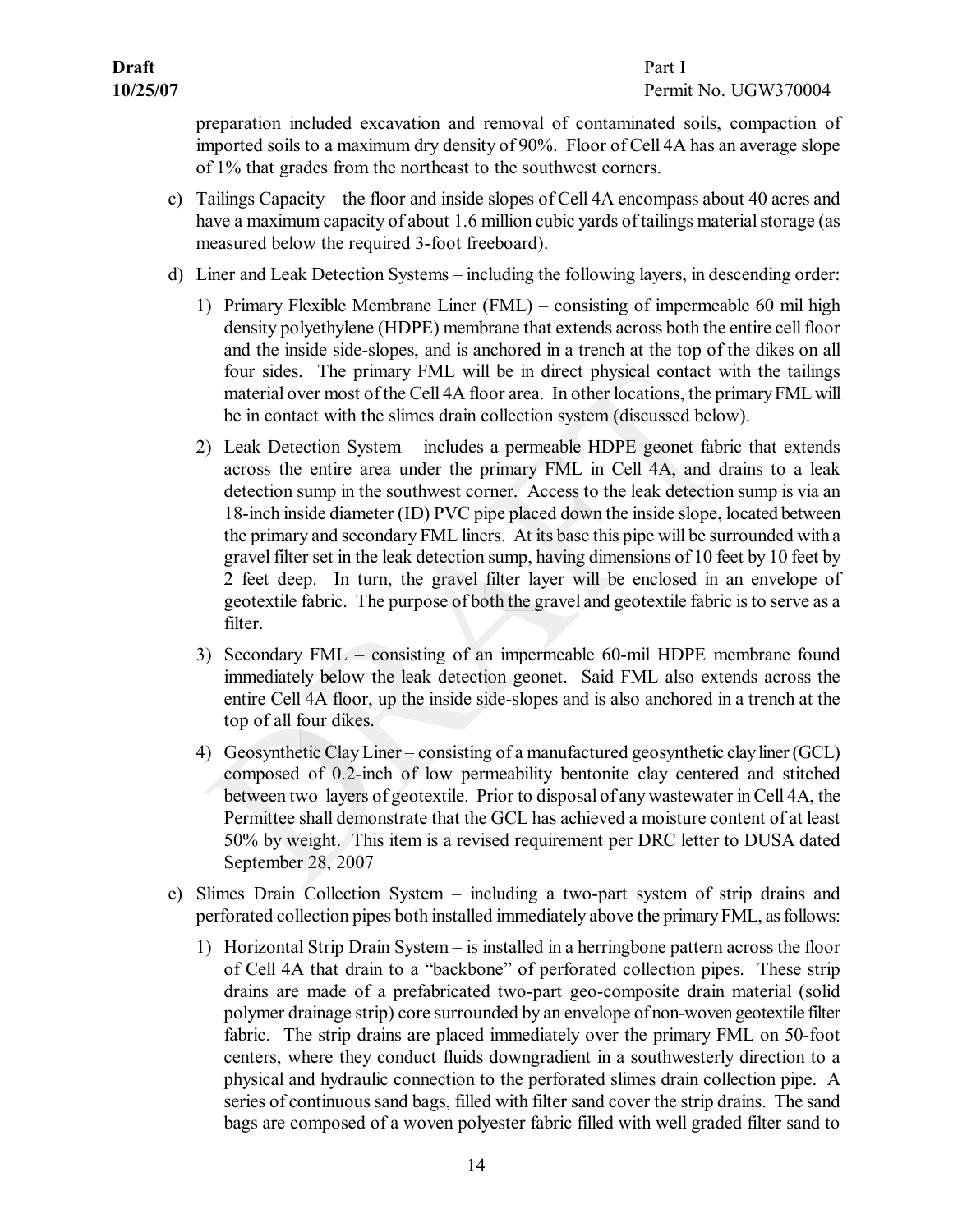protect the drainage system from plugging.

- 2) Horizontal Slimes Drain Collection Pipe System includes a "backbone" piping system of 4-inch ID Schedule 40 perforated PVC slimes drain collection (SDC) pipe found at the downgradient end of the strip drain lines. This pipe is in turn overlain by a berm of gravel that runs the entire diagonal length of the cell, surrounded by a geotextile fabric cushion in immediate contact with the primary FML. In turn, the gravel is overlain by a layer of nonwoven geotextile to serve as an additional filter material. This perforated collection pipe serves asthe "backbone" to the slimes drain system and runs from the far northeast corner downhill to the far southwest corner of Cell 4A where it joins the slimes drain access pipe.
- 3) Slimes Drain Access Pipe consisting of an 18-inch ID Schedule 40 PVC pipe placed down the inside slope of Cell 4A at the southwest corner, above the primary FML. Said pipe then merges with another horizontal pipe of equivalent diameter and material, where it is enveloped by gravel and woven geotextile that serves as a cushion to protect the primary FML. A reducer connects the horizontal 18-inch pipe with the 4-inch SDC pipe. At some future time, a pump will be set in this 18-inch pipe and used to remove tailings wastewaters for purposes of de-watering the tailings cell.
- f) North Dike Splash Pads three 20-foot wide splash pads will be constructed on the north dike to protect the primary FML from abrasion and scouring by tailings slurry. These pads will consist of an extra layer of 60 mil HDPE membrane that will be installed in the anchor trench and placed down the inside slope of Cell 4A, from the top of the dike, under the inlet pipe, and down the inside slope to a point 5-feet beyond the toe of the slope.
- g) Emergency Spillway a concrete lined spillway will be constructed near the western corner of the north dike to allow emergency runoff from Cell 3 into Cell 4A. This spillway will be limited to a 6-inch reinforced concrete slab set directly over the primary FML in a 4-foot deep trapezoidal channel. No other spillway or overflow structure will be constructed at Cell 4A. All stormwater runoff and tailings wastewaters not retained in Cells 2 and 3, will be managed and contained in Cell 4A, including the Probable Maximum Precipitation and flood event.
- <span id="page-18-0"></span>6. BAT Performance Standards for Tailings Cell 4A – the Permittee shall operate and maintain Tailings Cell 4A so as to prevent release of wastewater to groundwater and the environment in accordance with an Operations and Maintenance Plan, as currently approved by the Executive Secretary, pursuant to Part I.H.19. At a minimum these performance standards shall include:
	- a) Maximum Allowable Daily Head on the secondary flexible membrane liner,
	- b) Maximum Allowable Daily Leak Detection System Flow Rate
	- c) Slimes Drain Monthly and Annual Average Recovery Head Criteria to be applied after the Permittee initiates pumping conditions in the slimes drain layer,
	- d) Maximum Weekly Wastewater Level to ensure compliance with the minimum freeboard requirements for Cell 4A, and prevent discharge of wastewaters via overtopping.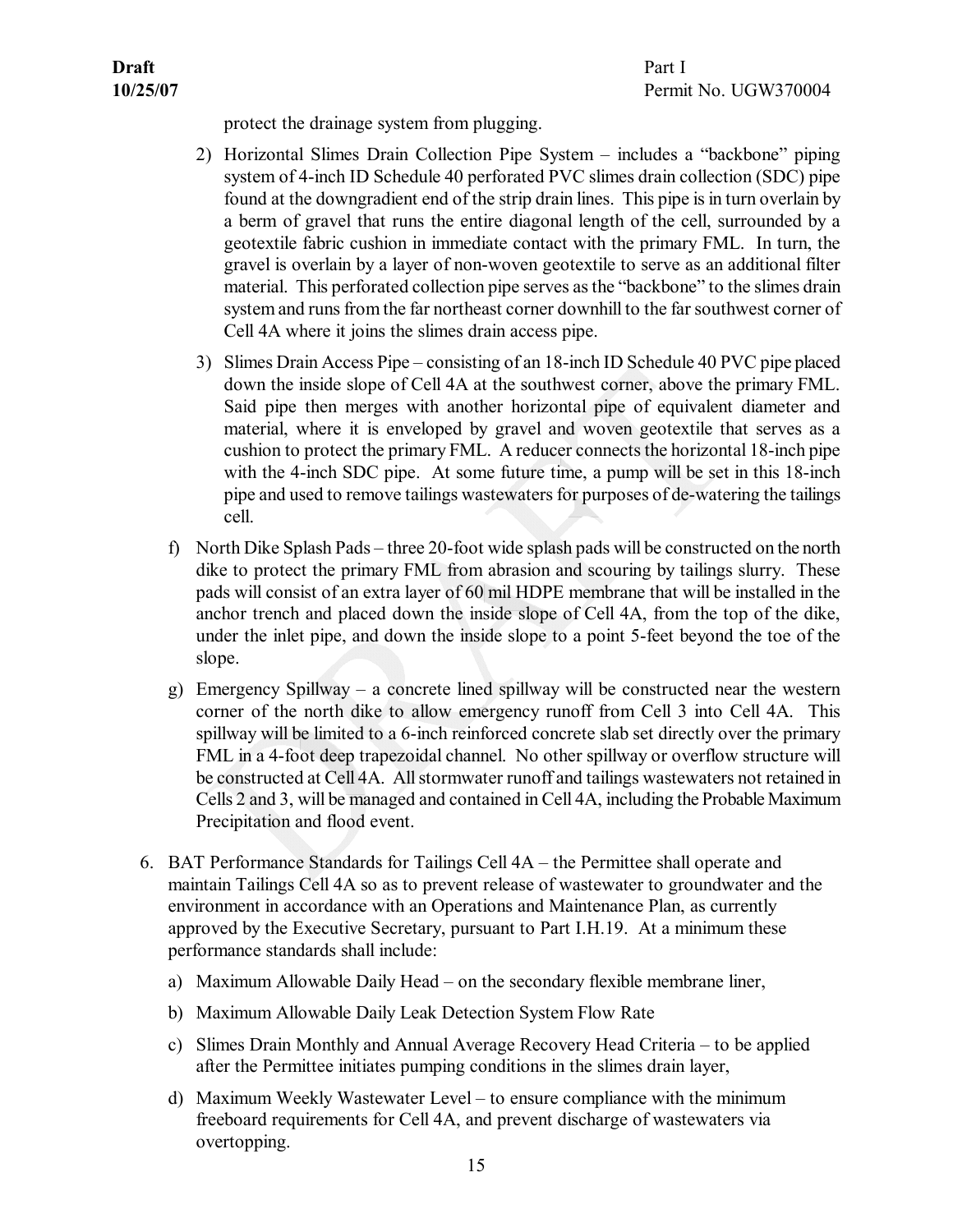# **Draft** Part I

- <span id="page-19-0"></span>7. Definition of 11e.(2) Waste – for purposes of this Permit, 11e.(2) waste is defined as: "... tailings or wastes produced by the extraction or concentration of uranium or thorium from any ore processed primarily for its source material content", as defined in Section 11e.(2) of the U.S. Atomic Energy Act of 1954, as amended; which includes other process related wastes and waste streams described by a March 7, 2003 NRC letter from Paul H. Lohaus to William J. Sinclair.
- <span id="page-19-1"></span>8. Closed Cell Performance Requirements – before reclamation and closure of any tailings disposal cell, the Permittee shall ensure that the final design, construction, and operation of the cover system at each tailings cell will comply with all requirements of an approved Reclamation Plan, and will for a period of not less than 200 years meet the following minimum performance requirements:
	- a) Minimize infiltration of precipitation or other surface water into the tailings, including, but not limited to the radon barrier, and
	- b) Prevent the accumulation of leachate head within the tailings waste layer that could rise above or over-top the maximum FML liner elevation internal to any disposal cell, i.e. create a "bathtub" effect.
	- c) Ensure that groundwater quality at the compliance monitoring wells does not exceed the Ground Water Quality Standards or Ground Water Compliance Limits specified in Part I.C.1 and Table 2 of this Permit.
- <span id="page-19-2"></span>9. Facility Reclamation Requirements – upon commencement of decommissioning, the Permittee shall reclaim the mill site and all related facilities, stabilize the tailings cells, and construct a cover system over the tailings cells in compliance with all engineering design and specifications in an approved Reclamation Plan. The Executive Secretary reserves the right to require modifications of the Reclamation Plan for purposes of compliance with the Utah Ground Water Quality Protection Regulations, including but not limited to containment and control of contaminants, or discharges, or potential discharges to Waters of the State.
- <span id="page-19-3"></span>10. Stormwater Management and Spill Control Requirements - the Permittee will manage all contact and non-contact stormwater and control contaminant spills at the facility in accordance with the currently approved Stormwater Best Management Practices Plan. Said plan includes the following minimum provisions:
	- a) Protect groundwater quality or other waters of the state by design, construction, and/or active operational measures that meet the requirements of the Ground Water Quality Protection Regulations found in UAC R317-6-6.3(G) and R317-6-6.4(C),
	- b) Prevent, control and contain spills of stored reagents or other chemicals at the mill site,
	- c) Cleanup spills of stored reagents or other chemicals at the mill site immediately upon discovery,
	- d) Report reagent spills or other releases at the mill site to the Executive Secretary in accordance with UAC 19-5-114.

Reconstruction of stormwater management and/or chemical reagent storage facilities, existing at the time of original Permit issuance, may be required by the Executive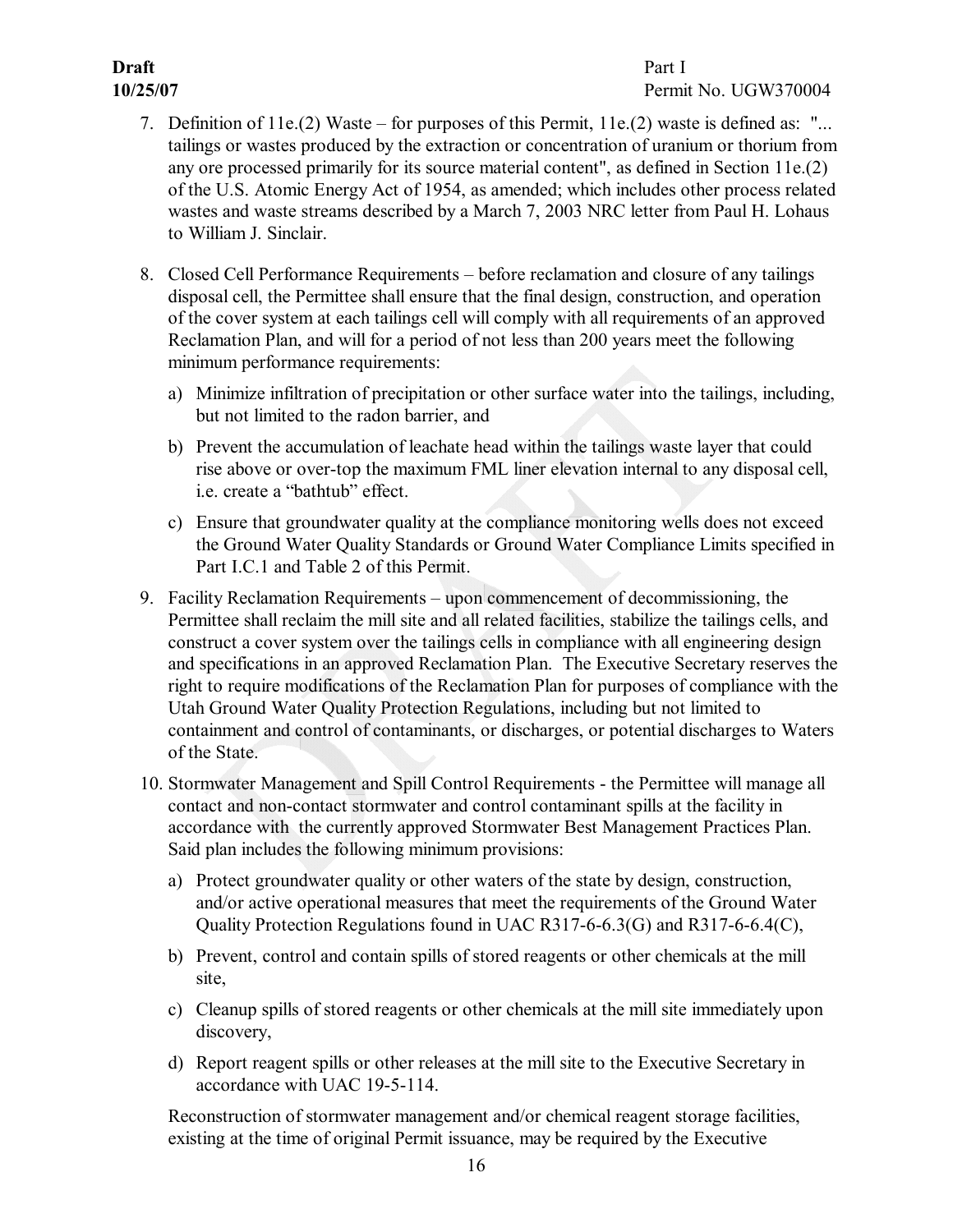**Draft** Part I

<span id="page-20-1"></span><span id="page-20-0"></span>Secretary after occurrence of a major spill or catastrophic failure, pursuant to Part IV.N.3 of this Permit.

- 11. DMT Requirements for Feedstock Material Stored Outside the Feedstock Storage Area the Permittee shall store and manage feedstock materials outside the ore storage pad in accordance with an approved Feedstock Management Plan pursuant to Part I.H.21 of the permit.
- <span id="page-20-2"></span>E. GROUND WATER COMPLIANCE AND TECHNOLOGY PERFORMANCE MONITORING beginning with the effective date and lasting through the term of this permit or as stated in an approved closure plan, the Permittee shall sample groundwater monitoring wells, monitor groundwater levels, monitor water levels of process solutions, and monitor and keep records of the operation of the facility, as follows:
	- 1. Routine Groundwater Compliance Monitoring the Permittee shall monitor upgradient, lateral gradient, and downgradient ground water monitoring wells completed in the shallow aquifer in the vicinity of all potential discharge sources that could affect local groundwater conditions at the facility, as follows:
	- a) Ground Water Monitoring Quality Assurance Plan all groundwater monitoring and analysis performed under this Permit shall be conducted in accordance with a Quality Assurance Plan (QAP) currently approved by the Executive Secretary.
	- b) Quarterly Monitoring the Permittee shall monitor on a quarterly basis all monitoring wells listed in Table 2 of this Permit where local groundwater average linear velocity has been found by the Executive Secretary to be equal to or greater than 10 feet/year. For purposes of this Permit, quarterly monitoring is required at the following wells:
		- 1) Upgradient Wells: none
		- 2) Lateral or Downgradient Wells: MW-11, MW-14, MW-26 (formerly TW4-15), and MW-32 (formerly TW4-17).
	- c) Semi-annual Monitoring the Permittee shall monitor on a semi-annual basis all monitoring wells listed in Table 2 of this Permit where local groundwater average linear velocity has been found by the Executive Secretary to be less than 10 feet/year. For purposes of this Permit, semi-annual monitoring is required at the following wells:
		- 1) Upgradient Wells: MW-1, MW-18, and MW-19,
		- 2) Lateral or Downgradient Wells: MW-2, MW-3, MW-5, MW-12, MW-15, and MW-17,
	- d) Compliance Monitoring Parameters all groundwater samples collected shall be analyzed for the following parameters:
		- 1) Field Parameters –depth to groundwater, pH, temperature, and specific conductance.
		- 2) Laboratory Parameters
			- i. GWCL Parameters all contaminants specified in Table 2.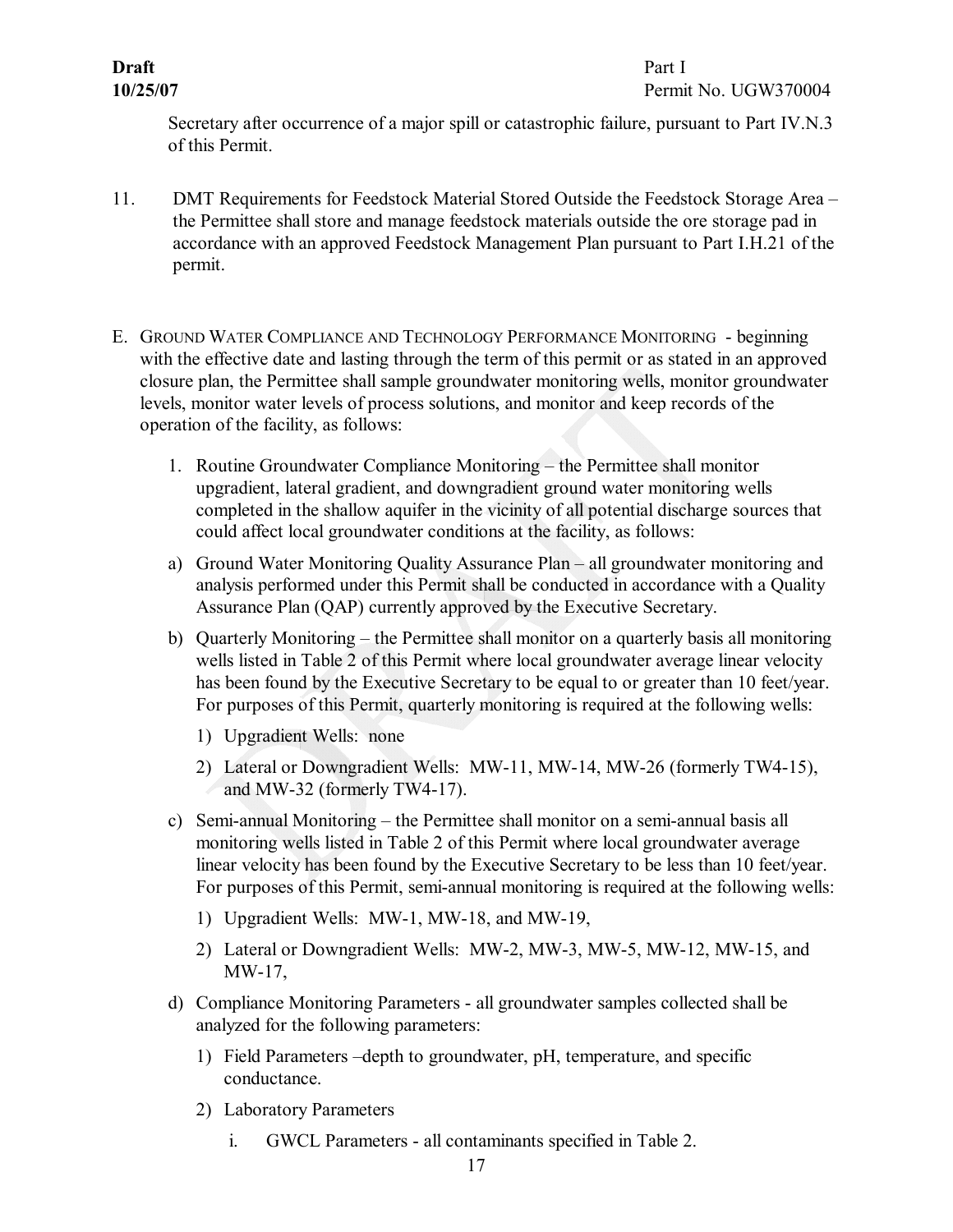- ii. General Inorganics –chloride, sulfate, carbonate, bicarbonate, sodium, potassium, magnesium, calcium, and total anions and cations.
- e) Special Provisions for Groundwater Monitoring the Permittee shall ensure that all groundwater monitoring conducted and reported complies with the following requirements:
	- 1) Depth to Groundwater Measurements shall always be made to the nearest 0.01 foot.
	- 2) Minimum Detection Limits all groundwater quality analyses reported shall have a minimum detection limit or reporting limit that is less than its respective Ground Water Compliance Limit concentration defined in Table 2.
	- 3) Gross Alpha Counting Variance all gross alpha analysis reported shall have a counting variance that is equal to or less than 20% of the reported activity concentration.
	- 4) All equipment used for purging and sampling of groundwater shall be made of inert materials.
- 2. Groundwater Monitoring: Monitoring Wells MW-20 and MW-22 Starting with the  $1<sup>st</sup>$ Quarter 2008 groundwater event the Permittee shall implement a quarterly groundwater sampling program. Said sampling shall comply with the following Permit requirements:
	- a) Routine groundwater compliance monitoring requirements of Part I.E.1
	- b) Well monitoring procedure requirements of Part I.E.5.

<span id="page-21-0"></span>After completion of eight (8) consecutive quarters of groundwater sampling and analysis of MW20 and MW22, the Permittee shall submit a report that will include: 1) the groundwater quality data, and 2) calculated groundwater velocities in the vicinity of MW 20 and MW22. The said report shall be submitted by March 1 2010. After review of this report the Executive Secretary will may re-open and

- <span id="page-21-1"></span>3. Groundwater Head Monitoring – on a quarterly basis and at the same frequency as groundwater monitoring required by Part I.E.1, the Permittee shall measure depth to groundwater in the following wells and/or piezometers:
	- a) Point of Compliance Wells identified in Table 2 and Part I.E.1 of this Permit,
	- b) Piezometers P-1, P-2, P-3, P-4, P-5.
	- c) Existing Monitoring Wells MW-20 and MW-22.
	- d) Contaminant Investigation Wells: any well required by the Executive Secretary as a part of a contaminant investigation or groundwater corrective action, and
	- e) Any other wells or piezometers required by the Executive Secretary.
- <span id="page-21-2"></span>4. Groundwater Monitoring Well Design and Construction Criteria – all new groundwater monitoring wells installed at the facility shall comply with the following design and construction criteria:
	- a) Located as close as practical to the contamination source, tailings cell, or other potential origin of groundwater pollution,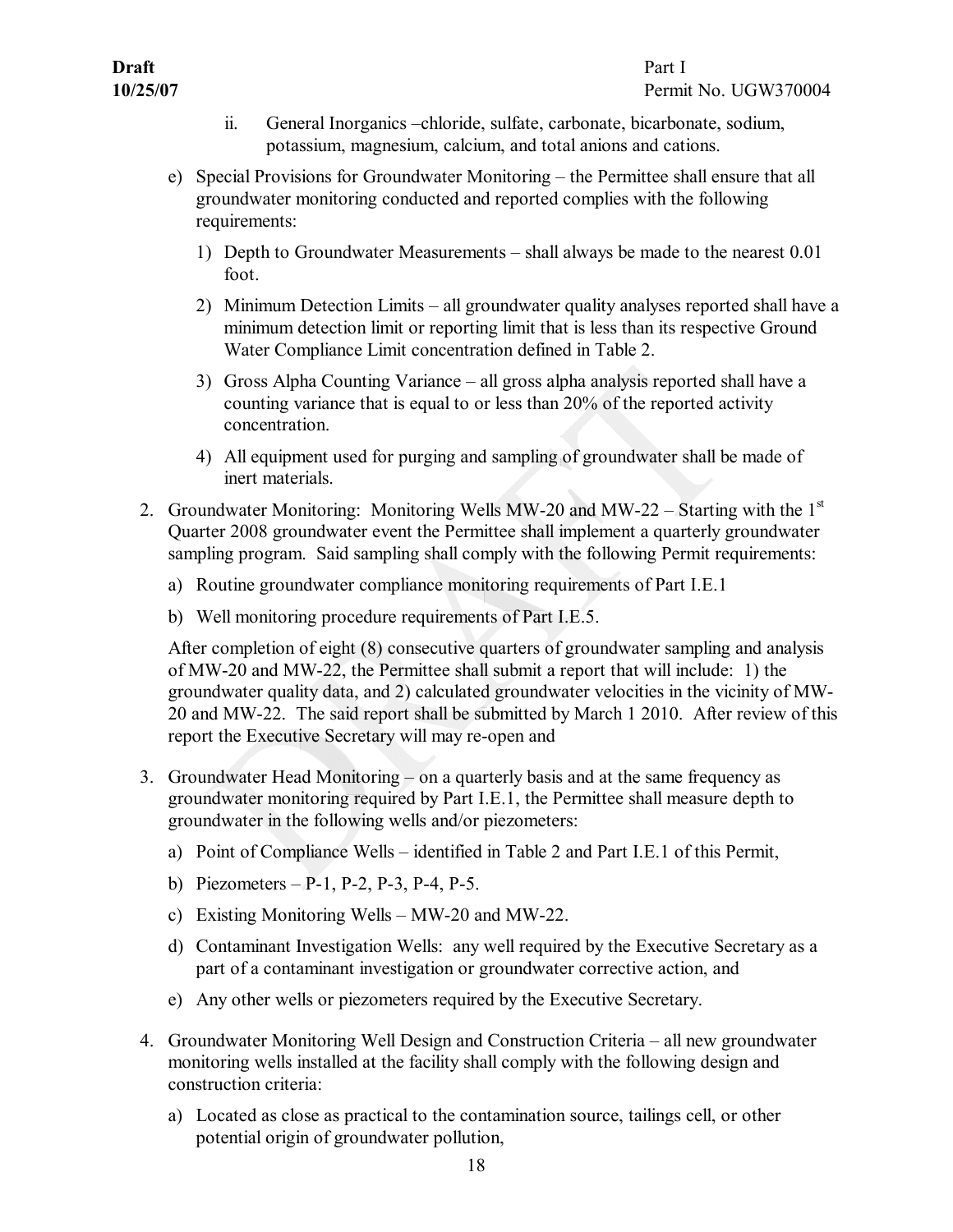**10/25/07** Permit No. UGW370004

- b) Screened and completed in the shallow aquifer,
- c) Designed and constructed in compliance with UAC R317-6-6.3(I)(6), including the EPA RCRA Ground Water Monitoring Technical Enforcement Guidance Document, 1986, OSWER-9950.1.
- <span id="page-22-0"></span>d) Aquifer tested to determine local hydraulic properties, including but not limited to hydraulic conductivity.
- 5. Monitoring Procedures for Wells beginning with the date of Permit issuance, all monitoring shall be conducted by the Permittee in conformance with the following procedures:
	- a) Sampling grab samples shall be taken of the ground water, only after adequate removal or purging of standing water within the well casing has been performed.
	- b) Sampling Plan all sampling shall be conducted to ensure collection of representative samples, and reliability and validity of groundwater monitoring data.
	- c) Laboratory Approval all analyses shall be performed by a laboratory certified by the State of Utah to perform the tests required.
	- d) Damage to Monitoring Wells if any monitor well is damaged or is otherwise rendered inadequate for its intended purpose, the Permittee shall notify the Executive Secretary in writing within five days of discovery.
	- e) Field Monitoring Equipment Calibration and Records immediately prior to each monitoring event, the Permittee shall calibrate all field monitoring equipment in accordance with the respective manufacturer's procedures and guidelines. The Permittee shall make and preserve on-site written records of such equipment calibration in accordance with Part II.G and H of this Permit. Said records shall identify the manufacturer's and model number of each piece of field equipment used and calibration.
- <span id="page-22-1"></span>6. White Mesa Seep and Spring Monitoring – after approval of the plan required by Part I.H.8, this Permit will be modified to require annual monitoring of selected seeps or springs on White Mesa.
- <span id="page-22-2"></span>7. DMT Performance Standard Monitoring - the Permittee shall perform technology performance monitoring in accordance with the currently approved DMT Monitoring Plan to determine if DMT is effective in minimizing and controlling the release of contaminants pursuant to the provisions of Parts I.D.1 and I.D.3 of this Permit, including, but not limited to the following activities:
	- a) Weekly Tailings Wastewater Pool Elevation Monitoring: Cells 1 and 3 the Permittee shall monitor and record weekly the elevation of wastewater in Tailings Cells 1 and 3 to ensure compliance with the maximum wastewater elevation criteria mandated by Condition 10.3 of the License. Said measurements shall be made from a wastewater level gauge or elevation survey to the nearest 0.01 foot.
	- b) Monthly Slimes Drain Water Level Monitoring: Cells 2 and 3 the Permittee shall monitor and record monthly the depth to wastewater in the slimes drain access pipes as described in the currently approved DMT Monitoring Plan at Tailings Cells 2 and 3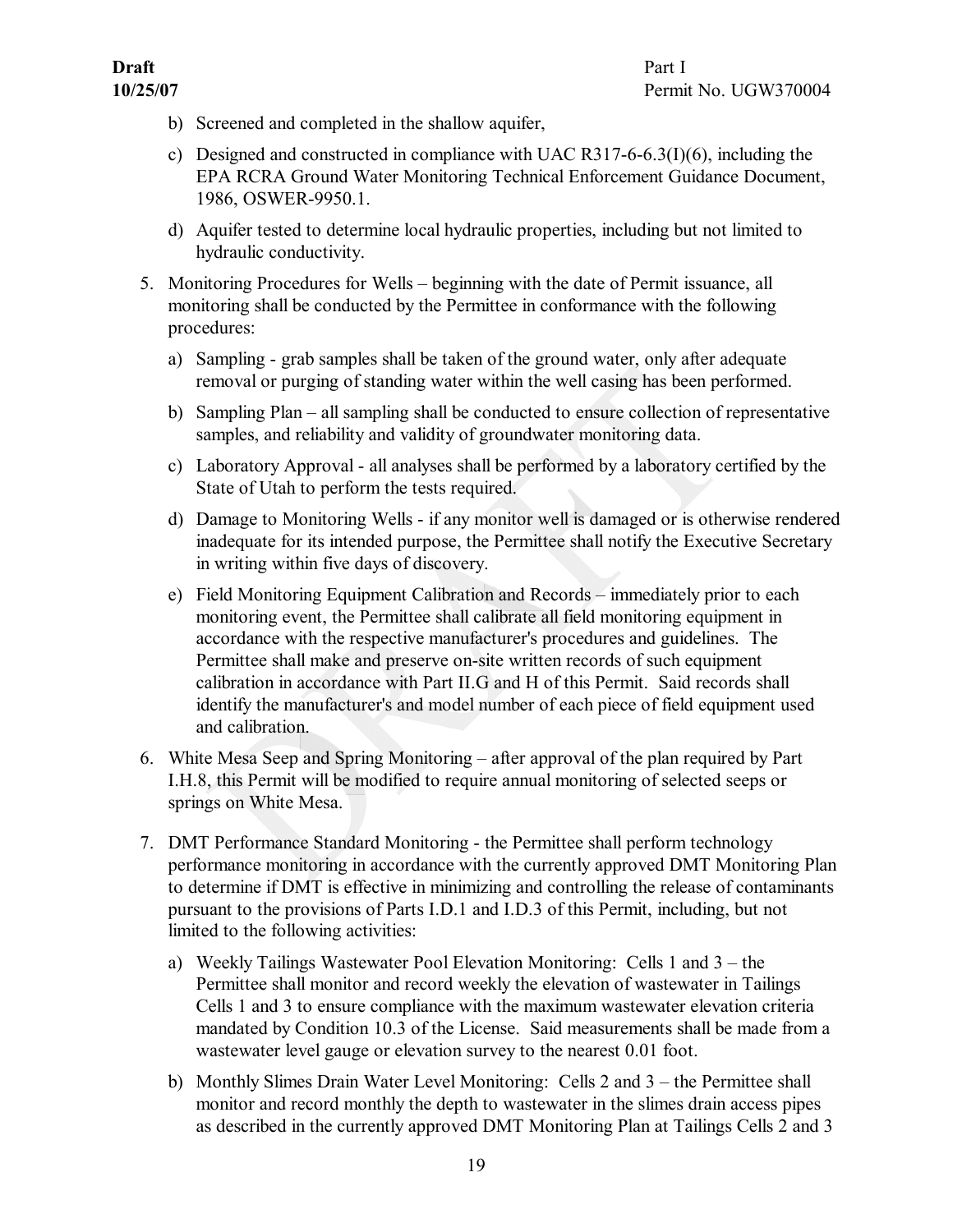to determine the 90-hour fluid recovery head. For purposes of said monitoring, the Permittee shall at each tailings cell:

- a. Designate, operate, maintain, and preserve one water level measuring point at the centerline of the slimes drain access pipe that has been surveyed and certified by a Utah licensed engineer or land surveyor.
- b. Make all slimes drain recovery head (depth to fluid) measurements from the same designated water level measuring point, and
- c. Record and report all fluid depth measurements to the nearest 0.01 foot.

For Cell 3 these requirements shall apply upon initiation of tailings de-watering operations.

- c) Weekly Wastewater Level Monitoring: Roberts Pond the Permittee shall monitor and record weekly wastewater levels at the Roberts Pond to determine compliance with the DMT operations standards in Part I.D.3. Said measurements shall be made from a wastewater level gauge or an elevation survey pursuant to I.H.13, to the nearest 0.01 foot.
- d) Weekly Feedstock Storage Area Inspection the Permittee shall develop a Standard Operating Procedure for the License and inspect the Feedstock Storage Areas to:
	- i. Confirm the bulk feedstock materials are maintained within the approved Feedstock Storage Area defined by Table 4, and
	- ii. Verify that all alternate feedstock materials located outside the Feedstock Area defined in Table 4, are maintained within water-tight containers.
- <span id="page-23-0"></span>e) Feedstock Material Stored Outside the Feedstock Storage Area Maintenance Plan after Executive Secretary approval of the Feedstock Storage Area Maintenance Plan, required by Part I.H.21 of this Permit, the Permittee shall immediately implement Plan.
- 8. BAT Performance Standard Monitoring after Executive Secretary approval of the Tailings Cell 4A Operations and Maintenance Plan, required by Part I.H.19 of this Permit, the Permittee shall immediately implement all monitoring and recordkeeping requirements therein. At a minimum, said BAT monitoring shall include:
	- a) Daily Leak Detection System (LDS) Monitoring including; daily head above the secondary flexible membrane (as measured at the base of the LDS access pipe), daily LDS flow rates. Said measurements shall be made to the nearest 0.01 foot.
	- b) Weekly Wastewater Level Monitoring including wastewater level measurements in Tailings Cell 4A to verify compliance with freeboard requirements. Said measurements shall be made to the nearest 0.01 foot.
	- c) Slimes Drain Recovery Head Monitoring immediately after the Permittee initiates pumping conditions in the Tailings Cell 4A slimes drain system, monthly recovery head tests and fluid level meaurements will be made in accordance with a plan approved by the Executive Secretary.
- <span id="page-23-1"></span>9. On-site Chemicals Inventory – the Permittee shall monitor and maintain a current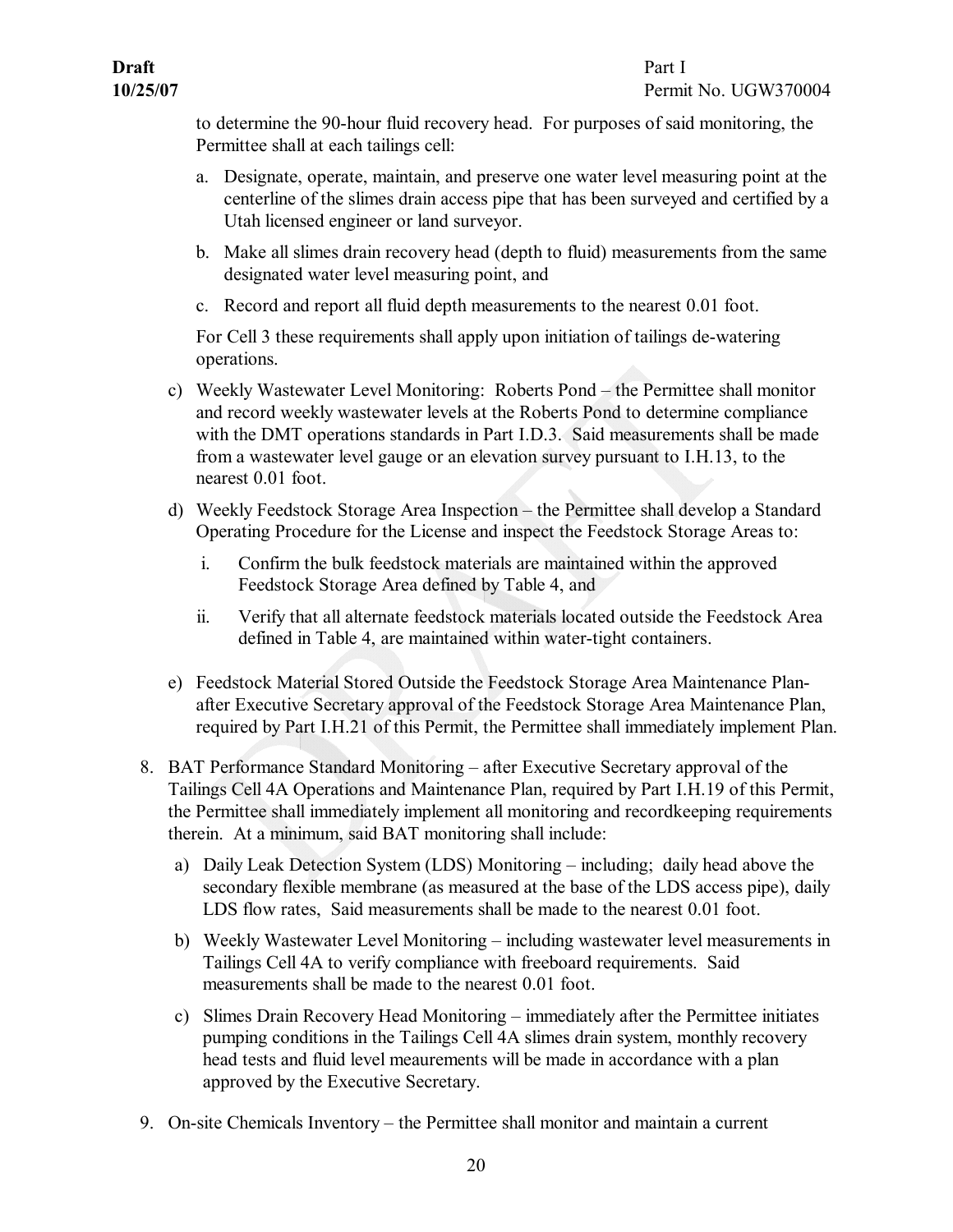inventory of all chemicals used at the facility at rates equal to or greater than 100 kg/yr. Said inventory shall be maintained on-site, and shall include, but is not limited to:

- a. Identification of chemicals used in the milling process and the onsite laboratory,
- <span id="page-24-0"></span>b. Determination of volume and mass of each raw chemical currently held in storage at the facility.
- 10. Tailings Cell Wastewater Quality Monitoring on an annual basis, the Permittee shall collect wastewater quality samples from each wastewater source at each tailings cell at the facility, including, but not limited to: surface impounded wastewaters, and slimes drain wastewaters. All such sampling shall be conducted in August of each calendar year in compliance with the approved Tailings Cell Wastewater Quality Sampling Plan required by Part I.H.5 of this Permit. The Permittee shall also provide at least a 30-day notice in advance of the annual sampling event, so as to allow the Executive Secretary to collect split samples of the various tailings cells wastewater sources.
	- 11. Groundwater Monitoring Modifications before any modification of groundwater monitoring or analysis procedures, methods, or equipment, the Permittee must obtain prior written approval from the Executive Secretary.
- F. REPORTING REQUIREMENTS The following reporting procedures for routine and compliance reports must be met.
	- 1. Routine Groundwater Monitoring Reports the Permittee shall submit quarterly monitoring reports of field and laboratory analyses of all well monitoring and samples described in Parts I.E.1, I.E.2, I.E.3, I.E.5, and I.E.7 of this Permit for Executive Secretary review and approval. Reports shall be submitted according to the following schedule:

<span id="page-24-4"></span><span id="page-24-3"></span>

| Quarter | Period             | Due Date    |
|---------|--------------------|-------------|
| First   | January – March    | June 1      |
| Second  | April – June       | September 1 |
| Third   | $July - September$ | December 1  |
| Fourth  | October – December | March 1     |

<span id="page-24-2"></span><span id="page-24-1"></span>Table 6. Groundwater Monitoring Reporting Schedule

Failure to submit the reports by the due date shall be deemed as noncompliance with this permit. Said monitoring reports shall include, but are not limited to, the following minimum information:

- a) Field Data Sheets or copies thereof that provide the following: well name, date and time of well purging, date and time of well sampling, type and condition of well pump, depth to groundwater before purging and sampling, calculated well casing volume, volume of water purged before sampling, volume of water collected for analysis, types of sample containers and preservatives.
- b) Laboratory Results or copies thereof that provide the following: date and time sampled, date received by laboratory, and for each parameter analyzed, the following information: laboratory result or concentration, units of measurement, minimum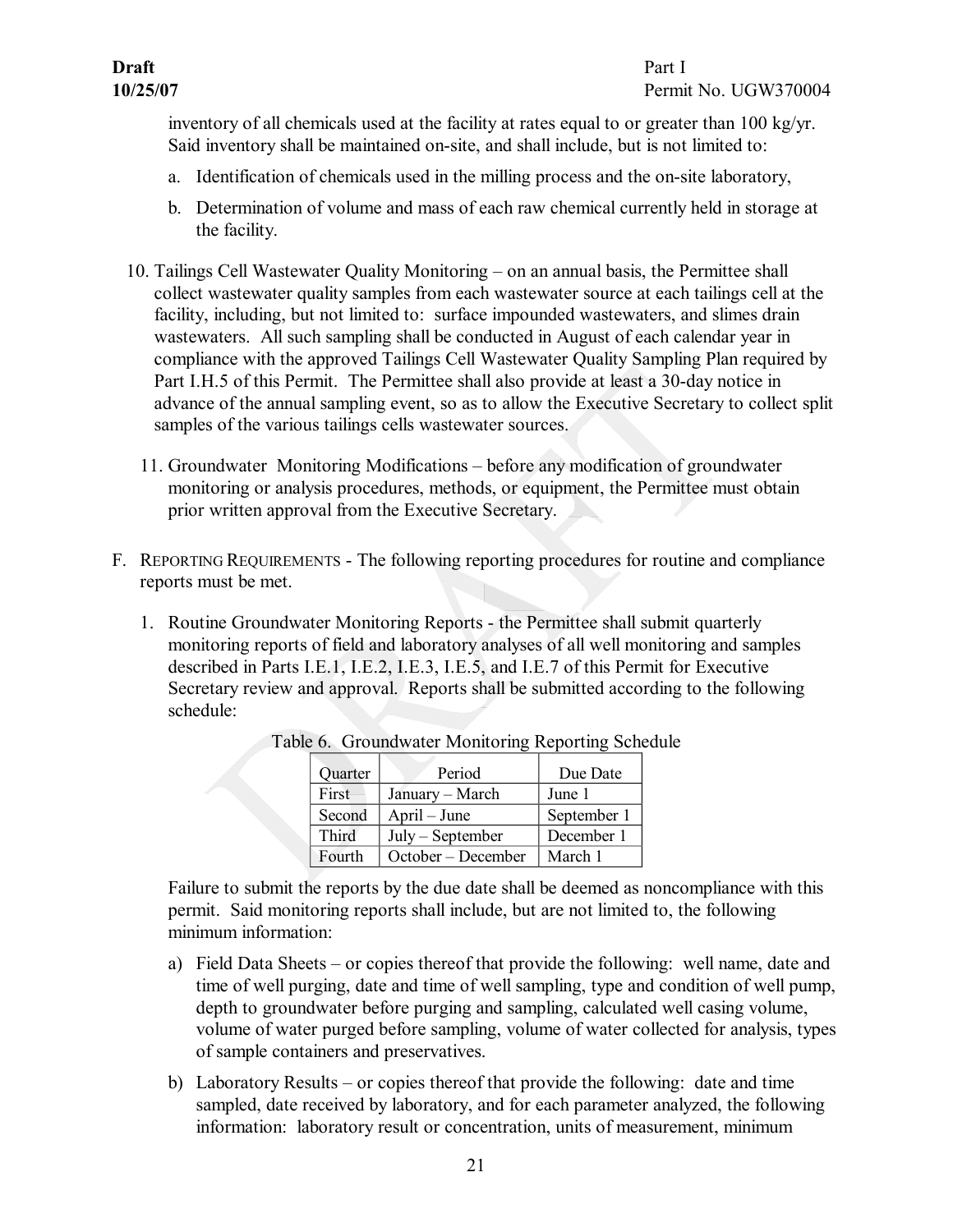# **10/25/07** Permit No. UGW370004

detection limit or reporting limit, analytical method, date of analysis, counting error for radiologic analyses, total cations and anions for inorganic analysis.

- c) Water Table Contour Map which provides the location and identity of all wells sampled that quarter, the measured groundwater elevation at each well measured in feet above mean sea level, and isocontour lines to delineate groundwater flow directions observed during the quarterly sampling event.
- d) Quality Assurance Evaluation and Data Validation including a written description and findings of all quality assurance and data validation efforts conducted by the Permittee in compliance with the Groundwater Monitoring Quality Assurance Plan. Said report shall verify the accuracy and reliability of the groundwater quality compliance data, after evaluation of sample collection techniques and equipment, sample handling and preservation, analytical methods used, etc.
- <span id="page-25-0"></span>e) Electronic Data Files and Format – in addition to written results required for every sampling report, the Permittee shall provide an electronic copy of all laboratory results for groundwater quality monitoring conducted. Said electronic files shall consist of Comma Separated Values (CSV) format, or as otherwise approved by the Executive Secretary.
- 2. Routine DMT and BAT Performance Standard Monitoring Reports the Permittee shall provide quarterly monitoring reports of all DMT and BAT performance standard monitoring required by Parts I.E.7 and 8 of this Permit. DMT monitoring shall be conducted in compliance with the currently approved DMT Monitoring PlanBAT Monitoring Cell 4 shall be conducted in compliance with a plan approved by the Executive Secretary pursuant to Part I.H.19.. Said monitoring reports and results shall be submitted for Executive Secretary approval on the schedule provided in Table 6, above.
- 3. <Reserved>
- <span id="page-25-2"></span><span id="page-25-1"></span>4. DMT and BAT Performance Upset Reports – the Permittee shall report any non compliance with the DMT or BAT performance criteria of Part I.D in accordance with the requirements of Part I.G.3 of this Permit.
- <span id="page-25-3"></span>5. Other Information - when the Permittee becomes aware of a failure to submit any relevant facts in the permit application or submittal of incorrect information in a permit application or in any report to the Executive Secretary, the Permittee shall submit such facts or information within 10 days of discovery.
- <span id="page-25-4"></span>6. Groundwater Monitoring Well As-Built Reports – as-built reports for new groundwater monitoring wells shall be submitted for Executive Secretary approval within 60 days of well completion, and at a minimum will include the following information:
	- a) Geologic Logs that detail all soil and rock lithologies and physical properties of all subsurface materials encountered during drilling. Said logs shall be prepared by a Professional Geologist licensed by the State of Utah, or otherwise approved beforehand by the Executive Secretary.
	- b) Well Completion Diagram that detail all physical attributes of the well construction,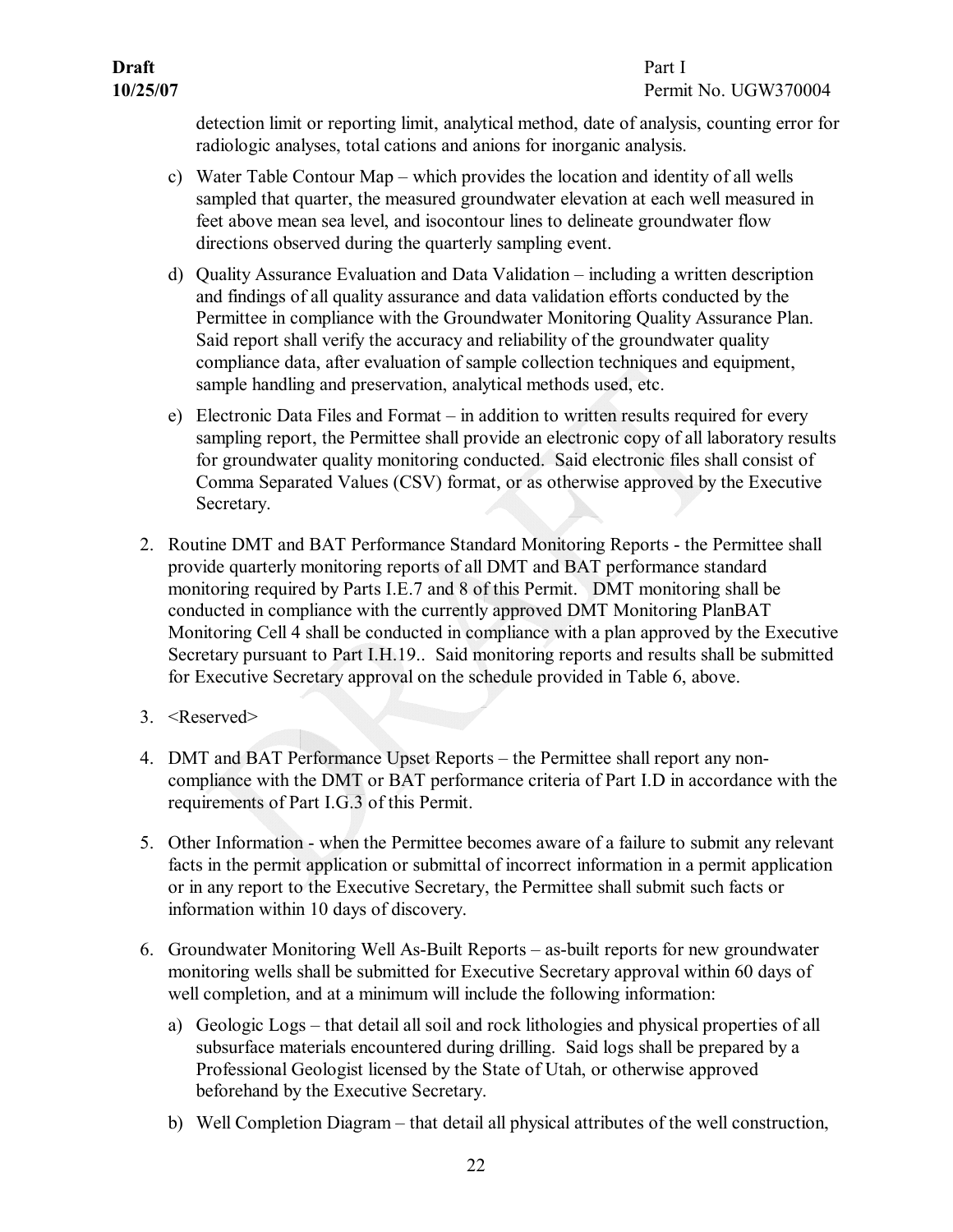including:

- 1) Total depth and diameters of boring,
- 2) Depth, type, diameter, and physical properties of well casing and screen, including well screen slot size,
- 3) Depth intervals, type and physical properties of annular filterpack and seal materials used,
- 4) Design, type, diameter, and construction of protective surface casing,
- <span id="page-26-0"></span>5) Survey coordinates prepared by a State of Utah licensed engineer or land surveyor, including horizontal coordinates and elevation of water level measuring point, as measured to the nearest 0.01 foot.
- c) Aquifer Permeability Data including slug test, aquifer pump test or other hydraulic analysis to determine local aquifer hydraulic conductivity in each well.
- 7. White Mesa Seep and Spring Monitoring Reports after approval of the work plan and report required by Part I.H.9, this Permit may be modified to require annual monitoring and reporting of selected seeps or springs on White Mesa.
- <span id="page-26-1"></span>8. Chemicals Inventory Report – at the time of Permit renewal the Permittee shall submit a report to update the facilities chemical inventory report required by Part I.H.10. Said report shall provide all inventory information gathered pursuant to Part I.E.9.
- <span id="page-26-2"></span>9. Tailings Cell Wastewater Quality Reports – all annual wastewater quality sampling and analysis required by Part I.E.9 shall be reported to the Executive Secretary with the  $3<sup>rd</sup>$ Quarter groundwater quality report due on December 1 of each calendar year. Said report shall include all information required by Part I.F.1(a), (b), (d), and (e) of this Permit.
- <span id="page-26-3"></span>10. Revised Hydrogeologic Report - pursuant to Part IV.D of this Permit, and at least 180 days prior to Permit expiration, the Permittee shall submit for Executive Secretary approval a revised hydrogeologic report for the facility and surrounding area. Said report shall provide a comprehensive update and evaluation of:
	- a) Local hydrogeologic conditions in the shallow aquifer, including, but not limited to: local geologic conditions; time relationships and distribution of shallow aquifer head measurements from facility wells and piezometers; local groundwater flow directions; and distribution of aquifer permeability and average linear groundwater velocity across the site, and
	- b) Well specific groundwater quality conditions measured at facility monitoring wells for all groundwater monitoring parameters required by this Permit, including, but not limited to: temporal contaminant concentrations and trends from each monitoring well; statistical tests for normality of each contaminant and well, including univariate or equivalent tests; calculation of the mean concentration and standard deviation for each well and contaminant.
- <span id="page-26-4"></span>11. Annual Slimes Drain Recovery Head Report – on or before March 1 of each year the Permittee shall submit for Excecutive Secretary approval an annual slimes drain recovery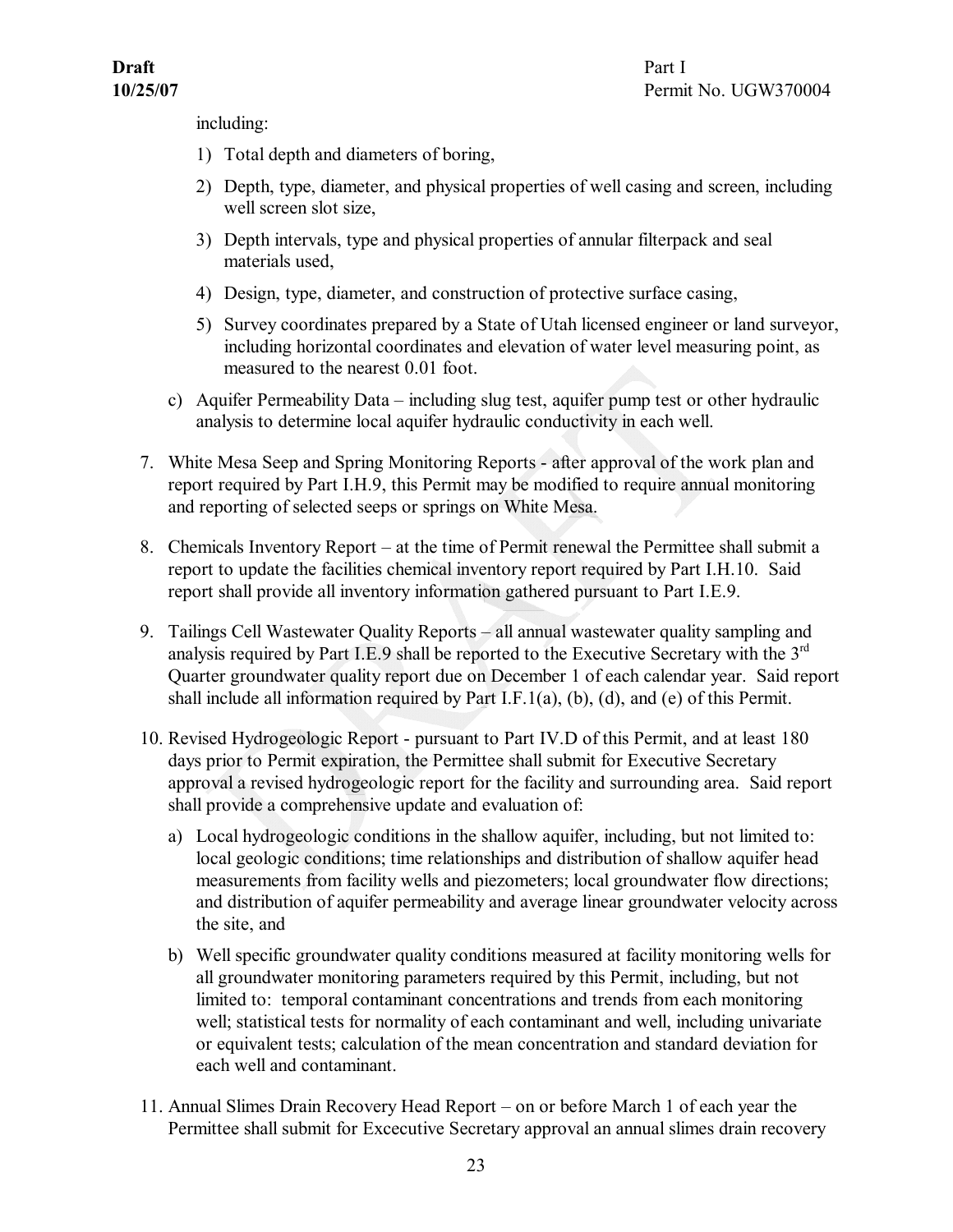head report for Tailings Cells 2 and 3. Said report shall conform to the requirements of Part I.D.3(b), I.E.6(b), and II.G of this Permit, and:

- a) Provide the individual monthly slimes drain recovery head monitoring data for the previous calendar year, including , but not limited to: date and time for the start and end of recovery test, initial water level, final depth to water and recovery water level elevation.
- b) Calculate the average slimes drain recovery head for the previous calendar year.
- <span id="page-27-1"></span>c) Demonstrate compliance status with the requirements of Part I.D.3(b) and I.E.7(b) of this Permit.
- <span id="page-27-0"></span>G. OUT OF COMPLIANCE STATUS
	- 1. Accelerated Monitoring Status is required if the concentration of a pollutant in any compliance monitoring sample exceeds a GWCL in Table 2 of the Permit; the facility shall then:
		- a) Notify the Executive Secretary in writing within 30 days of receipt of data; and
		- b) Immediately initiate accelerated sampling of the pollutant as follows:
			- 1) Quarterly Baseline Monitoring Wells for wells defined by Part I.E.1(a) the Permittee shall initiate monthly monitoring,
			- 2) Semi-annual Baseline Monitoring Wells for wells defined by Part I.E.1(b) the Permittee shall initiate quarterly monitoring.

<span id="page-27-2"></span>Said accelerated monitoring shall continue at the frequencies defined above until the compliance status of the facility can be determined by the Executive Secretary.

- 2. Violation of Permit Limits out-of-compliance status exists when:
	- a) The concentration of a pollutant in two consecutive samples from a compliance monitoring point exceed:
		- 1) A GWCL in Table 2 of this Permit, and;
		- 2) The reported ground water concentration for that pollutant exceeds the mean by two standard deviations. For purposes of this Permit, the standard deviation and mean will be calculated using values for the ground water pollutant at each individual compliance monitoring point or well; or
	- b) The concentration value of any pollutant in two or more consecutive samples is statistically significantly higher than the applicable permit limit. The statistical significance shall be determined using the statistical methods described in Statistical Methods for Evaluating Ground Water Monitoring Data from Hazardous Waste Facilities, Vol. 53, No. 196 of the Federal Register, Oct. 11, 1988.
- <span id="page-27-3"></span>3. Failure to Maintain DMT or BAT Required by Permit
	- a) Permittee to Provide Information in the event that the Permittee fails to maintain DMT or BAT or otherwise fails to meet DMT or BAT standards as required by the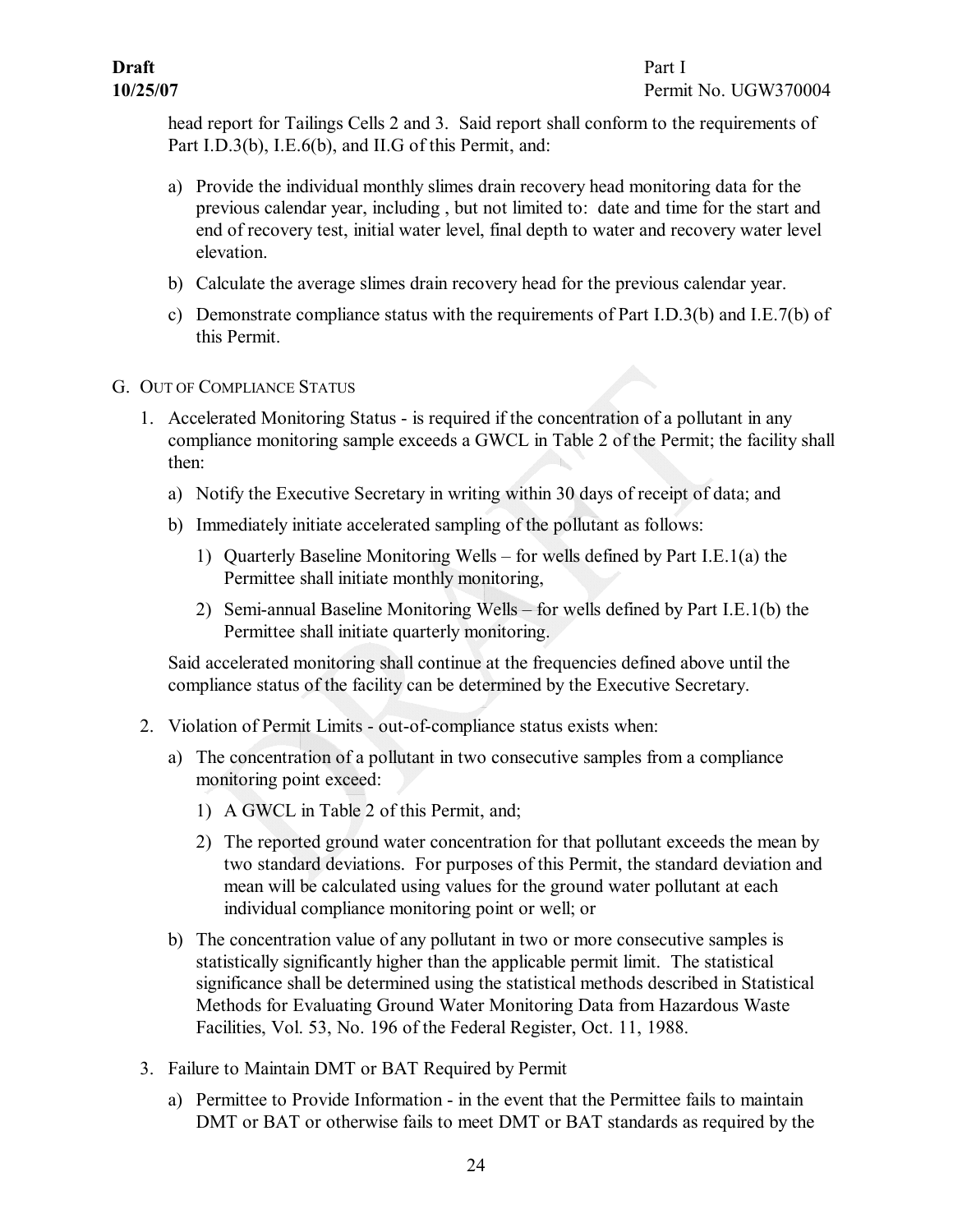# **10/25/07** Permit No. UGW370004

permit, the Permittee shall submit to the Executive Secretary a notification and description of the failure according to R317-6-6.16(C)(1). Notification shall be given orally within 24 hours of the Permittee's discovery of the failure of DMT or BAT, and shall be followed up by written notification, including the information necessary to make a determination under R317-6-6.16(C)(2), within five days of the Permittee's discovery of the failure of best available technology.

- b) The Executive Secretary shall use the information provided under  $R317-6-6.16$ .C(1) and any additional information provided by the Permittee to determine whether to initiate a compliance action against the Permittee for violation of permit conditions. A compliance action shall not be initiated, if the Executive Secretary determines that the Permittee has met the standards for an affirmative defense, as specified in R317-6- $6.16(C)(3)$ .
- c) Affirmative Defense in the event a compliance action is initiated against the Permittee for violation of permit conditions relating to best available technology or DMT, the Permittee may affirmatively defend against that action by demonstrating the following:
	- 1) The Permittee submitted notification according to R317-6-6.13;
	- 2) The failure was not intentional or caused by the Permittee's negligence, either in action or in failure to act
	- 3) The Permittee has taken adequate measures to meet permit conditions in a timely manner or has submitted to the Executive Secretary, for the Executive Secretary's approval, an adequate plan and schedule for meeting permit conditions; and
	- 4) The provisions of UCA 19-5-107 have not been violated.
- <span id="page-28-0"></span>4. Facility Out of Compliance Status – if the facility is out of compliance, the following is required:
	- a) The Permittee shall notify the Executive Secretary of the out of compliance status within 24 hours after detection of that status, followed by a written notice within 5 days of the detection.
	- b) The Permittee shall continue accelerated sampling pursuant to Part I.G.1, unless the Executive Secretary determines that other periodic sampling is appropriate, until the facility is brought into compliance.
	- c) The Permittee shall prepare and submit within 30 days to the Executive Secretary a plan and a time schedule for assessment of the sources, extent and potential dispersion of the contamination, and an evaluation of potential remedial action to restore and maintain ground water quality to insure that permit limits will not be exceeded at the compliance monitoring point and that DMT or BAT will be reestablished.
	- d) The Executive Secretary may require immediate implementation of the contingency plan to be submitted pursuant to Part I.H.16, in order to regain and maintain compliance with the permit limit standards at the compliance monitoring point or to reestablish DMT or BAT as defined in the permit.
	- e) Where it is infeasible to reestablish DMT or BAT as defined in the permit, the Permittee may propose an alternative DMT or BAT for approval by the Executive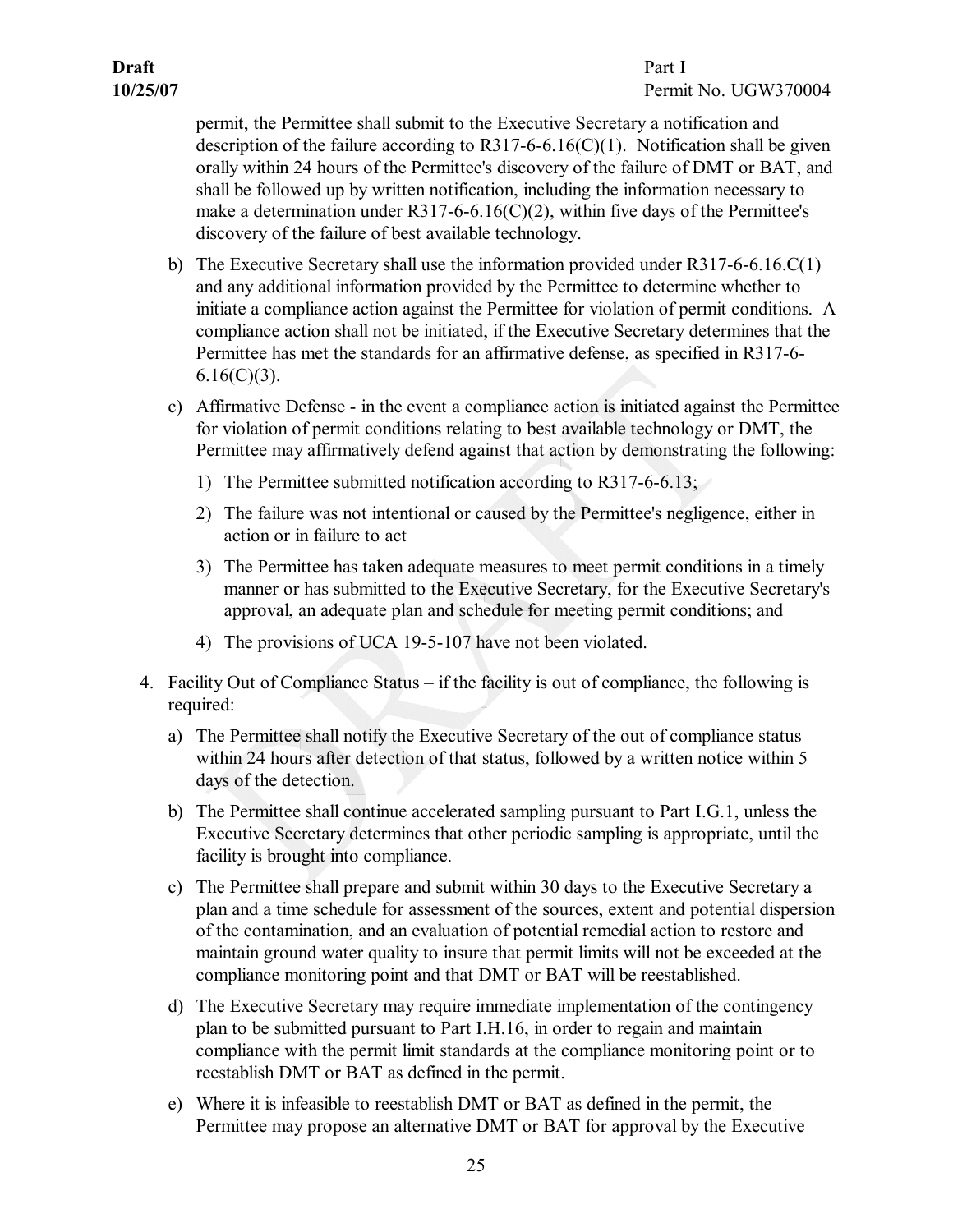**10/25/07** Permit No. UGW370004

<span id="page-29-2"></span><span id="page-29-1"></span><span id="page-29-0"></span>Secretary.

- 5. Accelerated Monitoring Status for New Wells any new compliance monitoring well installed by the Permittee after issuance of this Permit, will be designated a compliance monitoring point, and subject to the requirements of Part I.G of this Permit, after submittal and Executive Secretary approval of the Background Groundwater Quality Report required by Part I.H.4 of this Permit.
- H. COMPLIANCE SCHEDULE REQUIREMENTS. The Permittee will comply with the schedules as described and summarized below:
	- 1. Installation of New Groundwater Monitoring Wells within 30 days of issuance of this Permit, the Permittee shall submit a plan for the installation of new monitoring wells for Executive Secretary approval. Said plan shall include the following information:
		- a) Tailings Cell 1 DMT Wells –one (1) hydraulically upgradient well and two (2) hydraulically downgradient wells that comply with the provisions of Part I.E.3 of this Permit, and the well location map submitted by the Permittee on April 16, 2004.
		- b) New Compliance Monitoring Wells for Tailings Cells 2 and 3 –an adequate number and location of monitoring wells to ensure:
			- 1) Early detection of tailings cell contamination of shallow groundwater from Tailings Cells 2 and 3. The number and location of these wells shall conform to the provisions of Part I.E.4, and the well location map submitted by the Permittee on April 16, 2004, and
			- 2) Discrete monitoring of each individual disposal cell. For Cell 2 this shall mean installation of three (3) monitoring wells on the shared dike between Cells 2 and 3, as per the well location map submitted by the Permittee on April 16, 2004.
		- c) New well design and construction details that comply with Part I.E.4 of this Permit.

<span id="page-29-3"></span>On or before May 1, 2005, the Permittee shall complete installation of all new monitoring wells in accordance with said plan and any conditions of approval. The Permittee shall provide at least a 7-day notice to allow the Executive Secretary to observe all drilling and well installation activities related to this plan.

- 2. Revised Hydrogeologic Report the revised hydrogeologic report submitted for Executive Secretary approval shall include:
	- a) Monitoring well as built report for each well that complies with the information requirements of Part I.F.5.
	- b) Hydrogeologic data from each new well, including but not limited to: depth and elevation of groundwater level, and aquifer test results to determine local permeability.
	- c) Comprehensive hydrogeologic evaluation of the facility that includes both new data collected during or as a result of the new monitoring well installation required by Part I.H.1, and all existing hydrogeologic information available for the site.
	- d) Aquifer test results to determine local hydraulic conductivity and other aquifer properties at existing well MW-32 (formerly TW4-17).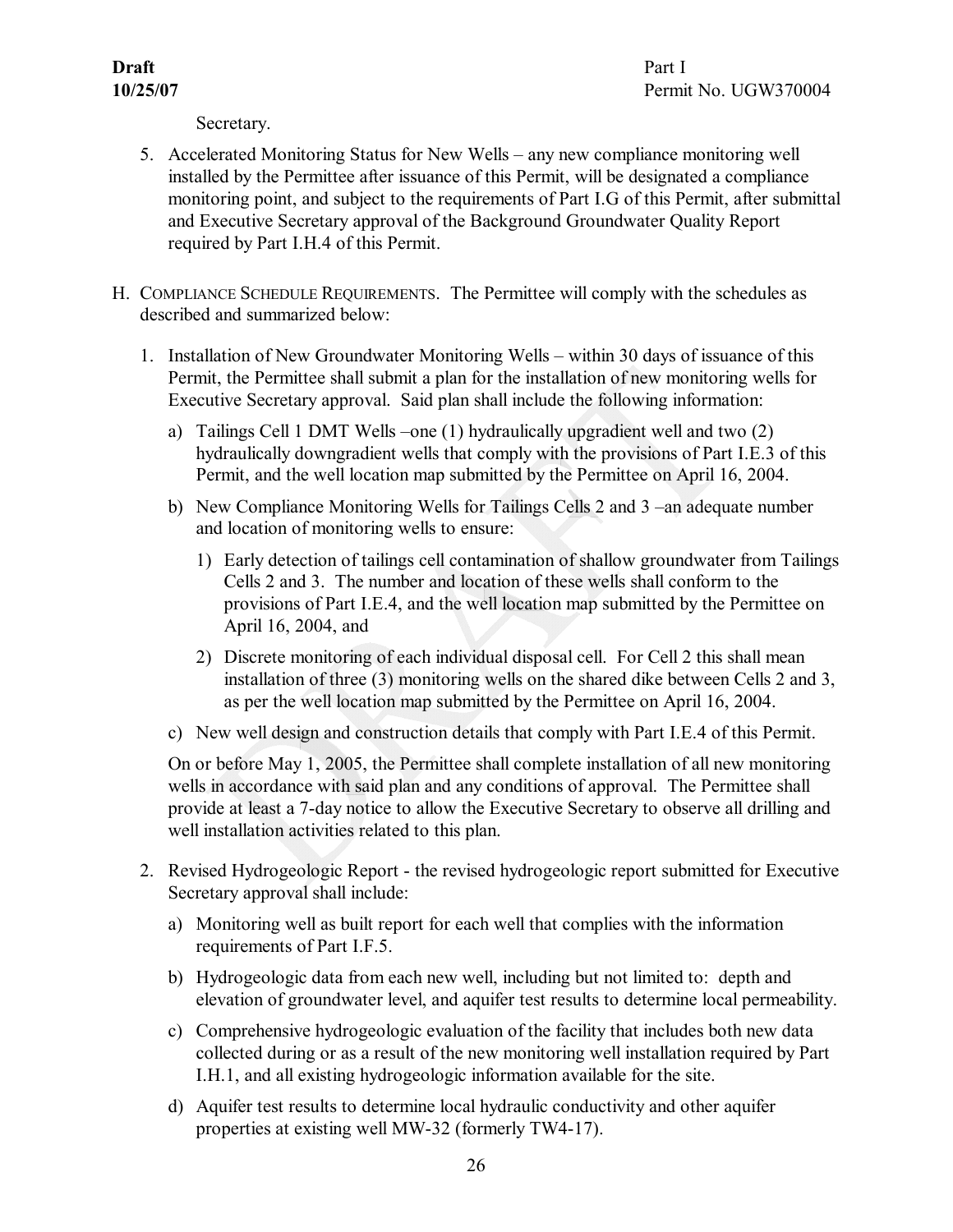e) Average linear groundwater velocity calculated for each well, based on well specific hydraulic conductivity, hydraulic gradient, and effective aquifer porosity.

If after review of the revised hydrogeologic report, the Executive Secretary determines that additional information is required, the Permittee shall provide all requested information, resolve all issues identified, and re-submit the report for Executive Secretary review and approval within a timeframe approved by the Executive Secretary.

<span id="page-30-0"></span>If after review of this report, the Executive Secretary determines that additional monitoring wells are required to adequately monitor the facility, the Permit will be re opened and modified to require all necessary improvements pursuant to Part IV.N.3.

- 3. Background Ground Water Quality Report: Existing Wells –the content of the Background Ground Water Quality Report for all existing monitoring wells at the facility shall include:
	- a) All available groundwater quality data for all existing monitoring wells at the facility.
	- b) A quality assurance evaluation and data validation of the existing and historic on-site groundwater quality data that on a well-by-well and contaminant specific basis:
		- 1) Identifies, justifies, and/or culls any zero concentration values reported,
		- 2) Determines the adequacy of minimum detection limits used, particularly with respect to the corresponding GWQS for each contaminant,
		- 3) Adequately addresses any special statistical needs for management of data sets with a large proportion of non-detectable values,
		- 4) Determines the adequacy of laboratory and analytical methods used,
		- 5) Determines the consistency of laboratory units of reporting,
		- 6) Evaluates and justifies internal consistency between specific and composite types of groundwater quality analysis (e.g. major ions and TDS),
		- 7) Identifies and justifies any groundwater concentration outliers,
		- 8) Tests the selected groundwater quality data for each individual well and contaminant for normality, and justifies the use of parametric or non-parametric statistical methods for each.
	- c) An examination and justification of any temporal and/or spatial groundwater quality concentration phenomena, that shall include, but are not limited to:
		- 1) Any long term or apparently increasing contaminant concentration trends found in any existing monitoring wells,
		- 2) Any long term or apparently increasing contaminant concentration ratios observed in existing monitoring wells.
		- 3) Any contaminant concentrations that appear to exceed their corresponding GWQS.
	- d) Determination of descriptive statistics for each individual well and contaminant found in Table 2 of this Permit.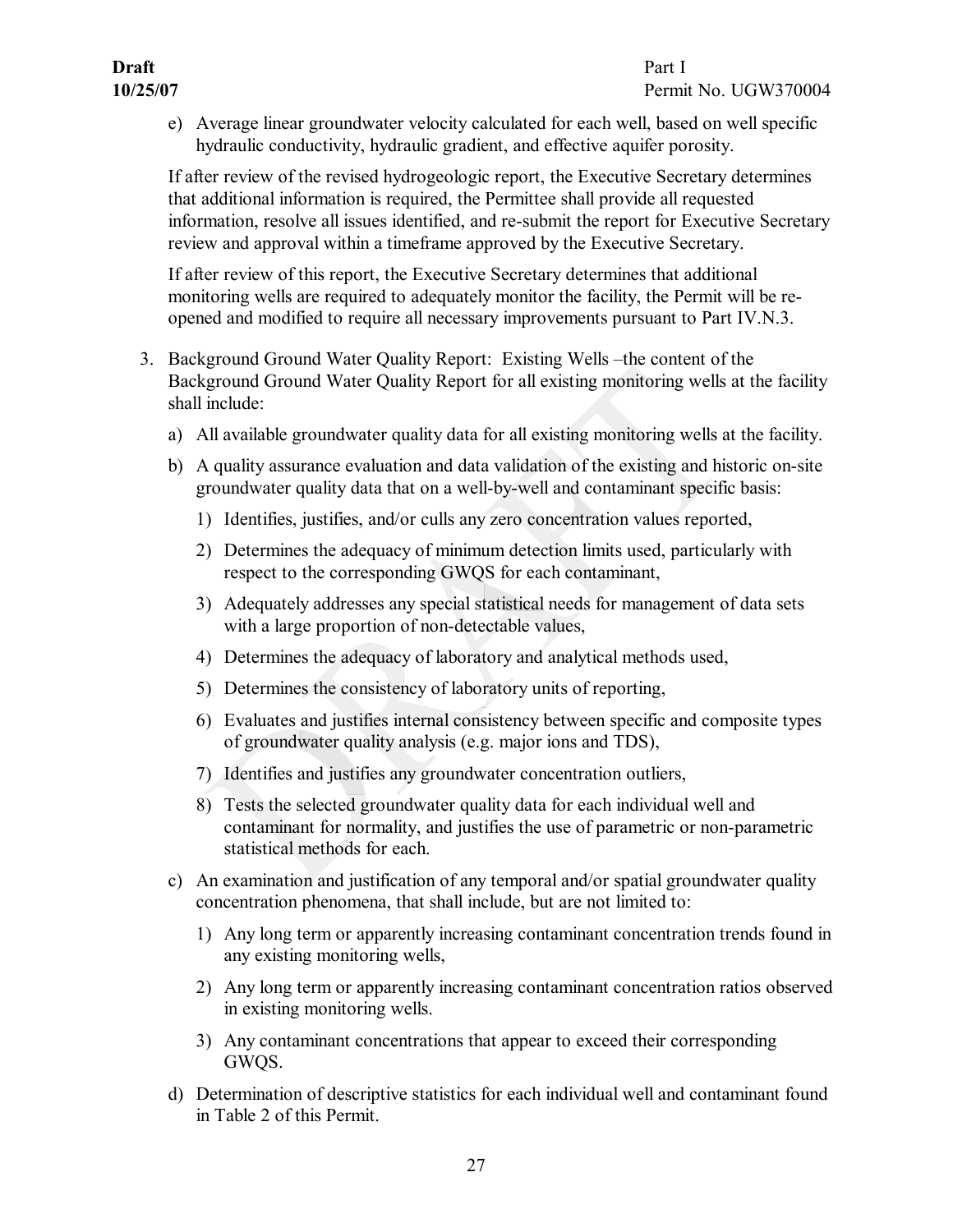# **Draft** Part I

# **10/25/07** Permit No. UGW370004

If after review of the report, the Executive Secretary determines that additional information is required, the Permittee shall provide all requested information, resolve all issues identified, and re-submit the report for Executive Secretary review and approval within a timeframe approved by the Executive Secretery. Upon approval of this report, the Executive Secretary will re-open this Permit and modify the Ground Water Compliance Limits in Table 2, above to account for natural variations in groundwater quality, not caused by current or historic operations at the facility.

4. Background Groundwater Quality Report: New Monitoring Wells – the content of the Background Groundwater Quality Report for the new monitoring wells shall comply with the information requirements of Part I.H.3 of this Permit.

<span id="page-31-0"></span>If after review of the report, the Executive Secretary determines that additional information is required, the Permittee shall provide all requested information, resolve all issues identified, and re-submit the report for Executive Secretary review and approval within a timeframe approved by the Executive Secretary. After approval of this report, the Executive Secretary will re-open this Permit and establish Groundwater Compliance Limits in Table 2 for the new monitoring wells.

- <span id="page-31-1"></span>5. Tailings Cells Wastewater Quality Sampling Plan –the purpose of this plan and associated report shall be to characterize the source term quality of all tailings cell wastewaters, including, but not limited to: impounded wastewaters or process waters in the tailings cells, and wastewater or leachates collected by internal slimes drains. Said plan shall include, but is not limited to:
	- a) Collection of samples from each wastewater source at each tailings cell, including wastewater impoundments, slimes drains, etc.
	- b) Complete analysis for both field and laboratory parameters required by Part I.E.1(d), and all detectable volatile organic contaminants by EPA Method 8260B.
	- c) Detailed description of all sampling methods and sample preservation techniques to be employed.
	- d) Use of standardized analytical methods.
	- e) Analysis by a State of Utah certified environmental laboratory.
	- f) 30 day advance notice of each annual sampling event to allow the Executive Secretary to collect split samples of all tailings cell wastewater sources.

If after review of the plan, the Executive Secretary determines that additional information is required, the Permittee shall provide all requested information, resolve all issues identified, and resubmit the plan for Executive Secretary review and approval within a timeframe approved by the Executive Secretary. After approval of the plan, the Permittee shall implement the plan pursuant to the requirements of Parts I.E.9 and I.F.8. After approval of this plan, the Executive Secretary may re-open and modify this Permit to incorporate the provisions of the approved plan.

<span id="page-31-2"></span>6. Monitoring Well Remedial Action and Report –on or before December 31, 2007, the Permittee shall complete the following remedial activities for selected monitoring wells at the facility: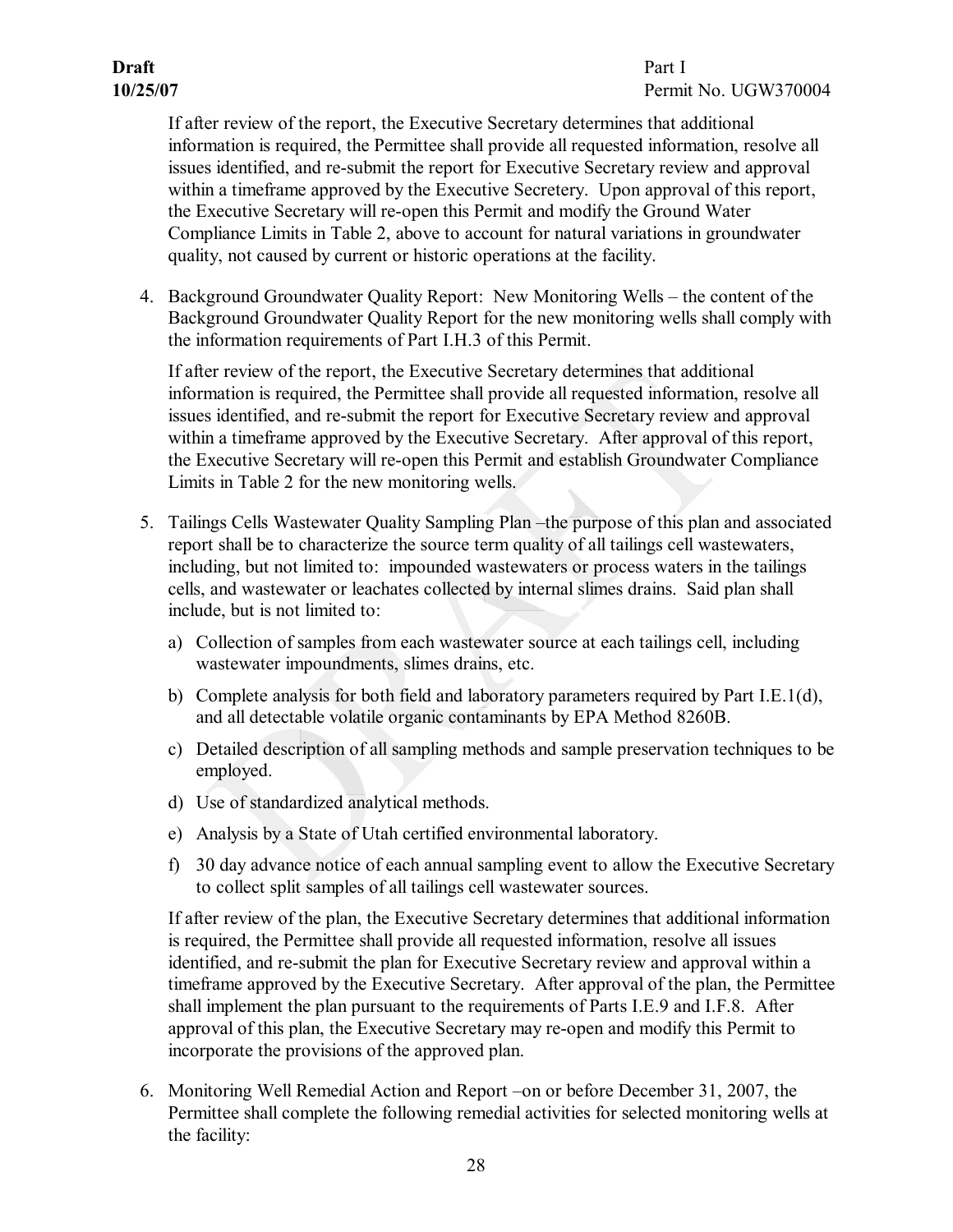- a) Well Development the Permittee shall develop the following wells at the facility so that they produce clear groundwater, including wells: MW-5, MW-11, MW-18, MW-19, MW20, MW22, and TW416. Said well development will ensure that groundwater clarity conforms to the EPA RCRA TEGD requirements found in Part I.E.4(c) of this Permit to the extent reasonably achievable.
- b) Protective Surface Casing: MW3A on or before September 11, 2007the Permittee shall install a steel surface casing to protect the currently exposed PVC well casing at well MW-3A in order to:
	- 1) Allow ready water level measurement at the well,
	- 2) Not interfere or disturb the existing water level measuring point, and
	- 3) Provide security and control access to the well.
- <span id="page-32-0"></span>c) Report – on or before December 31, 2007 the Permittee shall submit a report for Executive Secretary approval that documents well development and completion activities required by Part I.H.5(a) and (b) of this Permit.
- 7. Monitoring Well MW3 Verification, Retrofit, or Reconstruction Report –The Permittee must:
	- 1) complete well MW3A with a permanent surface well completion according to EPA RCRA TEGD, and
	- 2) after surface completion, MW-3A will be surveyed by a State of Utah licensed engineer or land surveyor to meet requirements of Part I.F.5(b)(5) of the Permit, including horizontal coordinates (state plan) and the elevation of both the ground surface and the water level measuring point.

<span id="page-32-1"></span>In the event that the Executive Secretary determines the MW-3 well screen has been inadequately constructed, the Permittee shall replace monitoring well MW-3 within 30 days of written notice.

- 8. White Mesa Seeps and Springs Sampling Work Plan and Report –the Permittee shall implement a plan of groundwater sampling and analysis of all seeps and springs found downgradient or lateral gradient from the tailings cells on White Mesa. Said plan shall include, but is not limited to:
	- a) Location of all seeps and springs to be sampled, including maps and surveyed coordinates (physical location, and elevation),
	- b) Detailed description of sampling methods and equipment,
	- c) Determination of field parameters or measurements that will be made,
	- d) Description of sample preservation methods,
	- e) Determination of the laboratory analytical methods and the environmental laboratory that will perform the analysis.
	- f) Sampling and analysis of all ground water compliance parameters found on Table 2 of this Permit, including analysis of volatile and semi-volatile organic compounds by EPA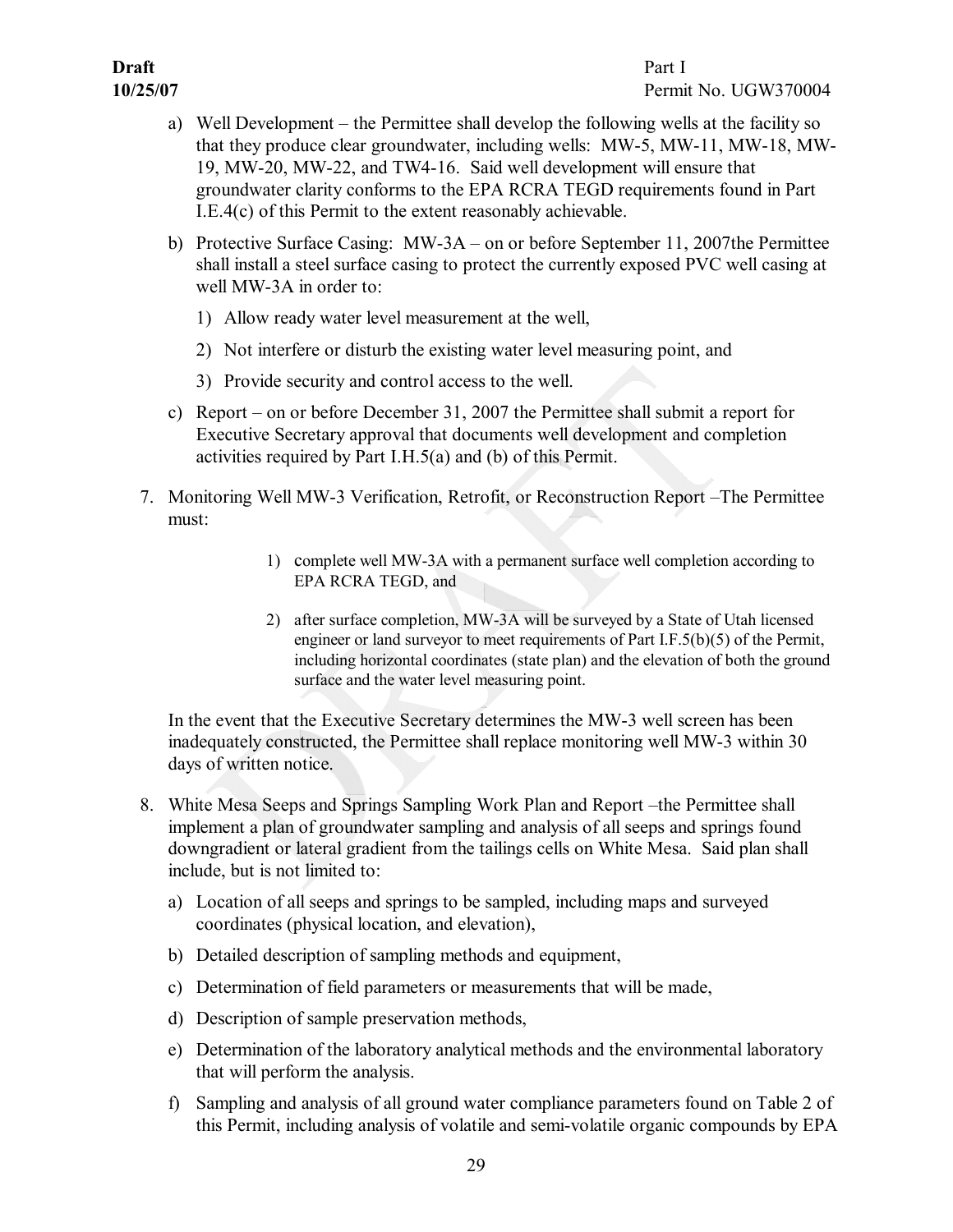SW-846 methods 8260 and 8270.

If after review of the plan, the Executive Secretary determines that additional information is required, the Permittee shall provide all requested information, resolve all issues identified, and re-submit the plan for Executive Secretary review and approval within a timeframe approved by the Executive Secretary. Immediately after approval of the plan, the Permittee shall complete said sampling and analysis, and submit a report for Executive Secretary approval. Said report shall: 1) document the sampling project, 2) transmit copies of all field measurements and laboratory results, 3) provide a water table contour map that includes water table elevations of all the wells at the facility and the elevations of the phreatic surfaces observed at each of the seeps and springs sampled, and 4) provide an evaluation and interpretation of the groundwater quality data collected. The Permittee shall also provide at least 15 days notice to allow the Executive Secretary to collect split groundwater quality samples of the seeps and springs.

- <span id="page-33-0"></span>9. On-site Chemicals Inventory Report – the Permittee shall complete a historical review, and conduct an inventory of all chemical compounds or reagents stored, used, or currently in use at the facility. Said report shall include:
	- a) Identification of all chemicals used in the milling and milling related processes at White Mesa.
	- b) Determination of the total volumes currently in use and historically used, as data is available.

<span id="page-33-1"></span>At the time of Permit renewal, the Permittee shall submit an updated inventory report pursuant to Part I.F.8.

- 10. Infiltration and Contaminant Transport Modeling Work Plan and Report the Permittee shall submit for Executive Secretary approval an infiltration and contaminant transport modeling report that demonstrates the long-term ability of the tailings cells cover system to adequately contain and control tailings contaminants and protect nearby groundwater quality of the uppermost aquifer. Said report shall demonstrate how the tailings cell engineering design and specifications will comply with the minimum performance requirements of Part I.D.6 of this Permit. On or before October 31, 2007, the Permittee shall submit an infiltration and contaminant modeling for Executive Secretary approval, that:
	- a) Identifies all applicable and pertinent historic studies and modeling reports relevant to tailings cell cover design and tailings cell system performance.
	- b) Determines and justifies all information necessary for infiltration and contaminant transport modeling, including but not limited to representative input values for vadose zone and aquifer soil-water partitioning  $(K_d)$  coefficients, tailings source term concentrations, tailings waste leach rates, vadose zone and aquifer groundwater velocities, vadose zone and aquifer dispersivity, contaminant half-life or other rates of decay, etc. In the event that any required information is not currently available, the Permittee may select conservative assumptions for use in the required infiltration and contaminant transport models.
	- c) Identifies and adequately describes all computer models used to simulate long-term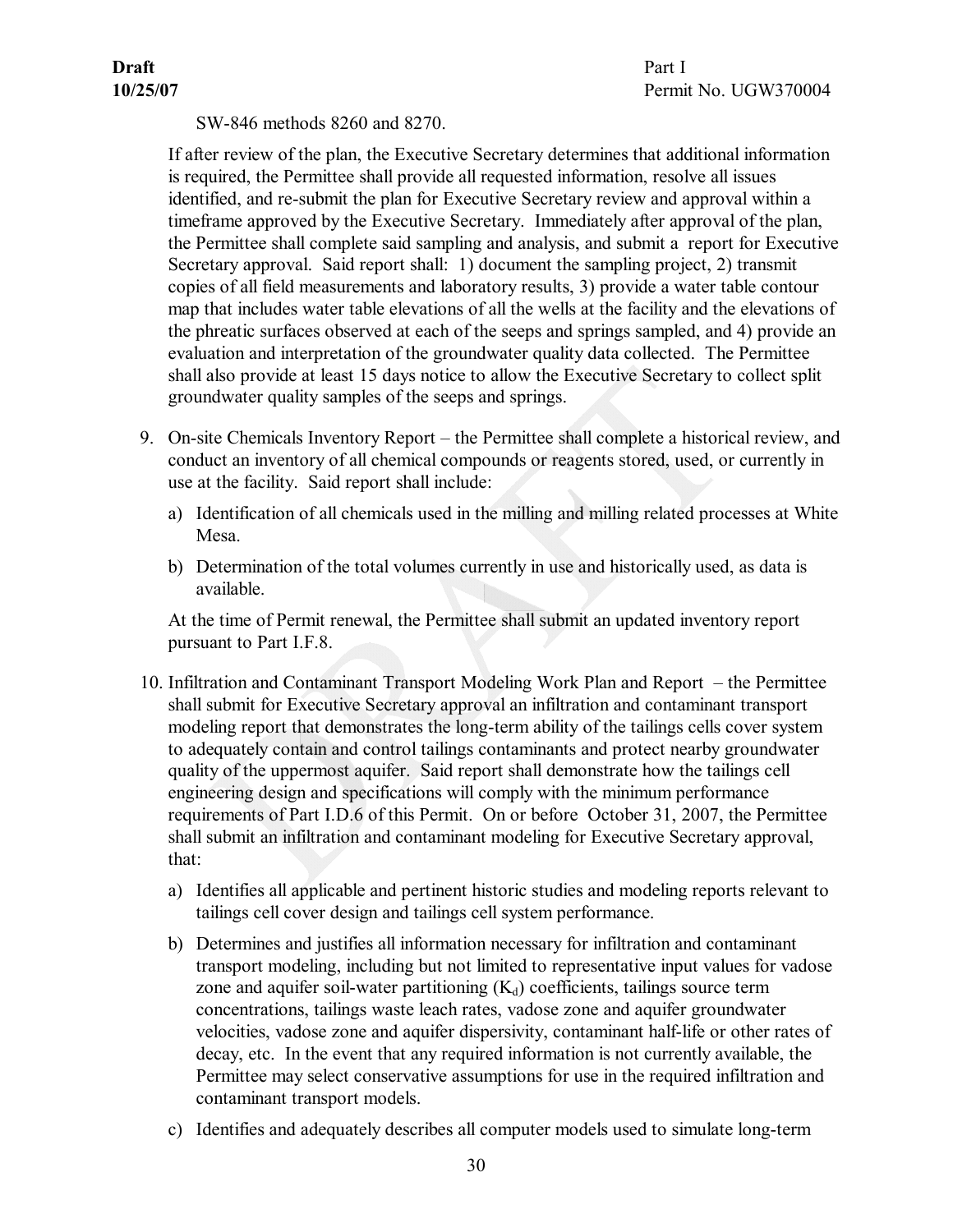performance of the tailings cells cover system. All predictive models used shall be publicly available computer codes that adequately represent field characteristics and physical processes at the tailings disposal site. Said description will also include specific information on model design, including, but not limited to: governing equations and their applicability to site conditions, grid design, duration of simulation, and selection of time steps.

- d) Determines the conceptual model used and justifies why it is representative or conservative of actual field conditions at the site. Said conceptual model will identify the physical domain(s) and geometries simulated including the tailings cell design and construction, all boundary and initial conditions assigned in the model(s), and the shallow aquifer locations where future potential contaminant concentrations have been predicted.
- e) Justifies how the infiltration and contaminant transport problem has been adequately conceptualized, planned, and executed to demonstrate compliance with the requirements of Part I.D.6 of this Permit.
- f) Provides, describes and justifies the following:
	- 1) Model Results including electronic input and output files from all infiltration, groundwater flow and contaminant transport models used the report.
	- 2) Model Calibration including description of results and efforts used to demonstrate how the model adequately reproduced field measured heads, flows, and contaminant concentrations.
	- 3) Steady State Conditions including a demonstration that the models achieved a steady state condition during the simulation. This includes, but is not limited to disclosure, evaluation and justification of water and mass balance error values reported by the models.
	- 4) Sensitivity Analyses –including description of various model simulations run and evaluated to define the range of model uncertainty. Such uncertainty includes, but is not limited to: boundary and initial conditions, model input values, and spatial and temporal distribution of model parameters used in the problem domain.
	- 5) Post-model Audit Plan including plans to revisit the modeling effort at some future time to re-assess its ability to represent site characteristics and predict longterm performance of tailings cell design and construction, and groundwater protection.

The Permittee shall complete all modeling in accordance with the requirements of Part I.H.11 and submit a final report for Executive Secretary approval. In the final report, the Permittee may include supplemental information to justify modification of certain Permit requirements, including, but not limited to: the number and types of groundwater compliance monitoring parameters, tailings cell cover system engineering design and construction specifications, tailings cell operational requirements, etc. Upon Executive Secretary approval of the final infiltration and contaminant transport report, the Reclamation Plan may be modified to accommodate necessary changes to protect public health and the environment.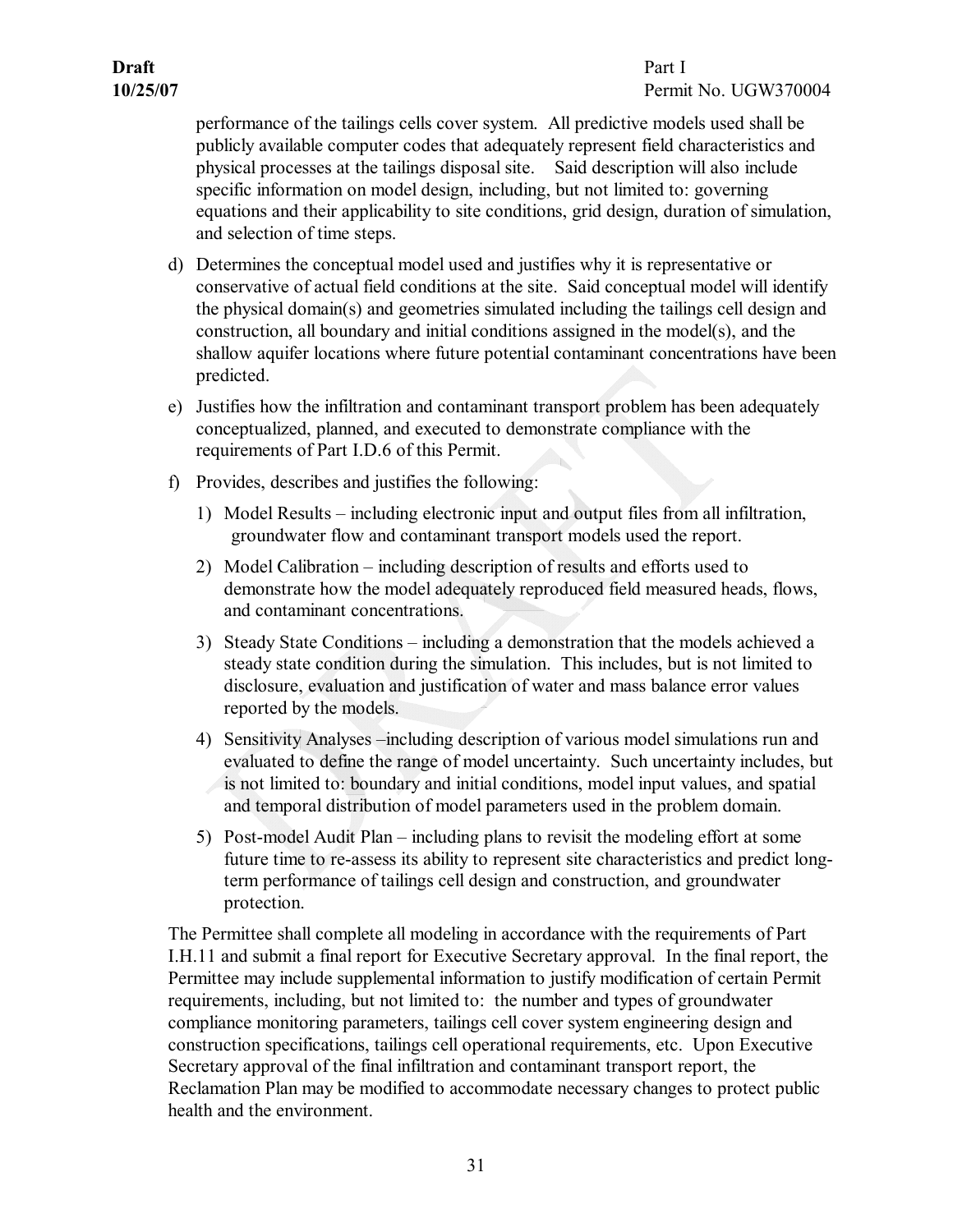- <span id="page-35-0"></span>11. Plan for Evaluation of Deep Supply Well WW-2 –the purpose of this plan is to evaluate the annular casing seal in water supply well WW-2, and to ensure adequate well casing and annular seals, in compliance with the regulations of the Utah State Engineer (UAC R65549), with special emphasis on creating both a physical barrier and hydraulic isolation between the shallow unconfined and the deep confined aquifers. Prior to approval of this plan the Permittee shall resolve all issues within a timeframe approved by the Executive Secretary. After Executive Secretary approval of the plan, the Permittee shall completely execute all provisions of the plan on or before decommissioning of the White Mesa mill.
- <span id="page-35-1"></span>12. Liner Maintenance Provisions – within 90-days of issuance of this Permit, the Permittee shall submit Liner Maintenance Provisions to be incorporated into the existing DMT Monitoring Plan for Executive Secretary approval. The purpose of said provisions shall be for the equipment, material, training and procedures to be used for the timely detection of any openings in the polymer liners, and the reliable repair and quality assurance testing of any such repairs to the polymer liners for Cells 1, 2 and 3 and the Roberts Pond.

<Reserved>

- <span id="page-35-2"></span> $14. <$  Reserved  $>$
- <span id="page-35-4"></span><span id="page-35-3"></span>15. Contingency Plan – within 180 days of issuance of this Permit, the Permittee shall implement a Contingency Plan that provides a detailed list of actions the Permittee will take to regain compliance with Permit limits and DMT or BAT requirements defined in Parts I.C and I.D of this Permit. At a minimum, the Contingency Plan will include, but is not limited to measures to resolve the following general categories of non-compliance:
	- a) Groundwater Contamination as shown by any contaminant concentrations in compliance monitoring wells that exceed their respective groundwater compliance limit found in Part I.C.1 and Table 2 of this Permit.
	- b) Mill Discharge Violations including unauthorized discharge or release of prohibited contaminants to the tailings cells, pursuant to Part I.C.2 and I.C.3; and
	- c) DMT and BAT Violations which include several types of non-compliance, including but not limited to:
		- 1) Excess tailings cell wastewater pool elevation above the maximum elevations mandated by Part I.D.3;
		- 2) Excess head in the Tailings Cells 2 and 3 slimes drain system, pursuant to Part I.D.3 and as defined by the DMT Monitoring Plan in Part I.H.13; and
		- 3) Excess elevation for tailings solids as required by Part I.D.3.

<span id="page-35-5"></span>If after review of the plan, the Executive Secretary determines that additional information is required, the Permittee shall provide all requested information, resolve all issues identified, and re-submit the plan for Executive Secretary review and approval within a timeframe approved by the Executive Secretary. lt.

16. Revised Stormwater Best Management Practices Plan - on or before December 31, 2007, the Permittee shall submit for Executive Secretary review and approval, a revised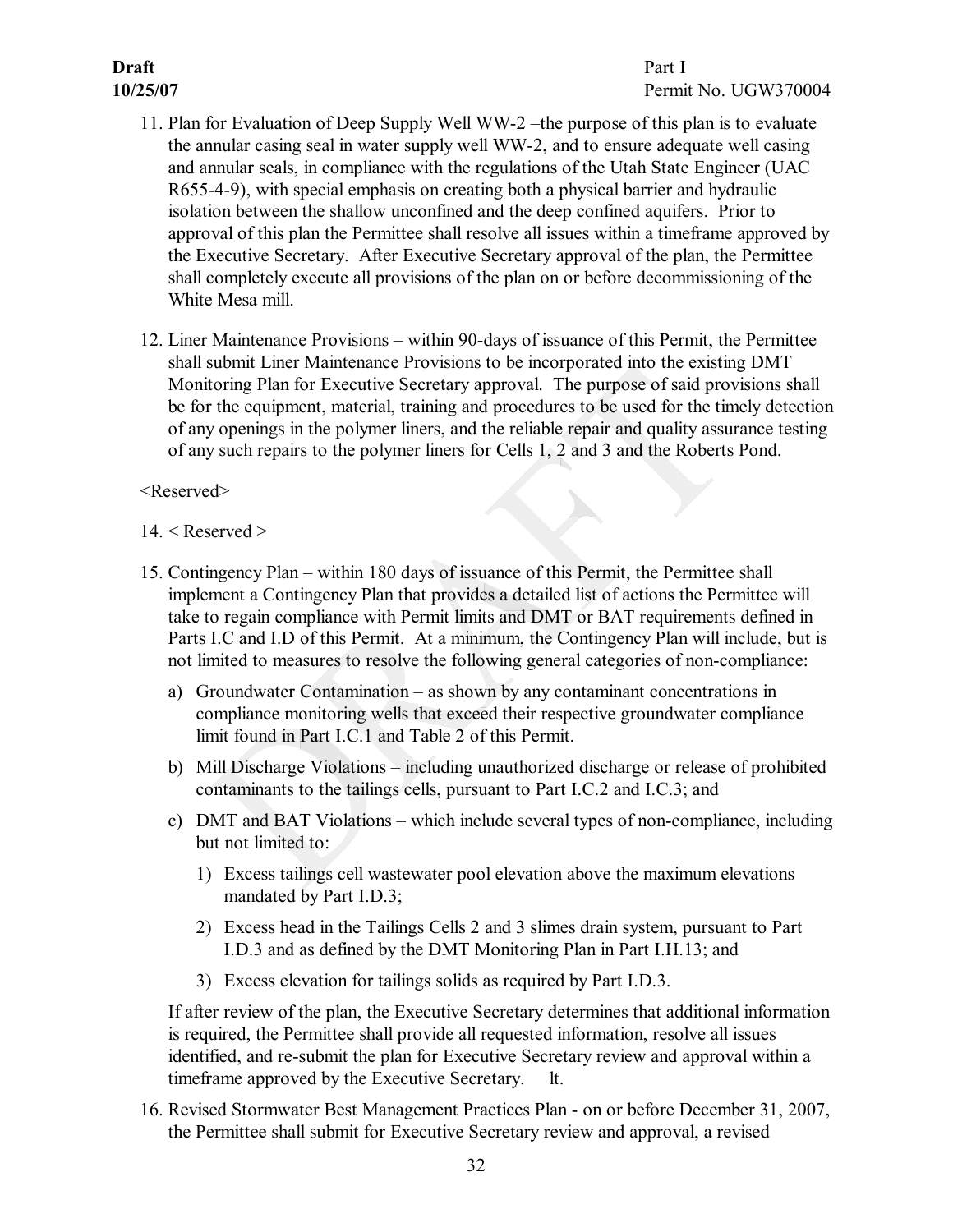# **Draft** Part I

<span id="page-36-0"></span>Stormwater Best Management Practices Plan to address the effects of Tailings Cell 4A construction and operation. Said plan shall comply with the requirements of Part I.D.10 of this permit. Upon Executive Secretary approval, the Permittee is to immediately implement all provisions of such plans.

17. Tetrahydrofuran Demonstration Report– the Permittee shall submit a report that determines the root cause of continuing tetrahydrofuran (THF) contamination identified in several existing monitoring wells at the facility, including but not limited to wells: MW-1, MW-2, MW-3, MW-5, and MW-12. Said report shall be submitted for Executive Secretary approval, and shall include collection of direct evidence to verify the source and extent of THF contamination in the aquifer. Such work shall include field and laboratory studies to determine if the THF contamination is localized near each individual well casing and/or screen, or if it is more broadly distributed across the shallow aquifer.

<span id="page-36-2"></span><span id="page-36-1"></span>In the event that the Executive Secretary determines that the THF concentrations found in local groundwater are not the result of either historic or current facility operations, this Permit will be re-opened and Table 2 modified by removing THF as a GWCL parameter.

- 18. Repair of Monitor Well MW5 –On or before December 1, 2007, the Permittee shall submit an As-Built report to document said repairs for Executive Secretary review and approval.19. BAT Monitoring, BAT Monitoring, Operations and Maintenance Plan. Said plan shall include, but is not limited to the following:
	- a. Operation and Maintenance Procedures including operational sequences, transporting methods, equipment operation / maintenance, safety and emergency procedures,
	- b. Operation, Maintenance, Monitoring, and Recordkeeping for evaluation of the following:
		- i. Leak detection system including operational status of equipment, wastewater head, daily flow rates, etc.
		- ii. Slimes drainage system including operational status of equipment, daily flow rates, monthly wastewater recovery head monitoring, etc,
	- c. Freeboard limits on dikes including monitoring and proper management and volume inventory controls to prevent release of wastewater to the environment.
- <span id="page-36-3"></span>20. Groundwater Purging and Sampling Equipment – on or before December 1, 2007 the Permittee shall modify the QAP to require that all equipment used for groundwater purging and sampling be made of inert materials as required in Part I.E.1(e)(4).
- <span id="page-36-4"></span>21. Feedstock Material Stored Outside the Feedstock Storage Area Management Plan – within 30 days of issuance of this Permit the Permittee shall submit for Executive Secretary review and approval a management plan for the feedstock material stored outside the feedstock ore storage area in accordance to Part I.D.11 of the Permit.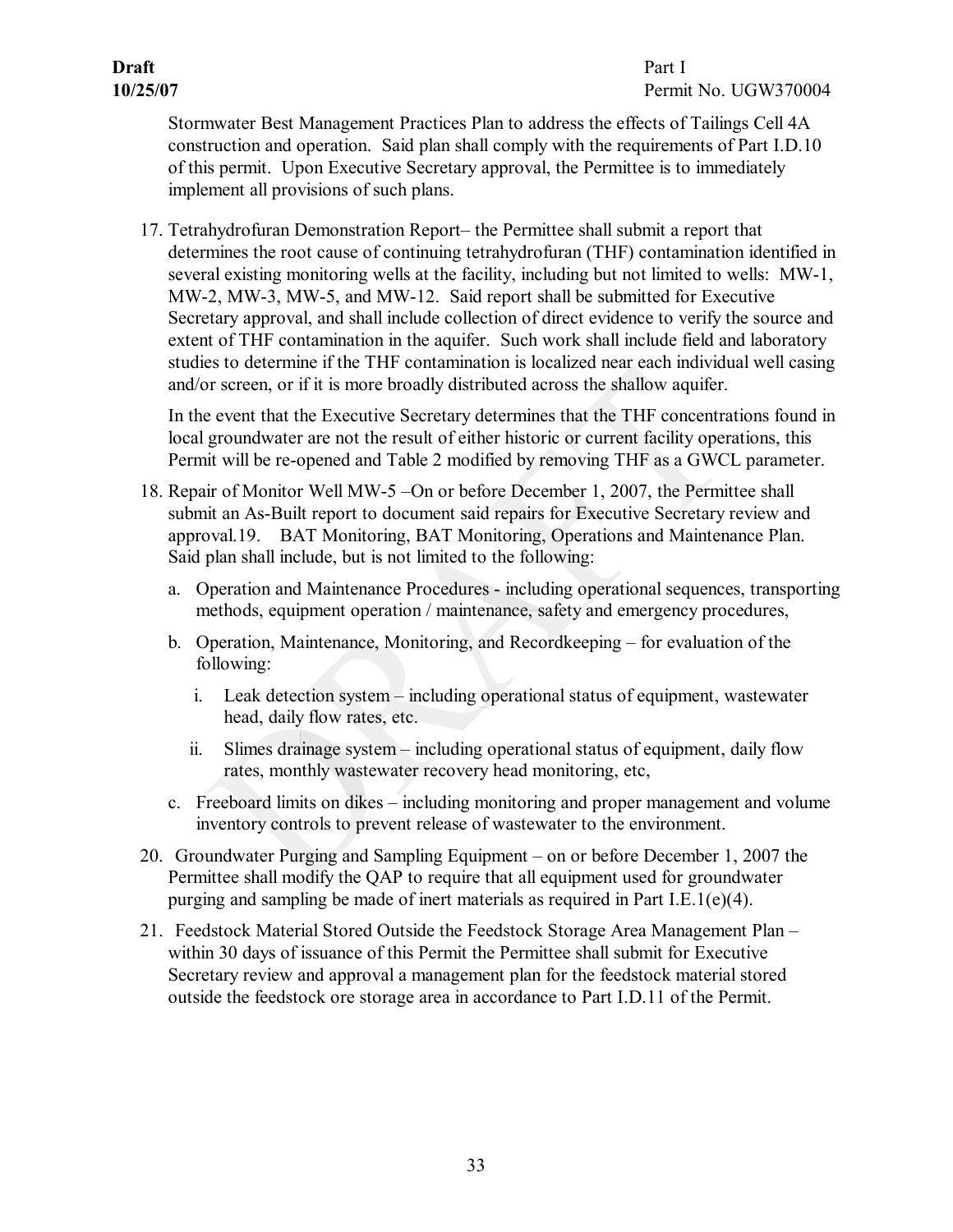#### <span id="page-37-3"></span><span id="page-37-2"></span><span id="page-37-1"></span>PART II. REPORTING REQUIREMENTS

- <span id="page-37-0"></span>A. REPRESENTATIVE SAMPLING. Samples taken in compliance with the monitoring requirements established under Part I shall be representative of the monitored activity.
- B. ANALYTICAL PROCEDURES. Water sample analysis must be conducted according to test procedures specified under UAC R317-6-6.3.12 unless other test procedures have been specified in this permit.
- C. PENALTIES FOR TAMPERING. The Act provides that any person who falsifies, tampers with, or knowingly renders inaccurate, any monitoring device or method required to be maintained under this permit shall, upon conviction, be punished by a fine of not more than \$10,000 per violation, or by imprisonment for not more than six months per violation, or by both.
- D. REPORTING OF MONITORING RESULTS. Monitoring results obtained during reporting periods specified in the permit, shall be submitted to the Executive Secretary, Utah Division of Water Quality at the following address no later than the date specified following the completed reporting period:

<span id="page-37-6"></span><span id="page-37-5"></span><span id="page-37-4"></span>Attention: Compliance and Monitoring Program State of Utah Division of Water Quality Department of Environmental Quality Salt Lake City, Utah 84114-4870

The quarterly due dates for reporting are: June 1, September 1, December 1, and March 1.

- E. COMPLIANCE SCHEDULES. Reports of compliance or noncompliance with, or anyprogressreports on interim and final requirements contained in any Compliance Schedule of this permit shall be submitted no later than 14 days following each schedule date.
- F. ADDITIONAL MONITORING BY THE PERMITTEE. If the permittee monitors any pollutant more frequently than required by this permit, using approved test procedures asspecified in this permit, the results of this monitoring shall be included in the calculation and reporting of the data submitted. Such increased frequency shall also be indicated.
- <span id="page-37-7"></span>G. RECORDS CONTENTS.
	- 1. Records of monitoring information shall include:
		- a) The date, exact place, and time of sampling, observations, or measurements:
		- b) The individual(s) who performed the sampling, observations, or measurements;
		- c) The date(s) and time(s) analyses were performed;
		- d) The name of the certified laboratory which performed the analyses;
		- e) The analytical techniques or methods used; and,
		- f) The results of such analyses.
- <span id="page-37-8"></span>H. RETENTION OF RECORDS. The permittee shall retain records of all monitoring information,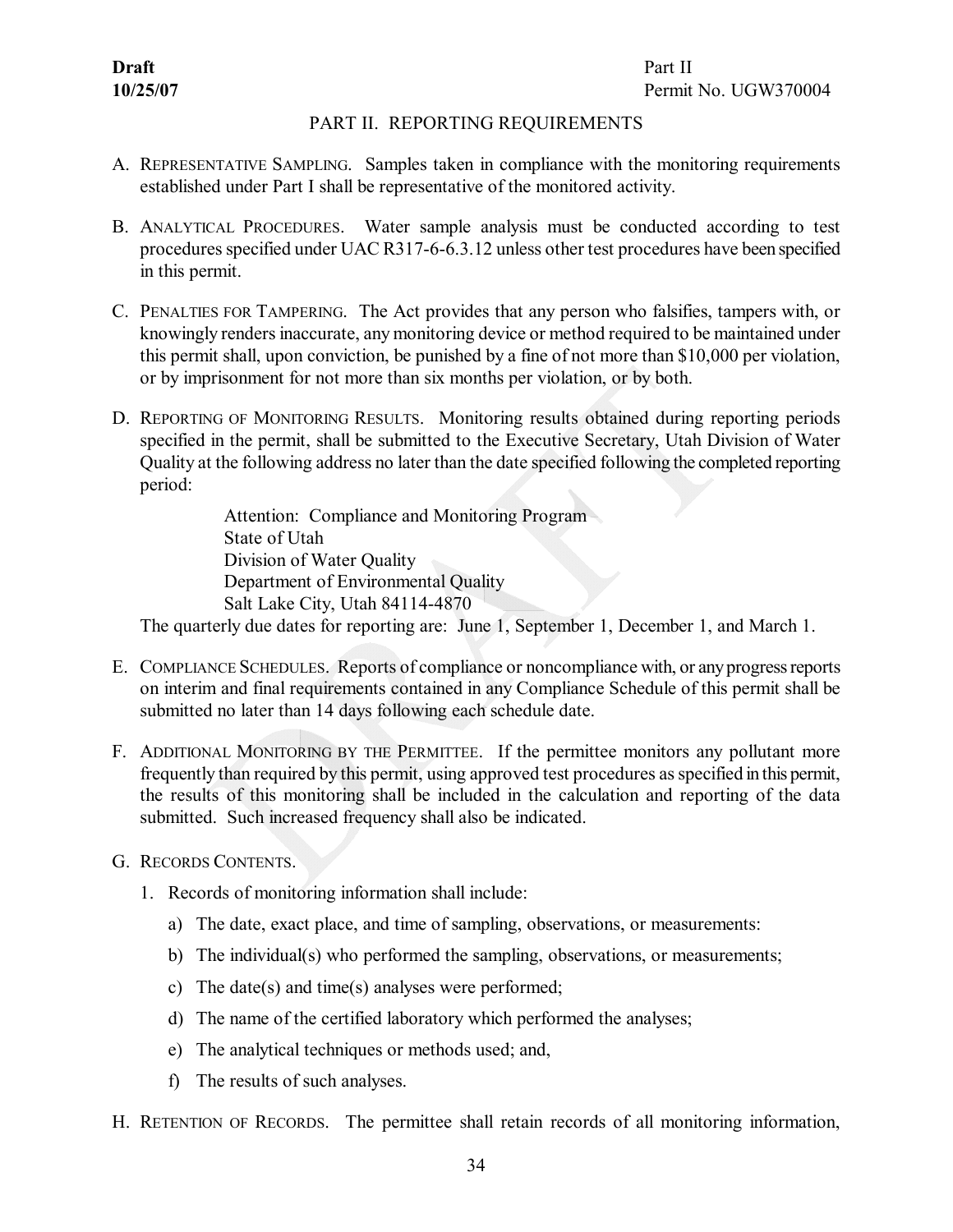<span id="page-38-0"></span>including all calibration and maintenance records and copies of all reports required by this permit, and records of all data used to complete the application for this permit, for a period of at least five years from the date of the sample, measurement, report or application. This period may be extended by request of the Executive Secretary at any time.

- I. NOTICE OF NONCOMPLIANCE REPORTING.
	- 1. The permittee shall verbally report any noncompliance which may endanger public health or the environment as soon as possible, but no later than 24 hours from the time the permittee first became aware of the circumstances. The report shall be made to the Utah Department of Environmental Quality 24 hour number, (801) 538-6333, or to the Division of Water Quality, Ground Water Protection Section at (801) 538-6146, during normal business hours (8:00 am 5:00 pm Mountain Time).
	- 2. A written submission shall also be provided to the Executive Secretary within five days ofthe time that the permittee becomes aware of the circumstances. The written submission shall contain:
		- a) A description of the noncompliance and its cause;
		- b) The period of noncompliance, including exact dates and times;
		- c) The estimated time noncompliance is expected to continue if it has not been corrected; and,
		- d) Steps taken or planned to reduce, eliminate, and prevent reoccurrence of the noncompliance.
	- 3. Reports shall be submitted to the addresses in Part II.D, Reporting of Monitoring Results.
- <span id="page-38-1"></span>J. OTHER NONCOMPLIANCE REPORTING. Instances of noncompliance not required to be reported within 5 days, shall be reported at the time that monitoring reports for Part II.D are submitted.
- <span id="page-38-2"></span>K. INSPECTION AND ENTRY. The permittee shall allow the Executive Secretary, or an authorized representative, upon the presentation of credentials and other documents as may be required by law, to:
	- 1. Enter upon the Permittee's premises where a regulated facility or activity is located or conducted, or where records must be kept under the conditions of the permit;
	- 2. Have access to and copy, at reasonable times, any records that must be kept under the conditions of this permit;
	- 3. Inspect at reasonable times any facilities, equipment (including monitoring and control equipment), practices, or operations regulated or required under this permit; and,
	- 4. Sample or monitor at reasonable times, for the purpose of assuring permit compliance or as otherwise authorized by the Act, any substances or parameters at any location.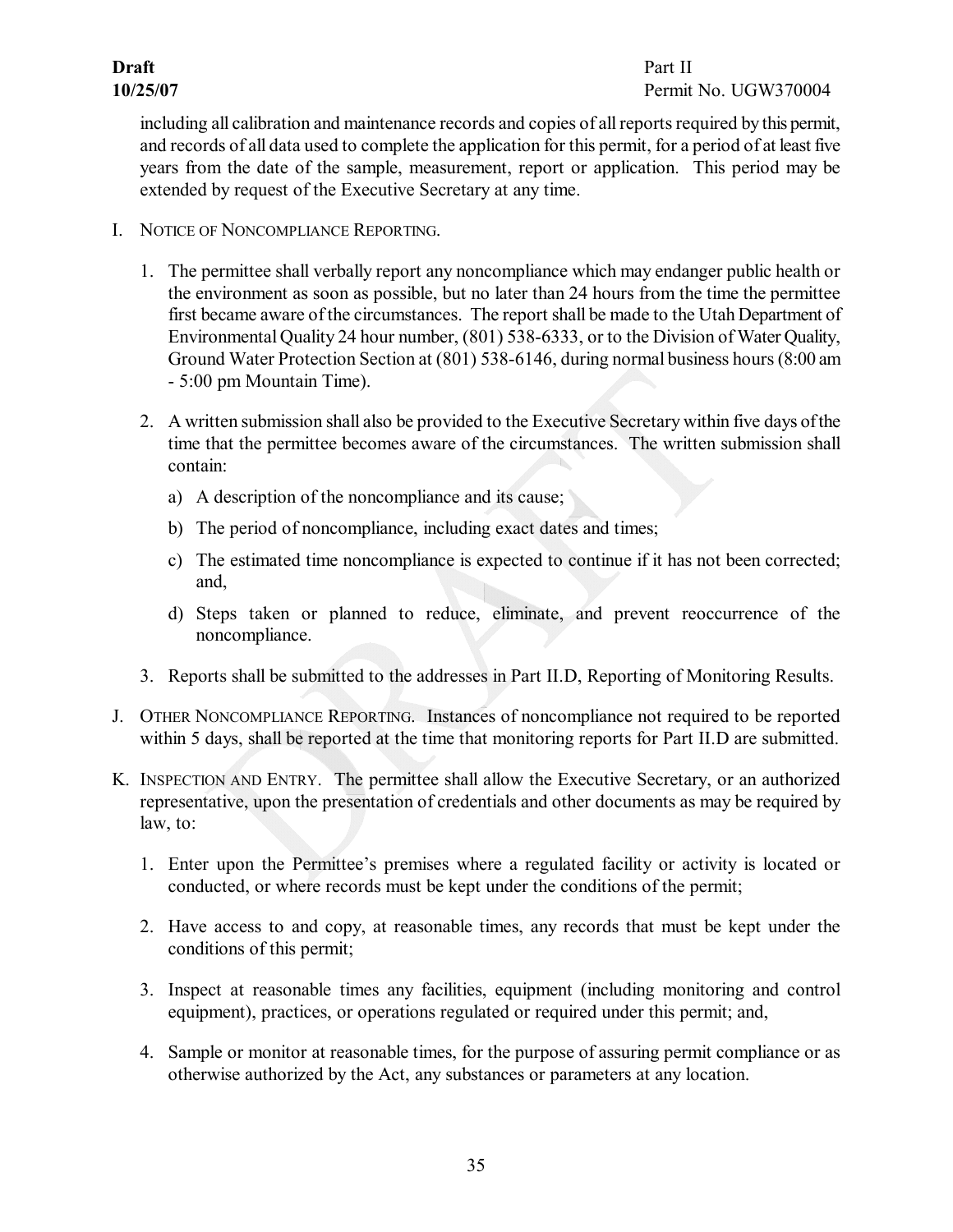#### <span id="page-39-2"></span><span id="page-39-1"></span>PART III. COMPLIANCE RESPONSIBILITIES

- <span id="page-39-0"></span>A. DUTY TO COMPLY. The permittee must comply with all conditions of this permit. Any permit noncompliance constitutes a violation of the Act and is grounds for enforcement action; for permit termination, revocation and re-issuance, or modification; or for denial of a permit renewal application. The permittee shall give advance notice to the Executive Secretary ofthe Division of Water Quality of any planned changes in the permitted facility or activity which may result in noncompliance with permit requirements.
- B. PENALTIES FOR VIOLATIONS OF PERMIT CONDITIONS. The Act provides that any person who violates a permit condition implementing provisions of the Act is subject to a civil penalty not to exceed \$10,000 per day of such violation. Any person who willfully or negligently violates permit conditions is subject to a fine not exceeding \$25,000 per day of violation. Any person convicted under Section 19-5-115 of the Act a second time shall be punished by a fine not exceeding \$50,000 per day. Nothing in this permit shall be construed to relieve the permittee of the civil or criminal penalties for noncompliance.
- <span id="page-39-3"></span>C. NEED TO HALT OR REDUCE ACTIVITY NOT A DEFENSE. It shall not be a defense for a permittee in an enforcement action that it would have been necessary to halt or reduce the permitted activityin order to maintain compliance with the conditions of this permit.
- <span id="page-39-4"></span>D. DUTY TO MITIGATE. The permittee shall take all reasonable steps to minimize or prevent any discharge in violation of this permit which has a reasonable likelihood of adversely affecting human health or the environment.
- <span id="page-39-5"></span>E. PROPER OPERATION AND MAINTENANCE. The permittee shall at all times properly operate and maintain all facilities and systems of treatment and control (and related appurtenances) which are installed or used by the permittee to achieve compliance with the conditions of this permit. Proper operation and maintenance also includes adequate laboratory controls and quality assurance procedures. This provision requires the operation of back-up or auxiliary facilities or similar systems which are installed by a permittee only when the operation is necessary to achieve compliance with the conditions of the permit.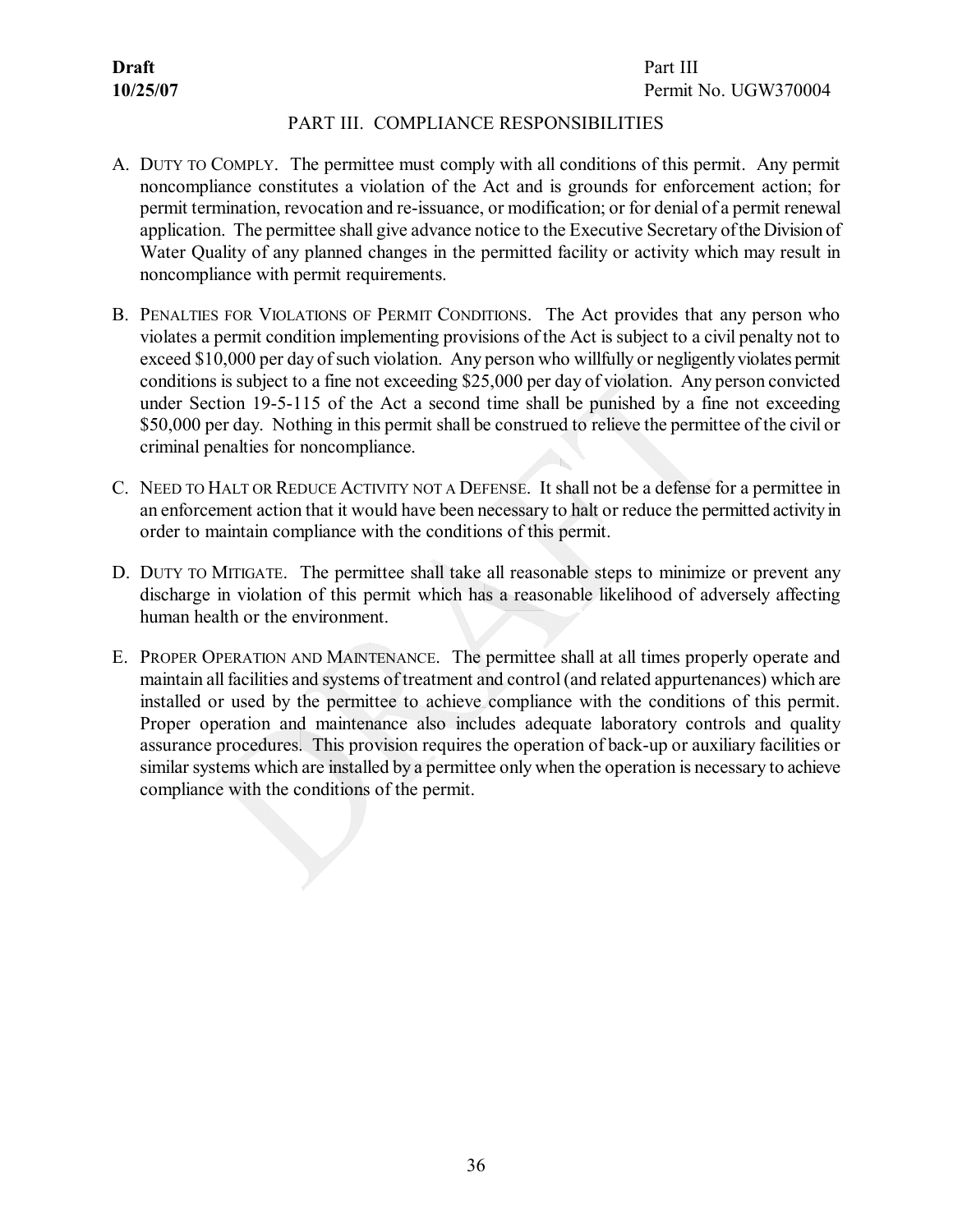#### <span id="page-40-2"></span><span id="page-40-1"></span>PART IV. GENERAL REQUIREMENTS

- <span id="page-40-0"></span>A. PLANNED CHANGES. The permittee shall give notice to the Executive Secretary as soon as possible of any planned physical alterations or additions to the permitted facility. Notice is required when the alteration or addition could significantly change the nature of the facility or increase the quantity of pollutants discharged.
- B. ANTICIPATED NONCOMPLIANCE. The permittee shall give advance notice of any planned changes in the permitted facility or activity which may result in noncompliance with permit requirements.
- <span id="page-40-3"></span>C. PERMIT ACTIONS. This permit may be modified, revoked and reissued, or terminated for cause. The filing of a request by the permittee for a permit modification, revocation and re-issuance, or termination, or a notification of planned changes or anticipated noncompliance, does not stayany permit condition.
- <span id="page-40-4"></span>D. DUTY TO REAPPLY. If the permittee wishes to continue an activity regulated by this permit after the expiration date of this permit, the permittee must apply for and obtain a new permit. The application should be submitted at least 180 days before the expiration date of this permit.
- <span id="page-40-5"></span>E. DUTY TO PROVIDE INFORMATION. The permittee shall furnish to the Executive Secretary, within a reasonable time, any information which the Executive Secretary may request to determine whether cause exists for modifying, revoking and reissuing, or terminating this permit, or to determine compliance with this permit. The permittee shall also furnish to the Executive Secretary, upon request, copies of records required to be kept by this permit.
- <span id="page-40-6"></span>F. OTHER INFORMATION. When the permittee becomes aware that it failed to submit any relevant facts in a permit application, or submitted incorrect information in a permit application or any report to the Executive Secretary, it shall promptly submit such facts or information.
- <span id="page-40-7"></span>G. SIGNATORY REQUIREMENTS. All applications, reports or information submitted to the Executive Secretary shall be signed and certified.
	- 1. All permit applications shall be signed as follows:
		- a) For a corporation: by a responsible corporate officer;
		- b) For a partnership or sole proprietorship: by a general partner or the proprietor, respectively.
		- c) For a municipality, State, Federal, or other public agency: by either a principal executive officer or ranking elected official.
	- 2. All reports required by the permit and other information requested by the Executive Secretary shall be signed by a person described above or by a duly authorized representative of that person. A person is a duly authorized representative only if:
		- a) The authorization is made in writing by a person described above and submitted to the Executive Secretary, and,
		- b) The authorization specified either an individual or a position having responsibility for the overall operation of the regulated facility or activity, such as the position of plant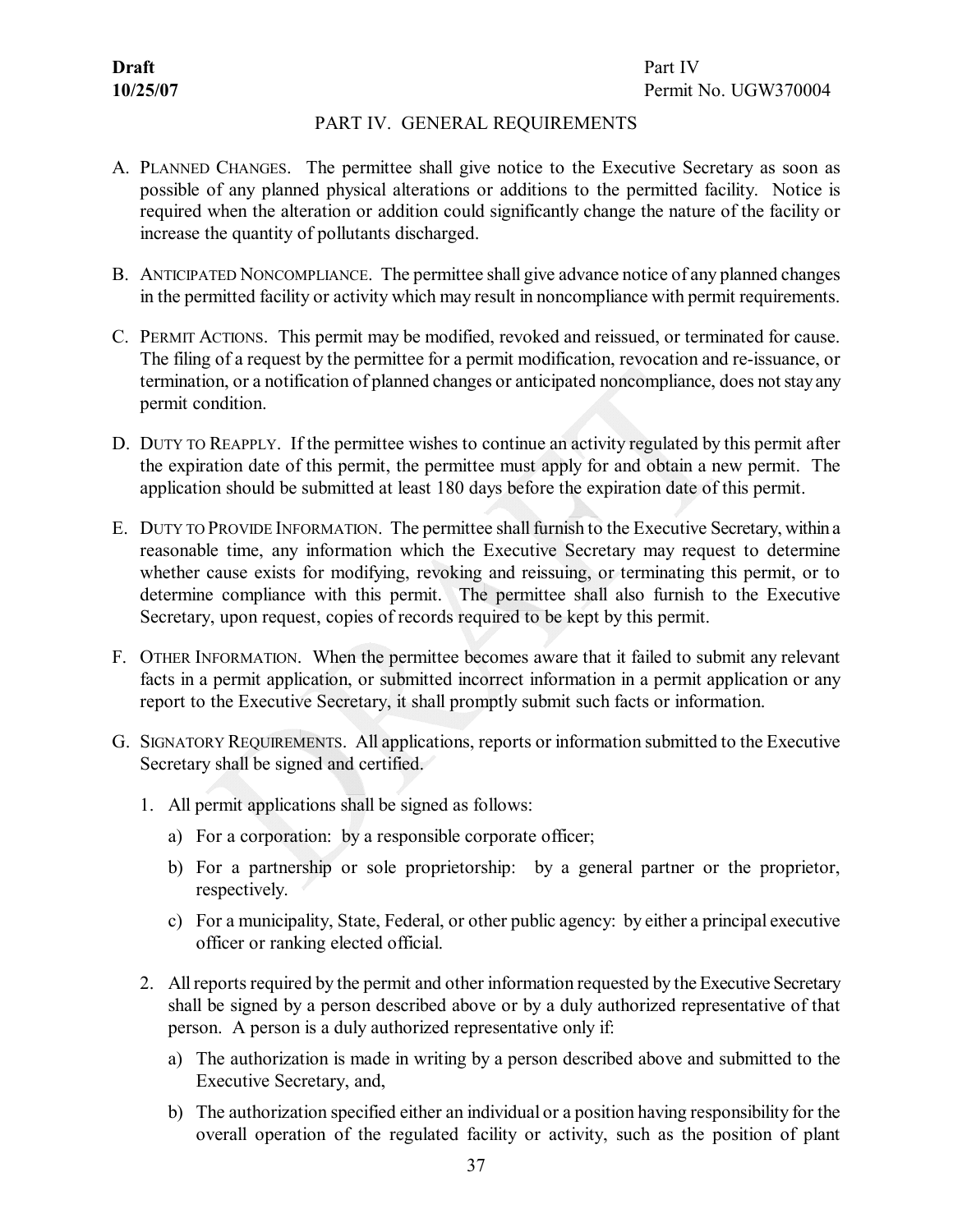manager, operator of a well or a well field, superintendent, position of equivalent responsibility, or an individual or position having overallresponsibility for environmental matters for the company. (A duly authorized representative may thus be either a named individual or any individual occupying a named position.)

- 3. Changes to Authorization. If an authorization under Part IV.G.2. is no longer accurate because a different individual or position has responsibility for the overall operation of the facility, a new authorization satisfying the requirements of Part IV.G.2 must be submitted to the Executive Secretary prior to or together with any reports, information, or applicationsto be signed by an authorized representative.
- 4. Certification. Any person signing a document under this section shall make the following certification:

<span id="page-41-0"></span>"I certify under penalty of law that this document and all attachments were prepared under my direction or supervision in accordance with a system designed to assure that qualified personnel properly gather and evaluate the information submitted. Based onmy inquiry of the person or persons who manage the system, or those persons directly responsible for gathering the information, the information submitted is, to the best of my knowledge and belief, true, accurate, and complete. I am aware that there are significant penalties for submitting false information, including the possibility of fine and imprisonment for knowing violations."

- H. PENALTIES FOR FALSIFICATION OF REPORTS. The Act provides that any person who knowingly makes any false statement, representation, or certification in any record or other document submitted or required to be maintained under this permit, including monitoring reports or reports of compliance or noncompliance shall, upon conviction be punished by a fine of not more than \$10,000 per violation, or by imprisonment for not more than six months per violation, or by both.
- <span id="page-41-1"></span>I. AVAILABILITY OF REPORTS. Except for data determined to be confidential by the permittee, all reports prepared in accordance with the terms of this permit shall be available for public inspection at the offices of the Executive Secretary. Asrequired by the Act, permit applications, permits, effluent data, and ground water quality data shall not be considered confidential.
- <span id="page-41-2"></span>J. PROPERTY RIGHTS. The issuance of this permit does not convey any property rights of any sort, or any exclusive privileges, nor doesit authorize any injury to private property or any invasion of personal rights, nor any infringement of federal, state or local laws or regulations.
- <span id="page-41-3"></span>K. SEVERABILITY. The provisions of this permit are severable, and if any provision of this permit, or the application of any provision of this permit to any circumstance, is held invalid, the application of such provision to other circumstances, and the remainder of this permit, shall not be affected thereby.
- <span id="page-41-4"></span>L. TRANSFERS. This permit may be automatically transferred to a new permittee if:
	- 1. The current permittee notifies the Executive Secretary at least 30 days in advance of the proposed transfer date;
	- 2. The notice includes a written agreement between the existing and new permittee containing a